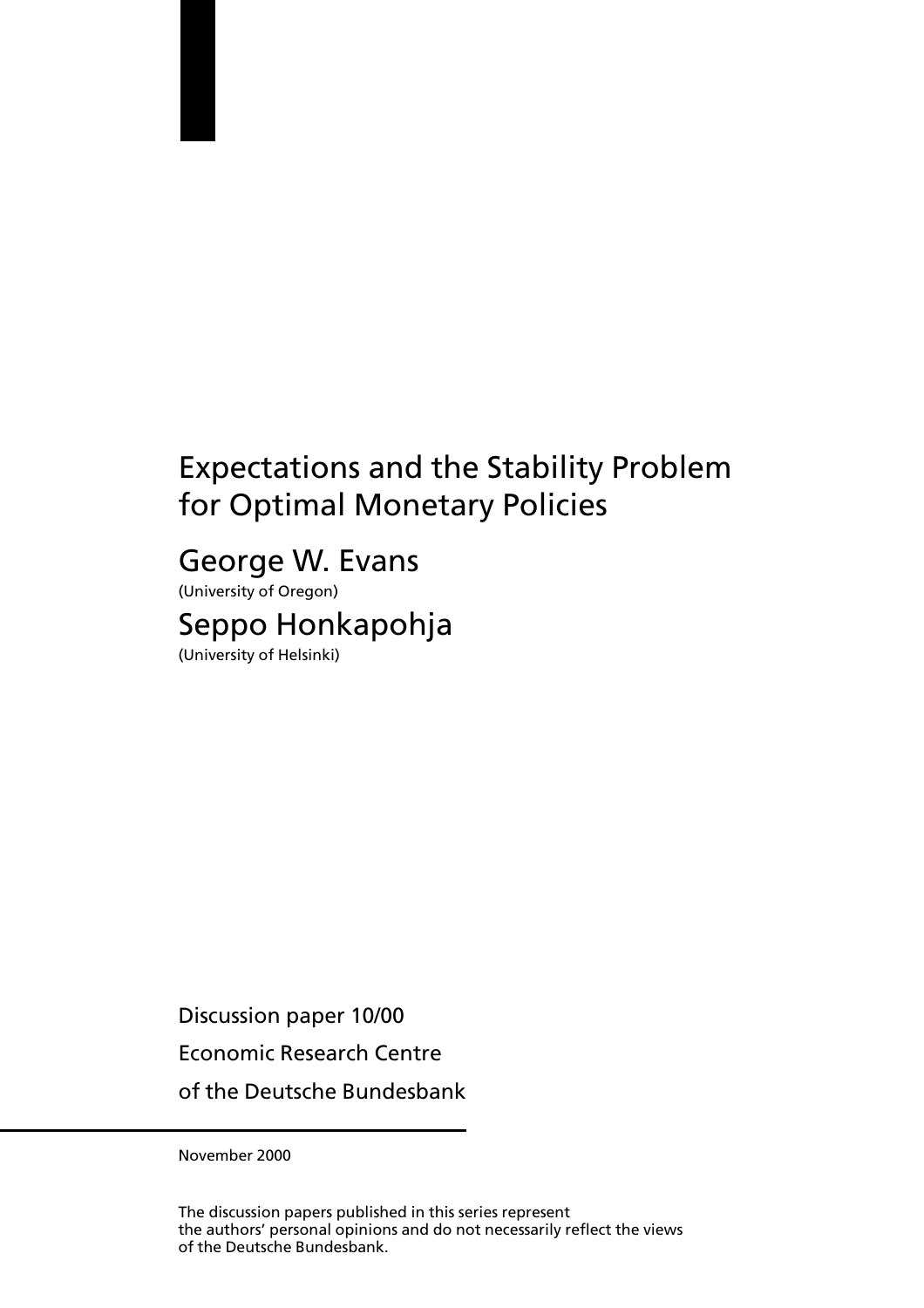Deutsche Bundesbank, Wilhelm-Epstein-Strasse 14, 60431 Frankfurt am Main, P.O.B. 10 06 02, 60006 Frankfurt am Main, Federal Republic of Germany

Telephone (0 69) 95 66-1 Telex within Germany 4 1 227, telex from abroad 4 14 431, fax (0 69) 5 60 10 71 Internet: http://www.bundesbank.de

Please address all orders in writing to: Deutsche Bundesbank, Press and Public Relations Division, at the above address, or by fax No. (0 69) 95 66-30 77

Reproduction permitted only if source is stated.

ISBN 3–933747–60–0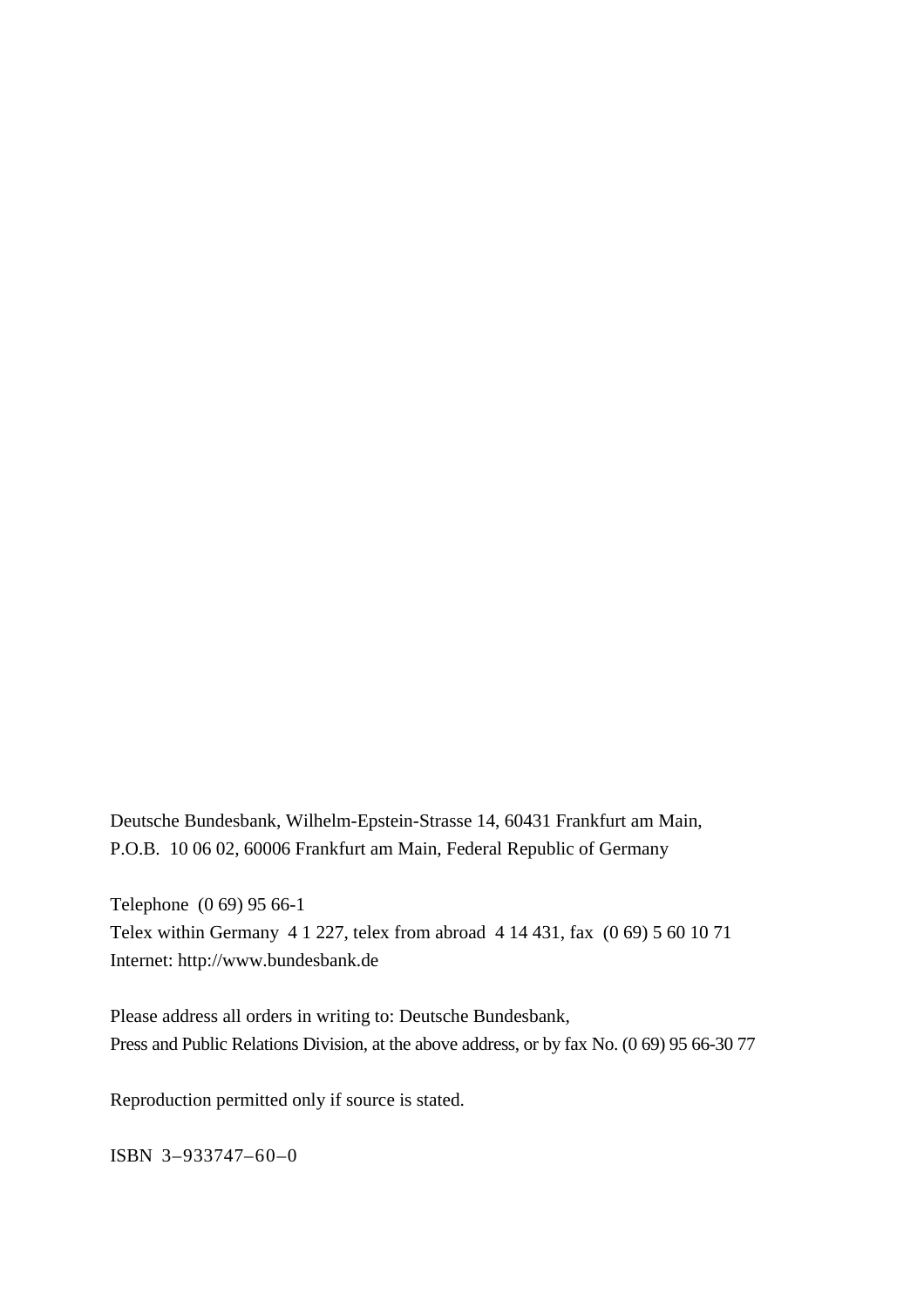### **Abstract**

A fundamentals based monetary policy rule, which would be the optimal monetary policy without commitment when private agents have perfectly rational expectations, is unstable if in fact these agents follow standard adaptive learning rules. This problem can be overcome if private expectations are observed and suitably incorporated into the policy maker's optimal rule. These strong results extend to the case in which there is simultaneous learning by the policy maker and the private agents. Our findings show the importance of conditioning policy appropriately, not just on fundamentals, but also directly on observed household and firm expectations.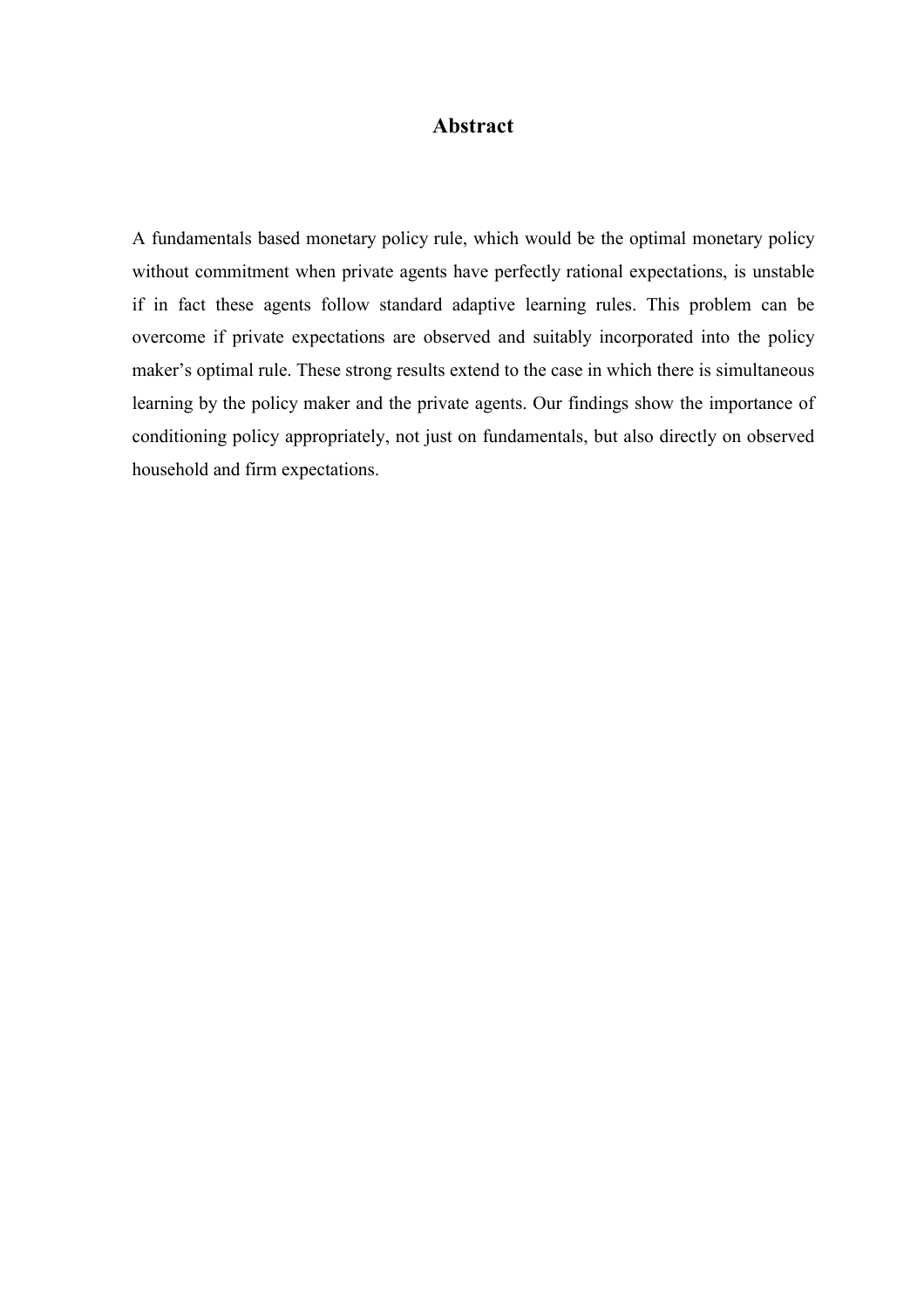## **Zusammenfassung**

Eine auf den Fundamentaldaten beruhende Regelbindung der Geldpolitik ohne Selbstverpflichtung, die bei vollkommen rationalen Erwartungen der privaten Akteure optimal wäre, ist instabil, wenn diese Akteure de facto den üblichen Regeln des adaptiven Lernens folgen. Dieses Problem lässt sich dadurch beheben, dass die Erwartungen privater Akteure berücksichtigt und in geeigneter Weise in die optimale Geldpolitik einbezogen werden. Diese eindeutige Schlußfolgerung gilt auch dann, wenn sich der geldpolitische Entscheidungsträger und die privaten Akteure in einem simultanen Lernprozess befinden. Unsere Ergebnisse zeigen, wie wichtig es ist, die Geldpolitik angemessen zu gestalten und dabei nicht nur die Fundamentaldaten, sondern auch direkt die beobachteten Erwartungen privater Haushalte und Unternehmen zu berücksichtigen.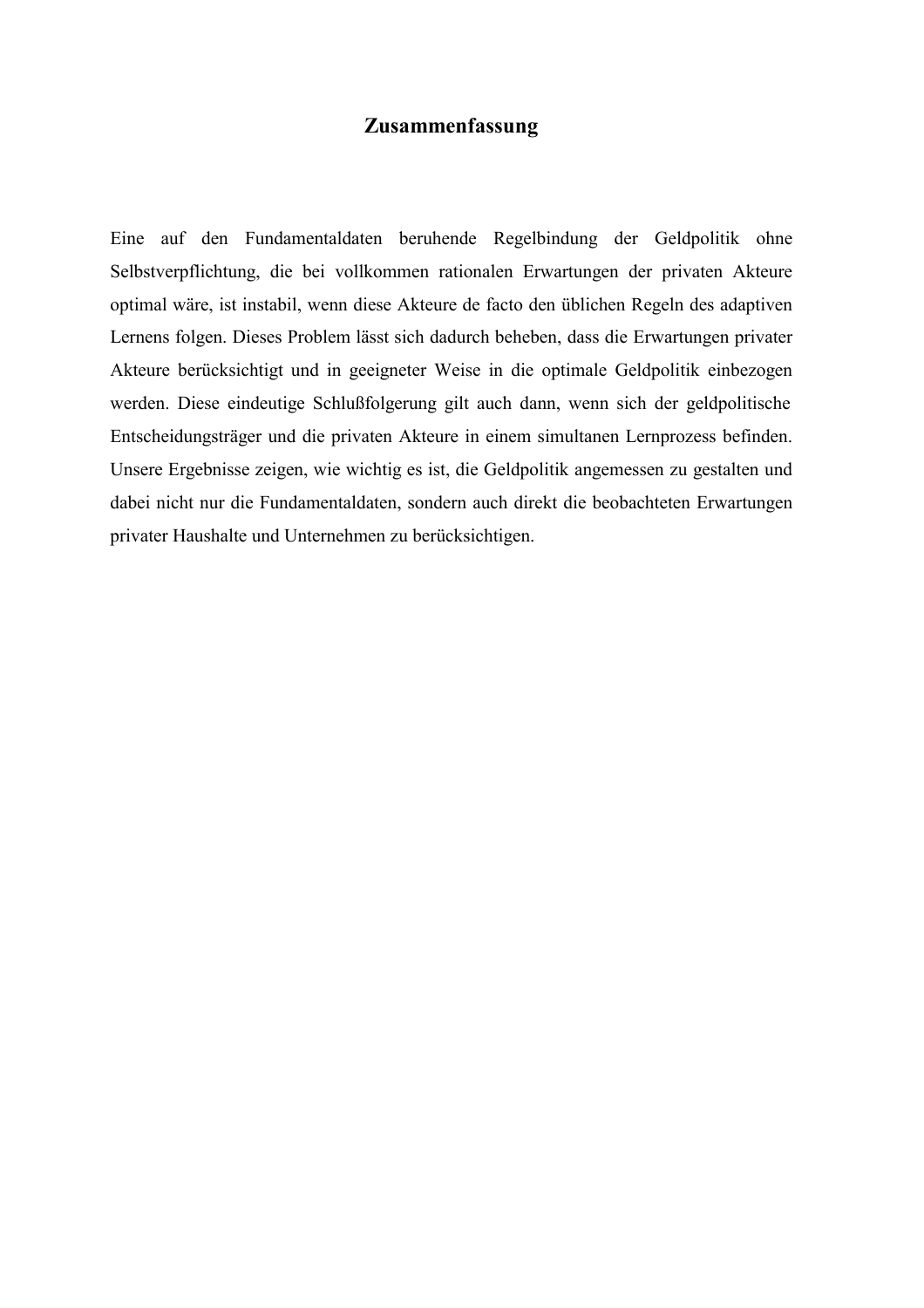## **Table of Contents**

|              | 1 Introduction |                                                |                         |  |  |  |
|--------------|----------------|------------------------------------------------|-------------------------|--|--|--|
|              |                | 2 The Key Results                              | $\overline{\mathbf{3}}$ |  |  |  |
|              | 2.1            | The Basic Model                                | 3                       |  |  |  |
|              | 2.2            | Instability of Fundamentals-Based Policy Rules | 5                       |  |  |  |
|              | 2.3            | An Expectations Based Optimal Rule             | 10                      |  |  |  |
|              | 2.4            | An Alternative Expectations Based Rule         | 13                      |  |  |  |
|              |                | 3 Learning by the Policy Maker<br>14           |                         |  |  |  |
| 4 Extensions |                |                                                |                         |  |  |  |
|              | 4.1            | <b>Alternative Learning Rules</b>              | 18                      |  |  |  |
|              | 4.2            | <b>Observation Errors</b>                      | 19                      |  |  |  |
|              | 4.3            | <b>Other Directions</b>                        | 21                      |  |  |  |
|              |                | 4.3.1 Output Inertia                           | 21                      |  |  |  |
|              |                | 4.3.2 Policy Under Limited Commitment          | 22                      |  |  |  |
|              |                | 4.3.3 Rules Based on Inflation and Output Data | 23                      |  |  |  |
|              | 5 Conclusions  |                                                |                         |  |  |  |
|              | References     |                                                |                         |  |  |  |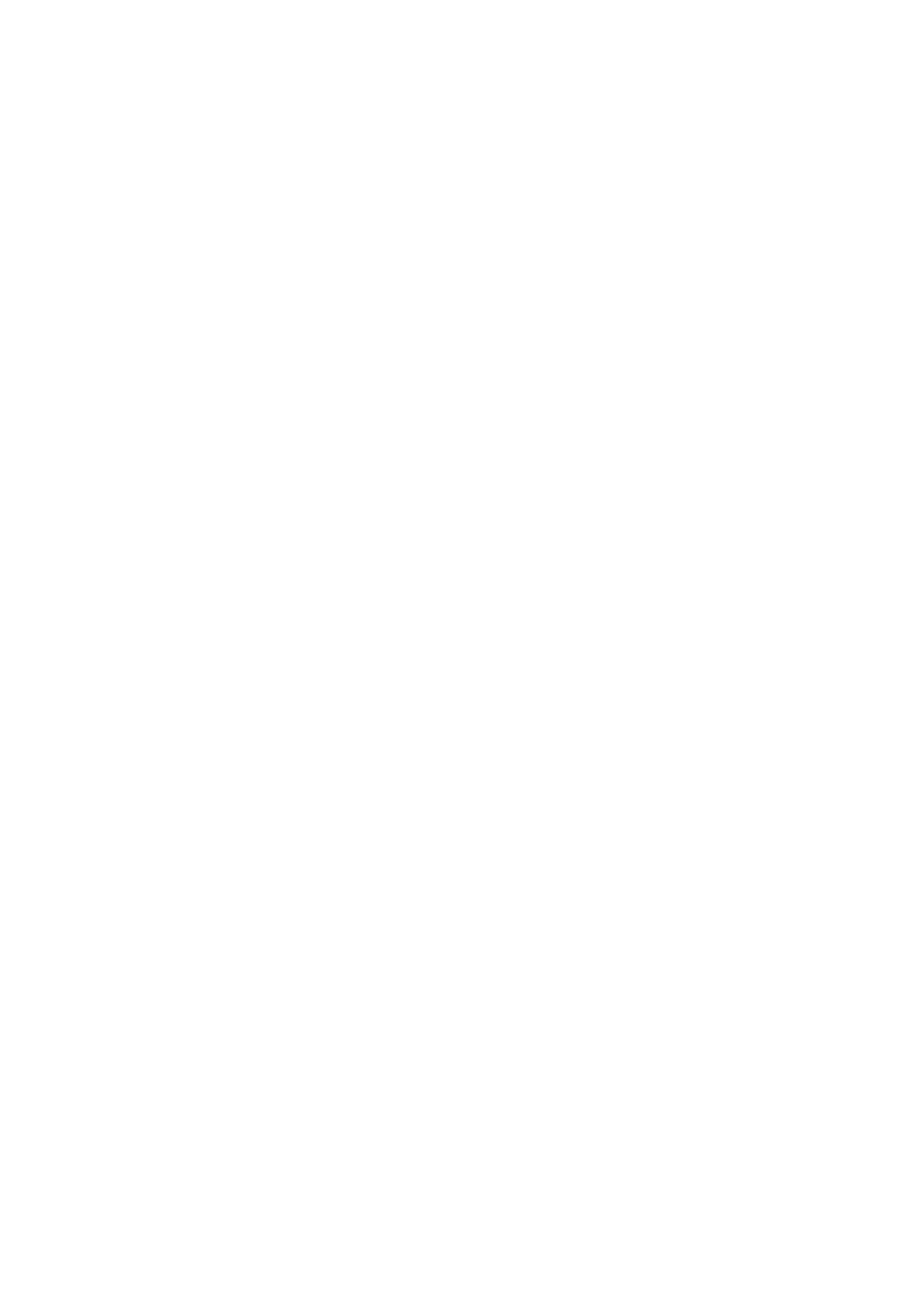## 1 Introduction

The formulation and performance of monetary policy rules has been analyzed extensively in the recent literature, for recent surveys see e.g. (Clarida, Gali, and Gertler 1999), (Woodford 1999) and (McCallum 1999). Much of the recent analysis has been conducted using the "New Phillips curve" model, also known as the optimizing IS-AS model, derived in a number of papers and reviewed e.g. in (Clarida, Gali, and Gertler 1999) and (Woodford 1999). This model gives a central role for private sector expectations of inflation and future output.

The corresponding monetary policy literature includes both the study of optimal policy, for specified objective functions, and analysis of the performance of simple, not necessarily optimal rules, such as Taylor's interest rate feedback rule (Taylor 1993). Examination of optimal policy in turn can be divided into the study of "time consistent" policy, under discretion, and polliq is verified which the monetary authorities can commit to a rule that constrains future policy. As is well known, under rational expectations there can be gains, as measured by the policy maker's objective function, when a binding commitment to a rule is possible. However, it may not be considered credible for policy makers to commit to a rule from which there will be future incentives to deviate. Optimal rules without commitment have the property that the monetary authorities have no incentive to change policy even though they have the discretion to do so.

While almost all of the literature has assessed the design of monetary policy rules under rational expectations (RE), this may not be an innocuous assumption. It has been shown that some policy rules can yield indeterminacy of equilibria, i.e. multiple RE solutions, see e.g. the discussion in (Bernanke and Woodford 1997) and (Woodford 1999). Recently, (Bullard and Mitra 2000) have shown that if agents are instead assumed to follow adaptive learning rules, then the stability of the Taylor-type rules could not be taken for granted. An earlier paper by (Howitt 1992) showed the instability under learning of interest rate pegging and related rules in both flexible price and IS-LM type models. In his conclusions Howitt explicitly warned that any analysis of monetary policy under RE should be supplemented with an investigation of its stability under learning.

We take up this issue in the context of optimal policy rules without com-

<sup>\*</sup> An earlier version of this paper was presented at the Deutsche Bundesbank Conference on Transparency in Monetary Policy and in seminars at Oregon, UCLA, Princeton, MIT, Vienna and CEU in Budapest. We thank the audiences for useful comments. We would especially like to thank (without implicating) Gabriel Desgranges, Van Kolpin, Kaushik Mitra, Christopher Sims and Michael Woodford for their comments. Financial support from the US National Science Foundation, Academy of Finland, Yrjö Jahnsson Foundation and Nokia Group is gratefully acknowledged.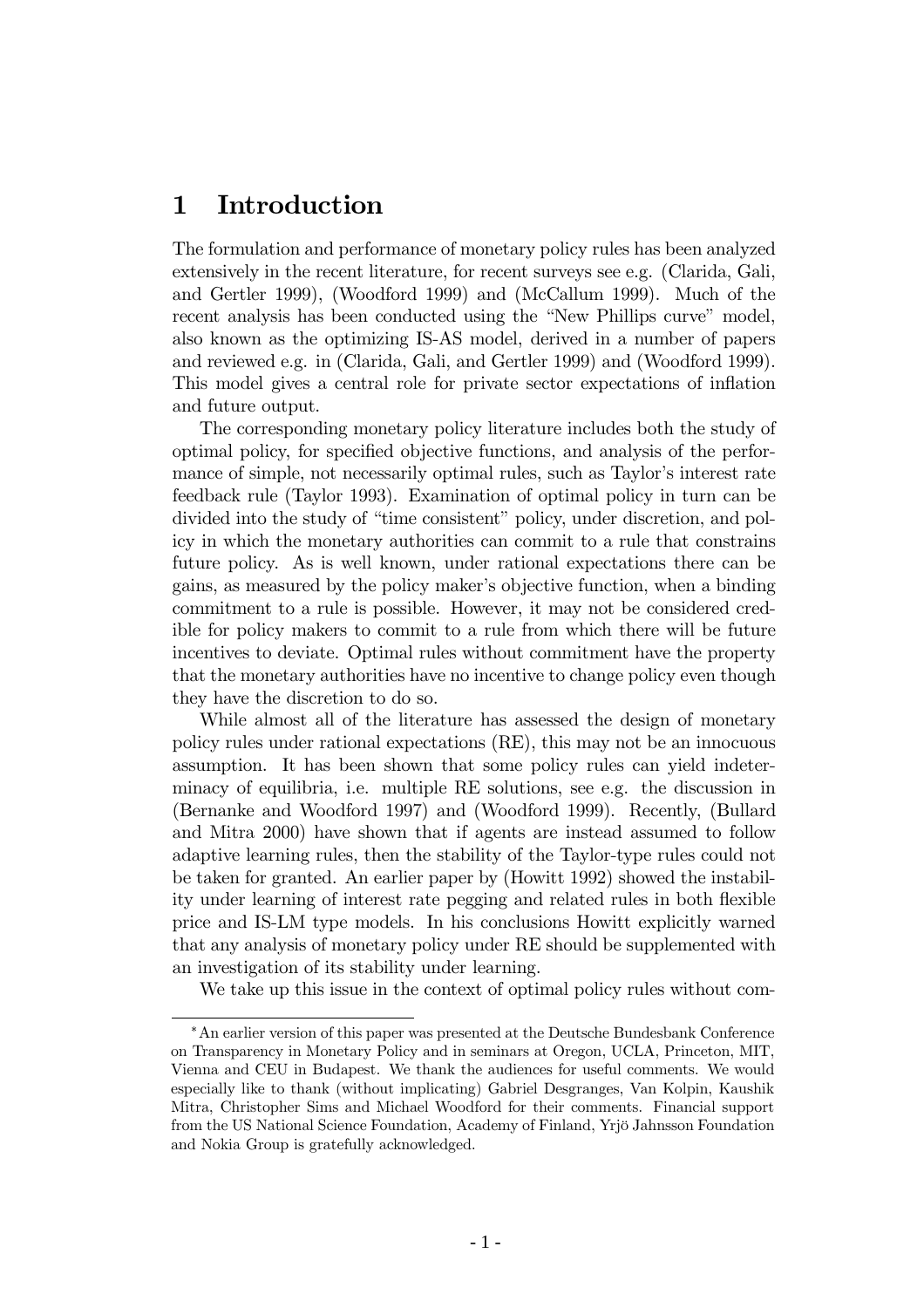mitment, and obtain some strong results.<sup>1</sup> We begin by showing that, if the policy makers follow the optimal interest rate rule formulated in terms of observed fundamental shocks and private agents follow natural learning rules to form expectations of inflation and future output, then the economy is invariably unstable. Small expectational errors by private agents become magnified by the policy which assumes RE and the cumulative process drives the economy away from the rational expectations equilibrium (REE). This result can be viewed as an extension of Howitt's results to the New Phillips curve framework.

A central objective of the paper is to show how this problem can be overcome. In particular, we seek a monetary policy which both is stable under learning and implements optimal policy. The key to achieving a stable optimal monetary policy is to formulate a rule that explicitly takes account of private sector expectations and the economic structure. We obtain a striking result. We show that under a suitably designed rule of this type, the economy will invariably be stable under least squares learning and will converge over time to the REE corresponding to the optimal policy without commitment. Furthermore, we show that such rules continue to be stable under learning even if the policy maker also has to learn the true structural parameters required to conduct optimal monetary policy.

In practice, monetary authorities appear to base their policy on a variety of indicators that include consumer and business sentiments. From the strict RE viewpoint such practices might seem puzzling since with a unique REE these expectations are functions of the observable fundamentals. Possible ways to explain the practices of the policy maker include multiplicities of REE and informational asymmetries. This paper provides a different explanation, which does not hinge on these factors. The possibility of small deviations from perfect RE is enough to justify careful attention to the expectations of private agents.

<sup>&</sup>lt;sup>1</sup>Policy with a limited form of commitment possible is discussed in Section 4.3.2. We leave for future research a general study of learning stability for optimal monetary policy rules when commitment is possible.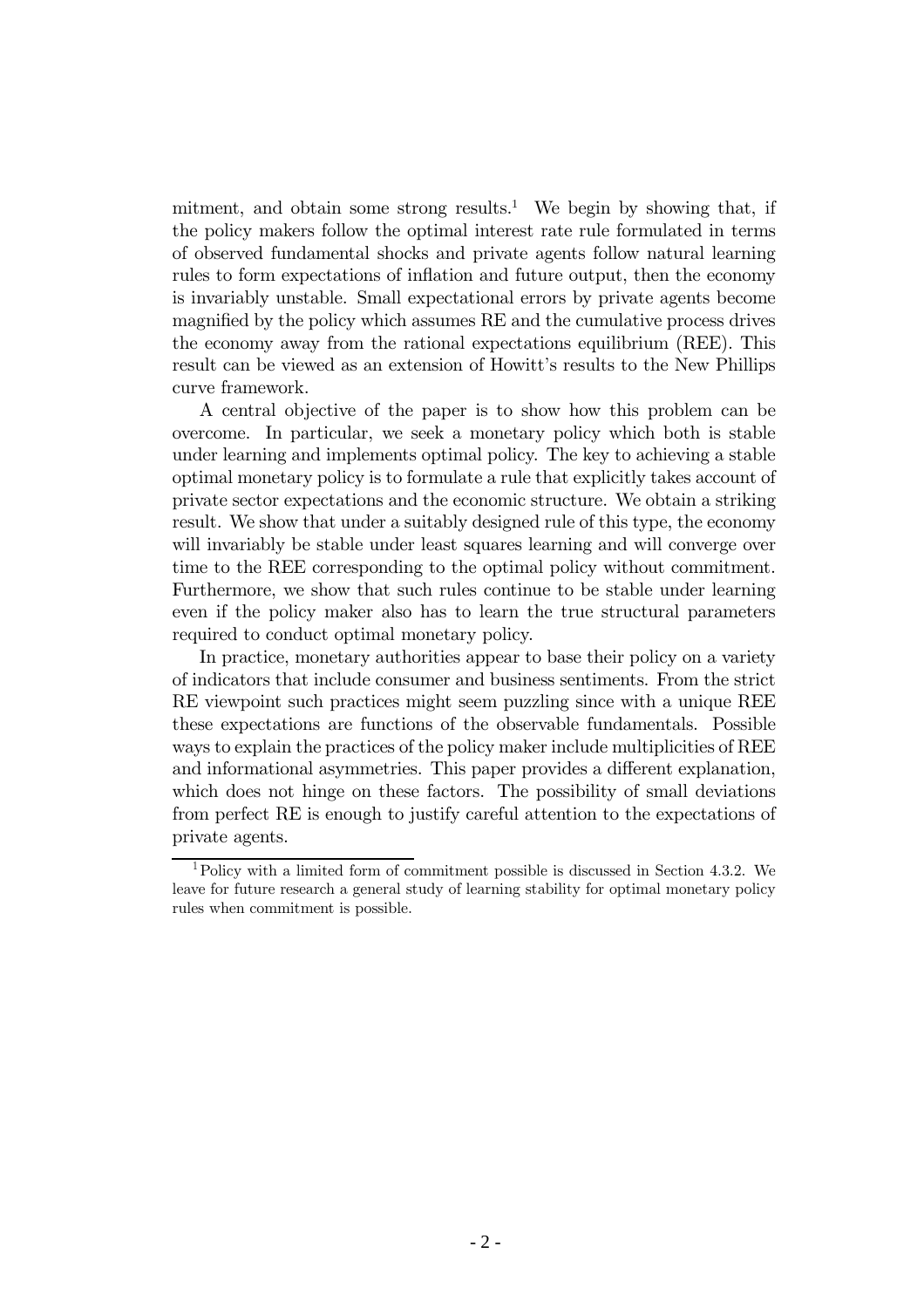## 2 The Key Results

### 2.1 The Basic Model

We utilize the standard log-linear framework as developed in Section 2 of (Clarida, Gali, and Gertler 1999). The structural model consists of two equations:

$$
x_t = -\varphi(i_t - \hat{E}_t \pi_{t+1}) + \hat{E}_t x_{t+1} + g_t \tag{1}
$$

$$
\pi_t = \lambda x_t + \beta \hat{E}_t \pi_{t+1} + u_t,\tag{2}
$$

where  $x_t$  is the "output gap" i.e. the difference between actual and potential output,  $\pi_t$  is the inflation rate, i.e. the proportional rate of change in the price level from  $t-1$  to t and  $i_t$  is the nominal interest rate.  $\ddot{E}_t x_{t+1}$  and  $E_t \pi_{t+1}$  denote private sector expectations of inflation and output gap next period. We will use the same notation without the "<sup>"</sup>" to denote RE. All the parameters in (1) and (2) are positive.  $0 < \beta < 1$  is the discount rate of the representative firm and is therefore close to one.

 $(1)$  is a dynamic "IS" curve which can be derived from the Euler equation associated with the household's savings decision. (2) is a "new Phillips" following a general end general pricing decisions of monopolistically curve which can be derived from optimal pricing decisions of monopolistically competitive firms facing constraints on the frequency of future price changes. The essence of the new Phillips curve is the forward-looking character of the inflation expectations. Finally,  $q_t$  and  $u_t$  denote observable shocks following first order autoregressive processes

$$
g_t = \mu g_{t-1} + \hat{g}_t \tag{3}
$$

$$
u_t = \rho u_{t-1} + \hat{u}_t, \tag{4}
$$

where  $0 < |\mu| < 1, 0 < |\rho| < 1$  and  $\hat{g}_t \sim \text{iid}(0, \sigma_g^2), \hat{u}_t \sim \text{iid}(0, \sigma_u^2)$ .  $g_t$ represents shocks to government purchases as well as shocks to potential GDP.  $u_t$  represents any cost push shocks to marginal costs other than those entering through  $x_t$ .

It should be emphasized that the model  $(1)$  and  $(2)$  is derived by suitably linearizing a nonlinear framework around a nonstochastic steady state. Any analysis based on linearization must be interpreted as being local in a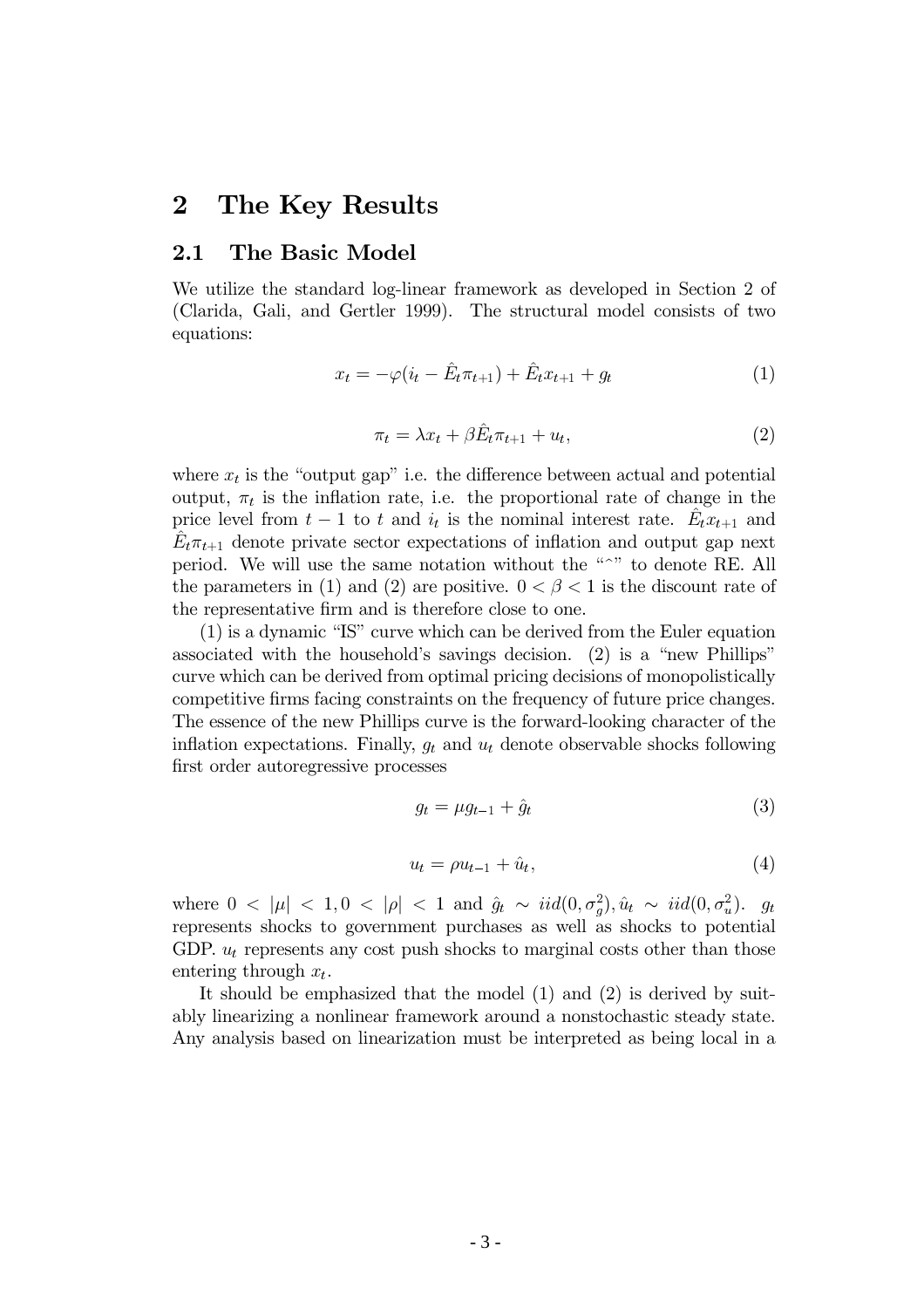neighborhood of the steady state. In particular, the random shocks must be sufficiently small for the linearization to make sense. We also follow the standard practice of leaving hidden the government budget constraint and the equation for the evolution of government debt.<sup>2</sup>

The policy maker has the following standard objective function defined in terms of the target variables  $x_t$  and  $\pi_t$ :

$$
\min \frac{1}{2} E_t \left\{ \sum_{i=0}^{\infty} \beta^i \left[ \alpha (x_{t+i} - \bar{x})^2 + (\pi_{t+i} - \bar{\pi})^2 \right] \right\},
$$
\n(5)

where  $\bar{x}$  allows for a possible deviation of socially optimal output from potential output and  $\bar{\pi}$  is the target value for the inflation rate. (If desired, these can be assumed to be zero.)  $\alpha$  is the relative weight for output deviations, and  $\beta$  is the discount rate. Thus the policy maker discounts the future at the same rate as the private sector. We note that  $\alpha = 0$  would correspond to pure inflation targeting.

Optimal policy without commitment reduces to a sequence of static problems in which the nominal interest rate is chosen to deliver the values  $x_t$  and  $\pi_t$  which minimize  $(1/2) [\alpha(x_t - \bar{x})^2 + (\pi_t - \bar{\pi})^2] + \mathcal{F}_t$  subject to  $\pi_t = \lambda x_t + F_t$ , where  $\mathcal{F}_t$ ,  $F_t$  denote remainder terms which are treated as given under discretionary policy. This leads to the first order condition

$$
\lambda(\pi_t - \bar{\pi}) + \alpha(x_t - \bar{x}) = 0,\tag{6}
$$

so that  $i_t$  is set to satisfy (1), (2) and (6). An explicit form will be given below.

To obtain the optimal interest rate rule under RE we show that there is a solution of the form

$$
\pi_t = a_1 + d_1 u_t
$$

$$
x_t = a_2 + d_2 u_t.
$$

Under RE we have  $E_t \pi_{t+1} = a_1 + d_1 \rho u_t$ ,  $E_t x_{t+1} = a_2 + d_2 \rho u_t$ . Inserting into  $(1), (2)$  and  $(6)$  yields

$$
\bar{a}_1 = \frac{\lambda(\lambda \bar{\pi} + \alpha \bar{x})}{\alpha(1 - \beta) + \lambda^2}, \bar{d}_1 = \frac{\alpha}{\alpha(1 - \beta \rho) + \lambda^2} \tag{7}
$$

<sup>&</sup>lt;sup>2</sup>These would need to be made explicit if we wished to examine the implications of following explosive price paths. See (Sims 1994) and (Woodford 2000).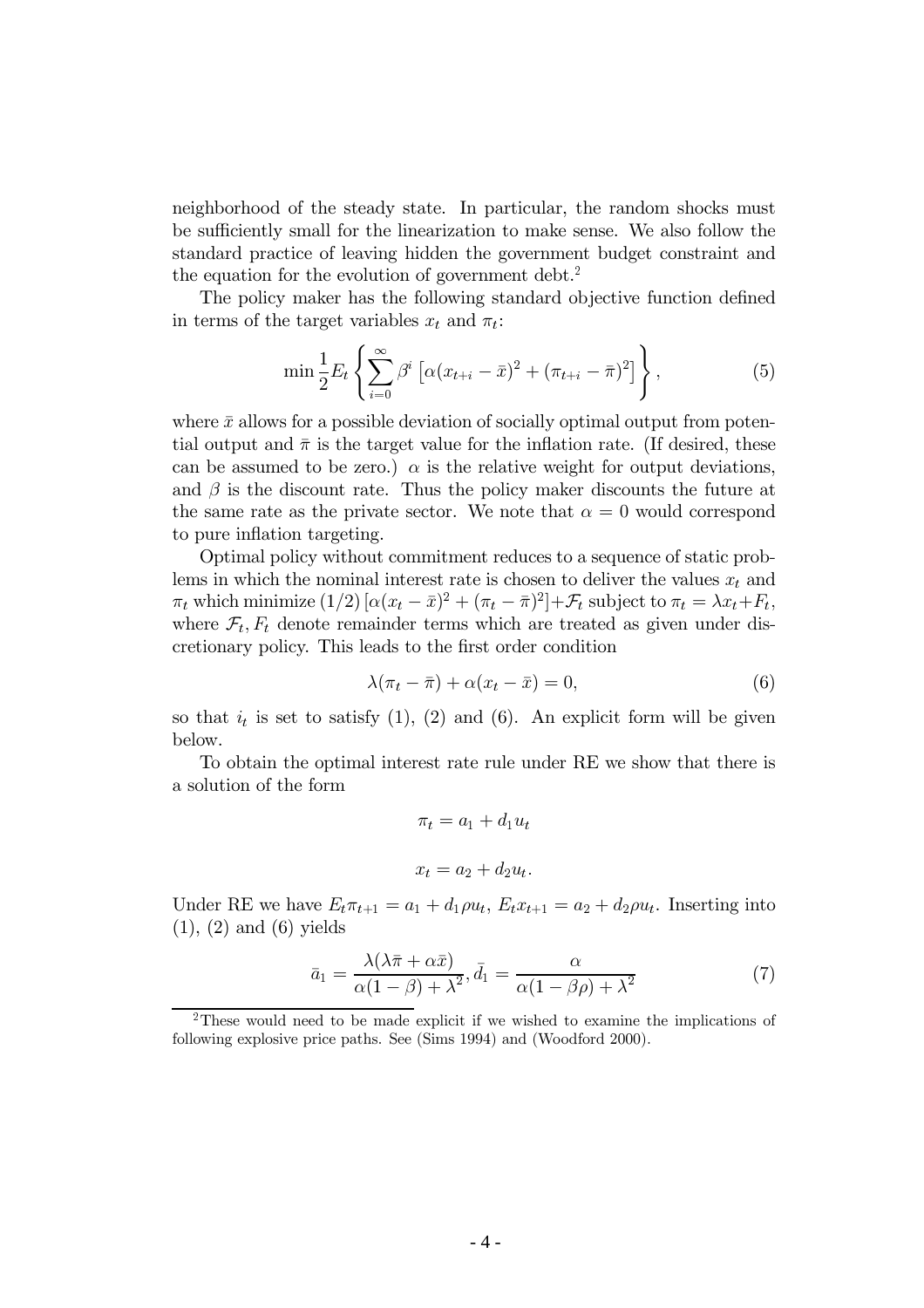$$
\bar{a}_2 = -\frac{\lambda \beta a_1 - \lambda \bar{\pi} - \alpha \bar{x}}{(\lambda^2 + \alpha)}, \bar{d}_2 = -\frac{\lambda}{\lambda^2 + \alpha(1 - \beta \rho)}
$$
(8)

$$
i_t = \psi_0 + \psi_u u_t + \psi_g g_t, \text{ where } \psi_0 = \bar{a}_1, \psi_u = \frac{(1 - \rho)\lambda + \alpha \rho \varphi}{\varphi[\alpha(1 - \beta \rho) + \lambda^2]}, \psi_g = \varphi^{-1}.
$$
\n(9)

Under this optimal policy rule the interest rate is adjusted to neutralize any shock to the IS curve. Price shocks present the policy makers with a trade-off since they affect both inflation and output in the same direction. It can be shown that the policy makers faces a trade-off between the variabilities of output and inflation and their optimal choice depends on  $\alpha$  as is reflected in the coefficient  $\psi_u$ . We will call (9) the fundamentals form of the RE-optimal *policy rule.* 

Clearly, the optimal monetary policy without commitment can be characterized in other ways besides (9). In particular, it is immediate from the above that the optimal interest rate can be written as

$$
i_t = -\frac{(1-\rho)\lambda}{\rho\alpha\varphi}\bar{a}_1 + (1+\frac{(1-\rho)\lambda}{\rho\alpha\varphi})E_t\pi_{t+1} + \varphi^{-1}g_t,\tag{10}
$$

as pointed out in (Clarida, Gali, and Gertler 1999). Indeed, under RE there are many equivalent ways of writing the optimal policy as emphasized by (Woodford 1999). However, if one departs from RE these rules are distinct and their properties can differ. We begin by examining the fundamentals form of the RE-optimal rule  $(9)$  and later consider the alternative form  $(10)$ .

#### $2.2\,$ Instability of Fundamentals-Based Policy Rules

We now relax the assumption that private agents have rational expectations and instead endow them with a standard adaptive learning rule such as least squares. These learning rules have been widely studied and shown to converge to the usually employed REE in many standard models. This is true of the stationary solutions of, for example, the Cagan model of inflation, the Sargent-Wallace IS-LM-PC model, the Samuelson overlapping generations model and the real business cycle model. Recent overviews of the literature are provided e.g. in (Evans and Honkapohja 1999) and (Evans and Honkapohja 2001). In stochastic frameworks least squares and closely related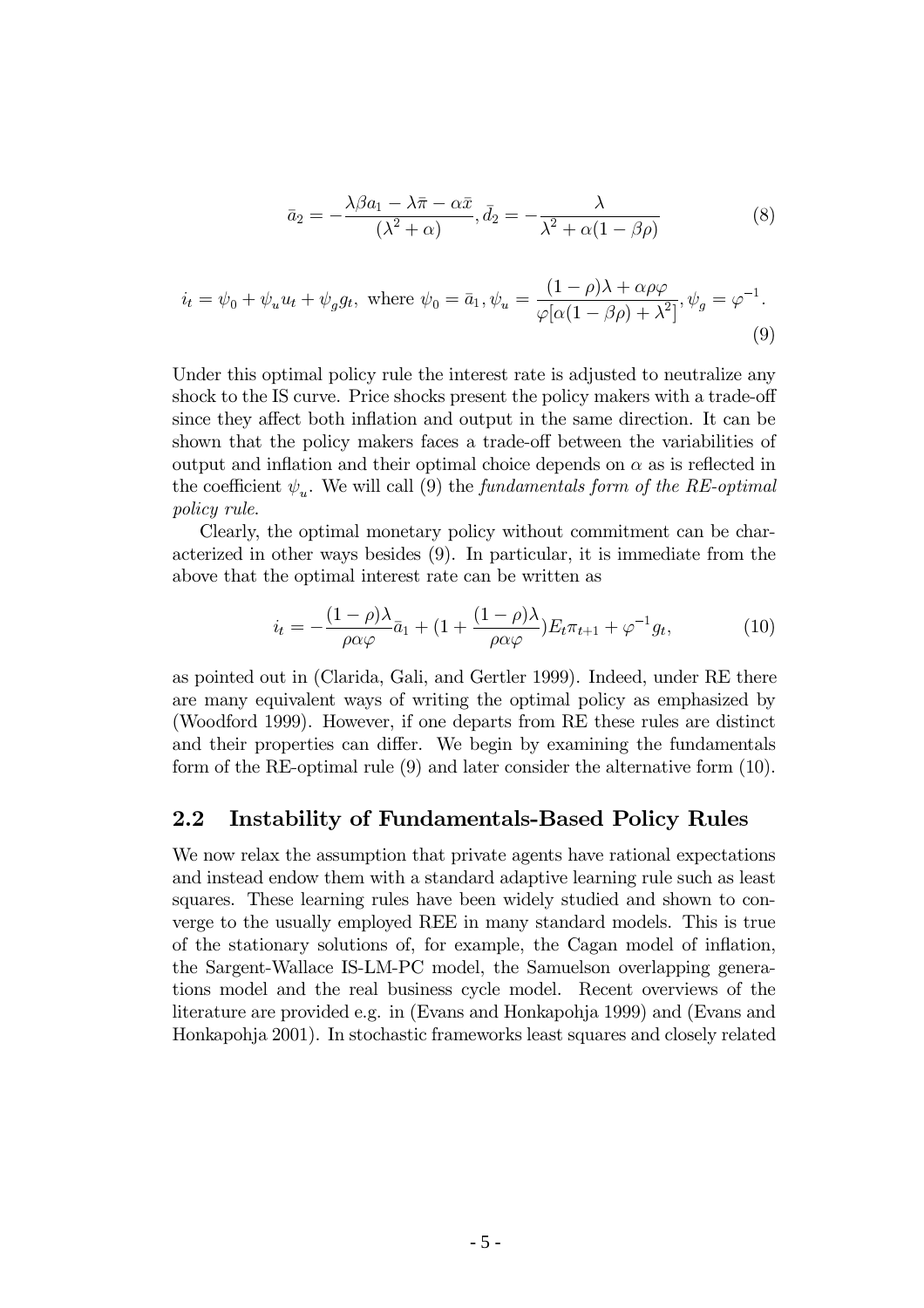learning rules are the most widely employed formulation, though other learning algorithms have occasionally been considered. In this paper we follow the literature and focus on least squares learning, but we do briefly demonstrate the robustness of our results to some alternative learning schemes.

A reasonable requirement for a good policy rule is that if private agents make small expectational errors the economy will converge to the posited REE as agents correct these errors over time through a learning rule. As we shall see, this issue turns out to be a major concern in the implementation of optimal monetary policy.

Throughout this section we retain the assumption that the policy maker knows the true structure  $(1)$ ,  $(2)$  and the parameter values of the economy. The policy maker is assumed to follow the fundamentals form of the RE-optimal rule (9), mistakenly assuming that agents have fully rational expectations. Combining  $(1)$ ,  $(2)$  and  $(9)$  we obtain the reduced form

$$
\begin{pmatrix} \pi_t \\ x_t \end{pmatrix} = \begin{pmatrix} \beta + \lambda \varphi & \lambda \\ \varphi & 1 \end{pmatrix} \begin{pmatrix} \hat{E}_t \pi_{t+1} \\ \hat{E}_t x_{t+1} \end{pmatrix} + \begin{pmatrix} 0 \\ -\varphi \bar{a}_1 \end{pmatrix} + \begin{pmatrix} 1 - \lambda \varphi \psi_u \\ -\varphi \psi_u \end{pmatrix} u_t.
$$
\n(11)

The private agents have forecast functions

$$
\hat{E}_t \pi_{t+1} = a_{1,t} + k_{1,t} u_t \tag{12}
$$

$$
\hat{E}_t x_{t+1} = a_{2,t} + k_{2,t} u_t, \tag{13}
$$

where the parameters  $a_{1,t}$ ,  $k_{1,t}$ ,  $a_{2,t}$  and  $k_{2,t}$  are updated over time according to least squares. Under rational expectations  $a_{1,t} = \bar{a}_1, k_{1,t} = \rho \bar{d}_1, a_{2,t} =$  $\bar{a}_2, k_{s,t} = \rho \bar{d}_2$ . The question we investigate is whether, under a least squares learning rule, the estimated parameters converge to these values over time when the policy maker conducts monetary policy using the rule  $(9)^3$ 

The preceding formulation of learning is standard in the literature, but its motivation here requires some comment. First, since the private sector in the economy is modeled as monopolistically competitive, it is populated by a large number of "small" agents. It is therefore natural to assume,

 $3(12)-(13)$  omit dependence on  $g_t$  because it does not affect the REE. Agents might also include  $q_t$  in the estimated forecast functions. This would not affect any of our instability or stability results. In particular, in Propositions 3 and 5, part (ii), the coefficients on  $g_t$ would converge to 0.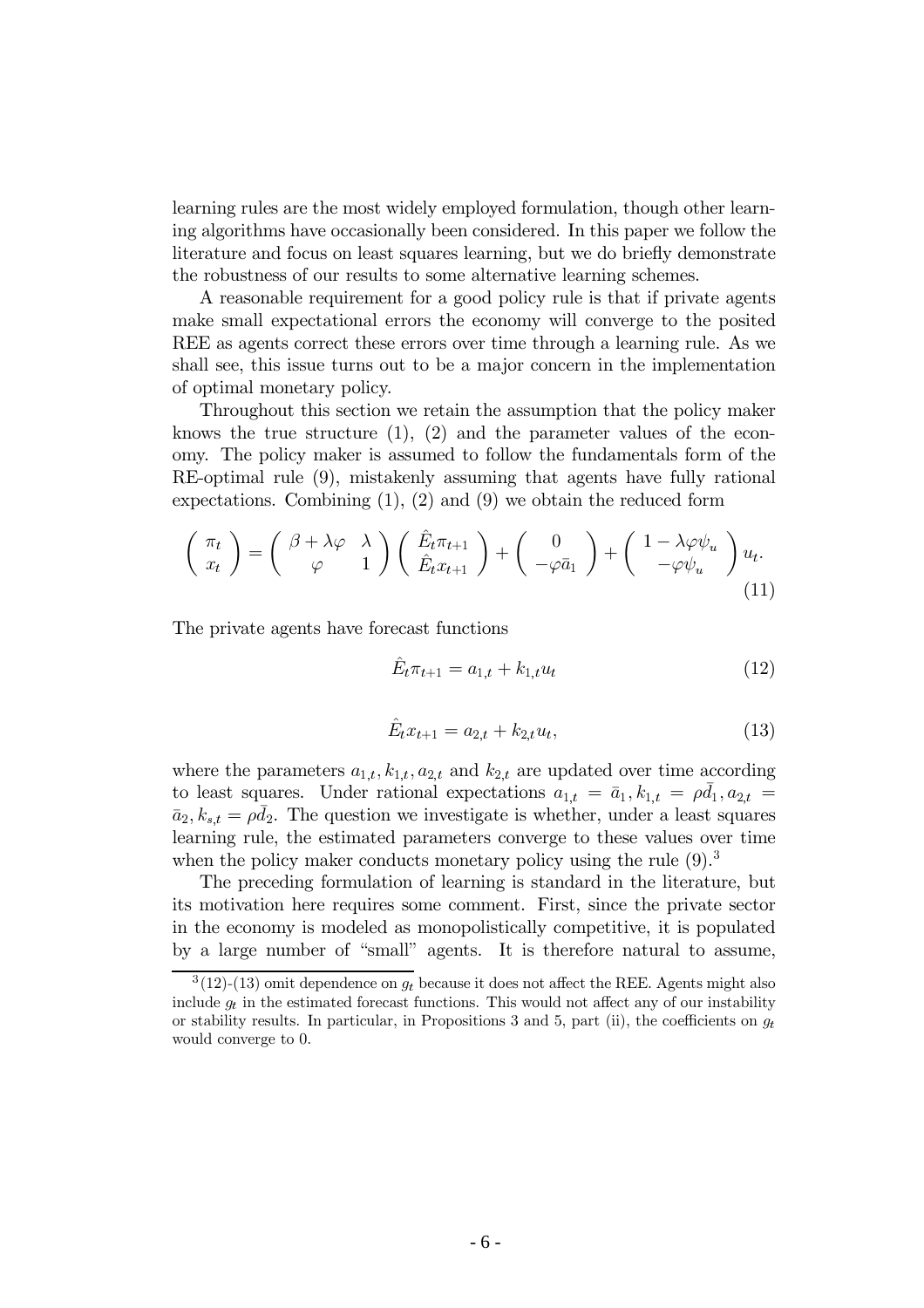as we do, that strategic behavior in expectations formation and learning is absent and agents simply try to learn the equilibrium processes for the endogenous variables they need to forecast. We also assume that the policy maker does not make active use of the learning behavior on the part of agents. Strategic manipulation by the policy maker of agents' learning rules merits investigation in future research. Finally, since the forecasts based on learning will be directly incorporated in the model, it is implicitly assumed that the Euler equations are used as behavioral rules describing how private agents respond to their forecasts. This approach has the advantage that the system can be formulated entirely in terms of the linearized reduced form model and the standard updating equations from the learning literature.<sup>4</sup>

It is known for learning problems of this type that under fairly general assumptions convergence to REE obtains if and only if certain stability conditions, known as E-stability conditions, are satisfied. In this section we obtain the E-stability results and defer the explicit treatment of least squares learning to the next section.

The E-stability conditions are developed as follows. For given values of the parameters of the forecast functions, called the perceived law of motion, one computes the resulting actual law of motion implied by the structure. E-stability is then determined by a differential equation in which the parameters adjust in the direction of the actual law of motion parameter values. Formally, we proceed as follows.

Inserting the perceived law of motion

$$
\hat{E}_t \pi_{t+1} = a_1 + k_1 u_t \tag{14}
$$

$$
\hat{E}_t x_{t+1} = a_2 + k_2 u_t, \tag{15}
$$

into (1) and (2) and using the rule (9) yields

$$
x_t = -\varphi(\bar{a}_1 + \psi u_t + \varphi^{-1} g_t - a_1 - k_1 u_t) + a_2 + k_2 u_t + g_t
$$
  
= 
$$
-\varphi(\bar{a}_1 - a_1) + a_2 + (k_2 - \varphi(\psi - k_1))u_t
$$

$$
\pi_t = \lambda(-\varphi(\bar{a}_1 - a_1) + a_2) + \lambda(k_2 - \varphi(\psi - k_1))u_t + \beta(a_1 + k_1u_t) + u_t \n= \beta a_1 + \lambda a_2 - \lambda \varphi(\bar{a}_1 - a_1) + (1 + \beta k_1 + \lambda(k_2 - \varphi(\psi - k_1)))u_t.
$$

 $4$ In particular, agents just respond to expectations about the next period, and expectations further into the future are assumed not to affect current decisions. This is another issue awaiting further study.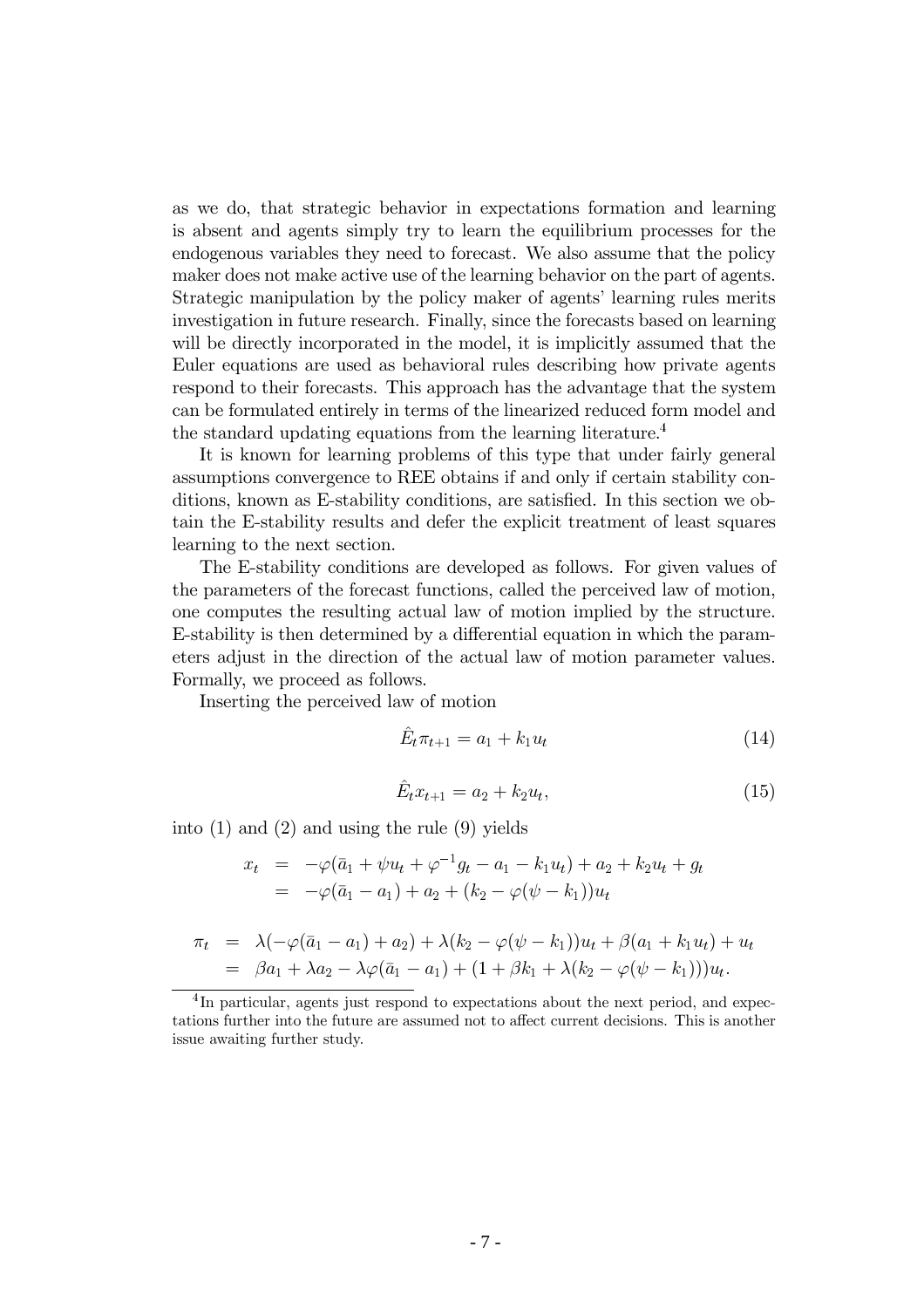Using  $(4)$  we arrive at the actual law of motion, i.e. the implied forecast functions  $\hat{E}_t^* \pi_{t+1} = a_1^* + k_1^* u_t$  and  $\hat{E}_t^* x_{t+1} = a_2^* + k_2^* u_t$ , where

$$
a_1^* = \beta a_1 + \lambda a_2 - \lambda \varphi (\bar{a}_1 - a_1)
$$
  
\n
$$
k_1^* = (1 + \beta k_1 + \lambda (k_2 - \varphi (\psi - k_1))) \rho
$$
  
\n
$$
a_2^* = -\varphi (\bar{a}_1 - a_1) + a_2
$$
  
\n
$$
k_2^* = (k_2 - \varphi (\psi - k_1)) \rho.
$$

These equations can be collected into the mapping

$$
(a_1^{\ast},k_1^{\ast},a_2^{\ast},k_2^{\ast})=T_{RE}(a_1,k_1,a_2,k_2).
$$

The  $T_{RE}$  mapping gives rise to the differential equation defining E-stability, namely

$$
\frac{d}{d\tau}(a_1, k_1, a_2, k_2) = T_{RE}(a_1, k_1, a_2, k_2) - (a_1, k_1, a_2, k_2). \tag{16}
$$

The REE parameter values are a fixed point of  $T_{RE}$  and hence an equilibrium of the differential equation. The equilibrium is said to be E-stable if it is a locally asymptotically stable point of the differential equation. Inspecting the  $T_{RE}$  mapping it is seen that the differential equation breaks up into two independent subsystems for  $(a_1, a_2)$  and  $(k_1, k_2)$ , respectively. The subsystems are both linear and have slope coefficient matrices

$$
DT_{RE,a} - I = \begin{pmatrix} \beta + \lambda \varphi - 1 & \lambda \\ \varphi & 0 \end{pmatrix}
$$
 and  

$$
DT_{RE,k} - I = \begin{pmatrix} (\beta + \lambda \varphi)\rho - 1 & \lambda \rho \\ \rho \varphi & \rho - 1 \end{pmatrix}.
$$

It can easily be verified that the subsystem for  $(a_1, a_2)$  is always unstable (the other one may or may not be stable). In the appendix we show that this implies instability of the economy under least squares learning:

**Proposition 1** The REE of the economy  $\pi_t = \bar{a}_1 + \bar{d}_1 u_t$ ,  $x_t = \bar{a}_2 + \bar{d}_2 u_t$ under the fundamentals form of the RE-optimal monetary policy rule and least squares learning by private agents is unstable for all parameter values, *i.e.* the economy converges to the REE with probability zero.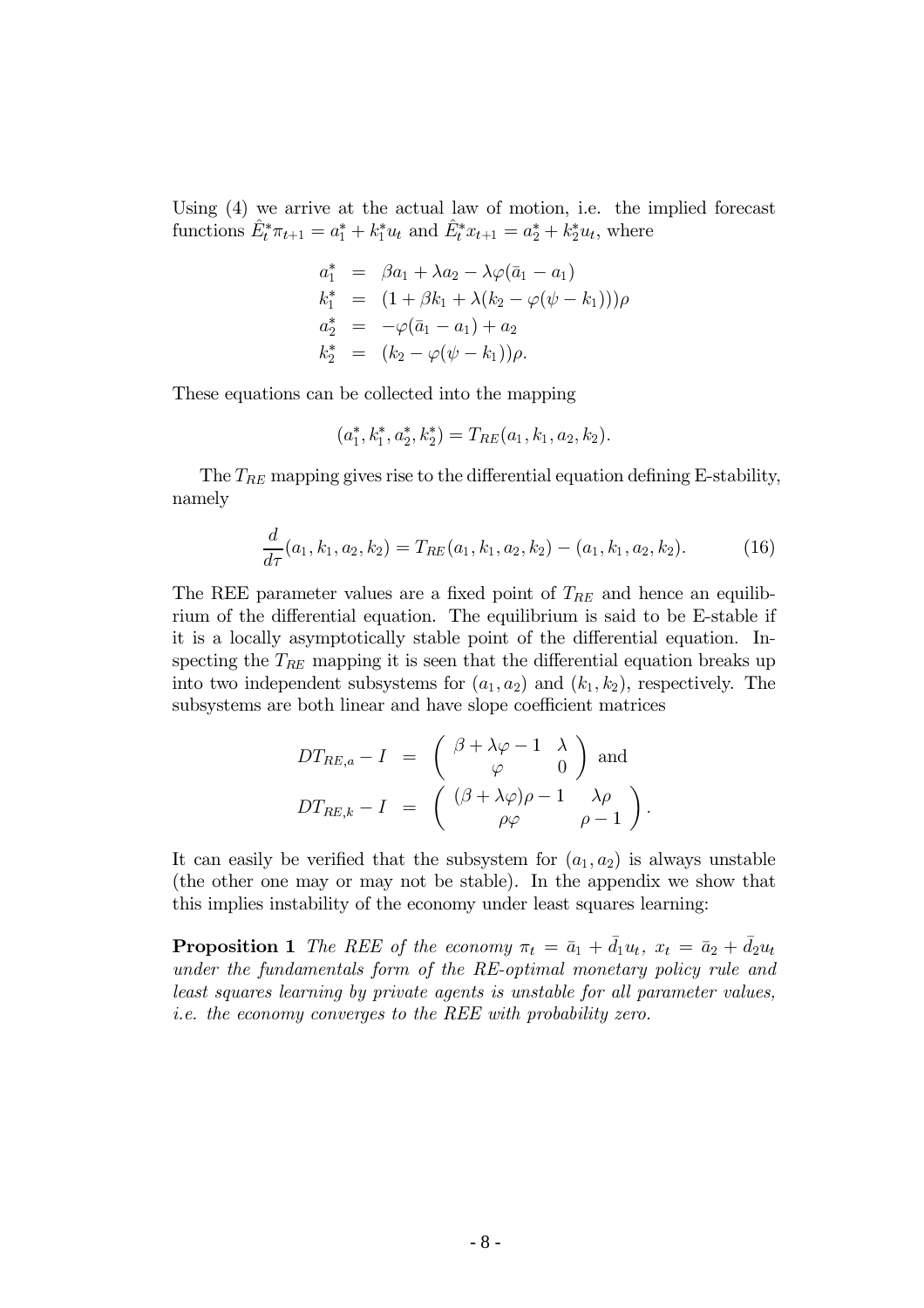We have stated this result in terms of least squares learning, but the instability also holds under alternative learning rules, as we will show below in Section 4.1. The intuition for the result is straightforward. Assuming  $\lambda \varphi + \beta > 1$ , a deviation of  $E_t \pi_{t+1}$  above its RE value leads, through the IS curve, to an increase in  $x_t$  and through the Phillips curve to a higher  $\pi_t$ . Over time this leads to upward revisions of both  $E_t \pi_{t+1}$  and  $E_t x_{t+1}$ . Nothing in the interest rate rule offsets this tendency, so that the economy would move cumulatively away from the REE.<sup>5</sup> We remark that the estimated coefficients (with probability one) do not converge to *any* constant parameter vector, at least within the region for which the linearization is valid.

In fact, Proposition 1 is a special case of the next proposition which states that all interest rate rules which depend linearly only on the fundamentals are unstable:

**Proposition 2** Consider a policy rule of the form  $i_t = \eta_0 + \eta_u u_t + \eta_a g_t$  and an associated REE of the form  $\pi_t = a_1 + d_1 u_t + n_1 g_t$ ,  $x_t = a_2 + d_2 u_t + n_2 g_t$ . For all values of the structural parameters, the REE is unstable under least squares learning by private agents.

The proof of this result follows from the observation that the coefficient matrix of the expectations is the same as in the reduced form  $(11)$  for optimal policy (the coefficients of the policy rule only affect the constant and disturbance terms). E-stability depends only on this matrix. A predecessor of this result is (Howitt 1992) who showed instability under learning of interest rate pegging in several monetary models.

The instability under learning is a separate difficulty from the indeterminacy of the REE, noted by (Woodford 1999), Section 5.1, under policy rules that depend solely on the fundamental shocks. The indeterminacy means that there also exist other types of REE which can, for example, depend on sunspots i.e. extraneous variables affecting the REE only via expectations.<sup>6</sup>

This strong instability result raises the question of whether there are alternative monetary policy rules that are robust to least squares learning and that implement the optimal policy without commitment.

<sup>&</sup>lt;sup>5</sup>Using (11), a more refined intuition can be developed for the case  $\lambda \varphi + \beta < 1$ .

 ${}^{6}$ This is easily seen from the coefficient matrix of the expectations in (11). This matrix has one root inside and the other root outside the unit circle and there are no predetermined variables in the model.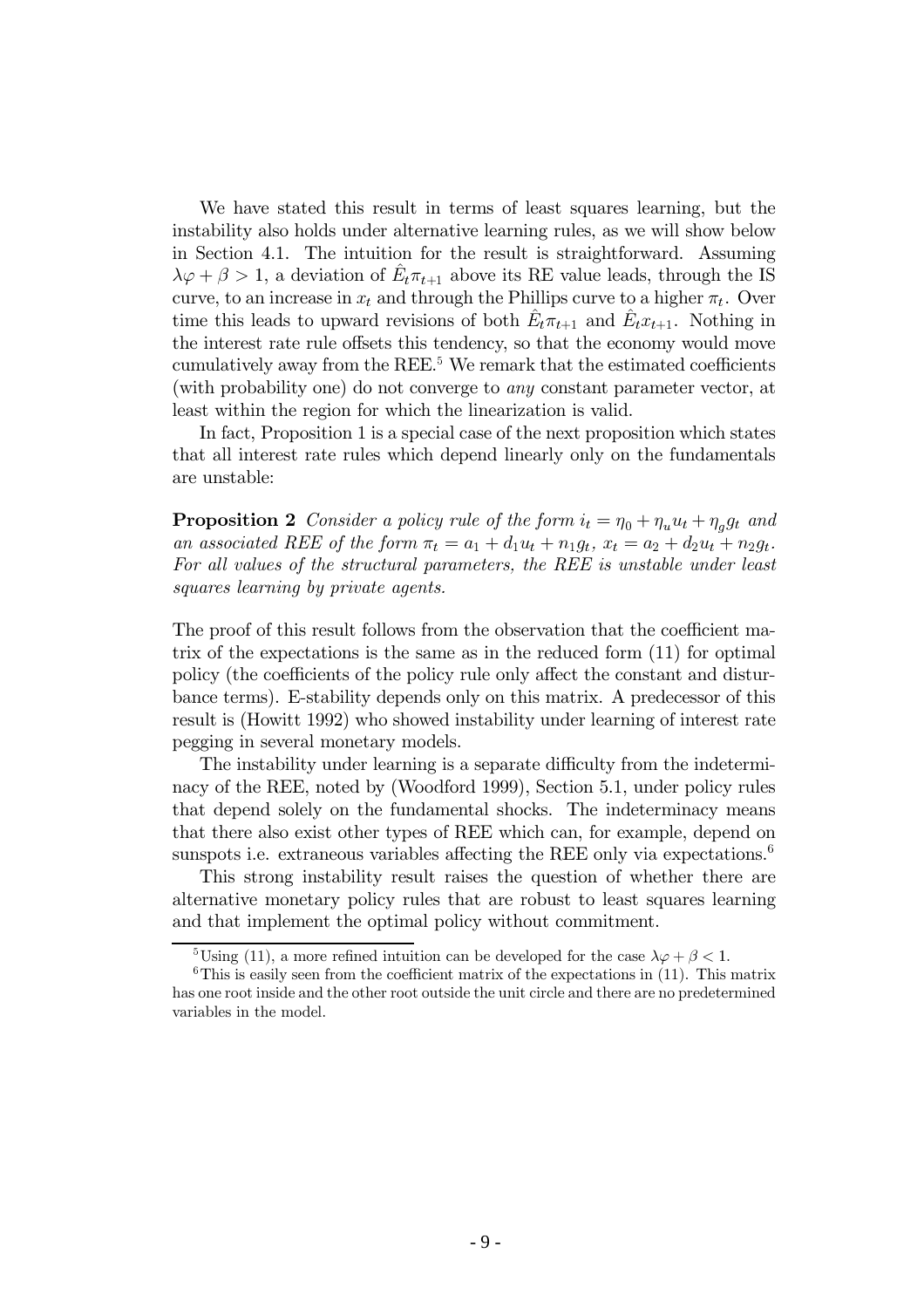#### 2.3 An Expectations Based Optimal Rule

The instability problem of the preceding section resulted from the implicit assumption by the policy maker that private agents have perfectly rational expectations at every point in time. If there is a chance that they are not fully rational it would seem natural instead to base policy in part directly on expectations of private agents. In this section we assume that these expectations are observable and consider a policy rule that depends partly on them. $<sup>7</sup>$ </sup>

The relevant policy rule is obtained by solving for  $i_t$  from structural equations  $(1)$ ,  $(2)$  and the optimality condition  $(6)$ . We obtain

$$
i_t = \delta_0 + \delta_\pi \hat{E}_t \pi_{t+1} + \delta_x \hat{E}_t x_{t+1} + \delta_g g_t + \delta_u u_t, \tag{17}
$$

where the coefficients are

$$
\delta_0 = -(\lambda^2 + \alpha)^{-1} \varphi^{-1} (\lambda \overline{\pi} + \alpha \overline{x}),
$$
  
\n
$$
\delta_{\pi} = 1 + (\lambda^2 + \alpha)^{-1} \varphi^{-1} \lambda \beta
$$
  
\n
$$
\delta_x = \varphi^{-1}
$$
  
\n
$$
\delta_g = \varphi^{-1}
$$
  
\n
$$
\delta_u = (\lambda^2 + \alpha)^{-1} \varphi^{-1} \lambda.
$$

Since this rule satisfies the static optimality condition  $(6)$ , the policy is in fact optimal taking the expectations of private agents as given.<sup>8</sup> We will refer to  $(17)$  as the *expectations based optimal rule*.

The reduced form is

$$
\begin{pmatrix}\n\pi_t \\
x_t\n\end{pmatrix} = \begin{pmatrix}\n\beta \alpha (\lambda^2 + \alpha)^{-1} & 0 \\
-\beta \lambda (\lambda^2 + \alpha)^{-1} & 0\n\end{pmatrix} \begin{pmatrix}\n\hat{E}_t \pi_{t+1} \\
\hat{E}_t x_{t+1}\n\end{pmatrix} + \begin{pmatrix}\n-\varphi \delta_0 \lambda \\
-\varphi \delta_0\n\end{pmatrix} + \begin{pmatrix}\n1 - \varphi \delta_u \lambda \\
-\varphi \delta_u\n\end{pmatrix} u_t.
$$
\n(18)

We now turn to the question whether the economy will converge to the REE when private agents follow least squares learning as above. The perceived law

 $^7$ Alternatively, if the policy maker knows the learning rules of private agents, it can infer the expectations from other observed data.

<sup>&</sup>lt;sup>8</sup>Recall that we are ignoring the possibility that the government might attempt to exploit the learning rule of the private agents.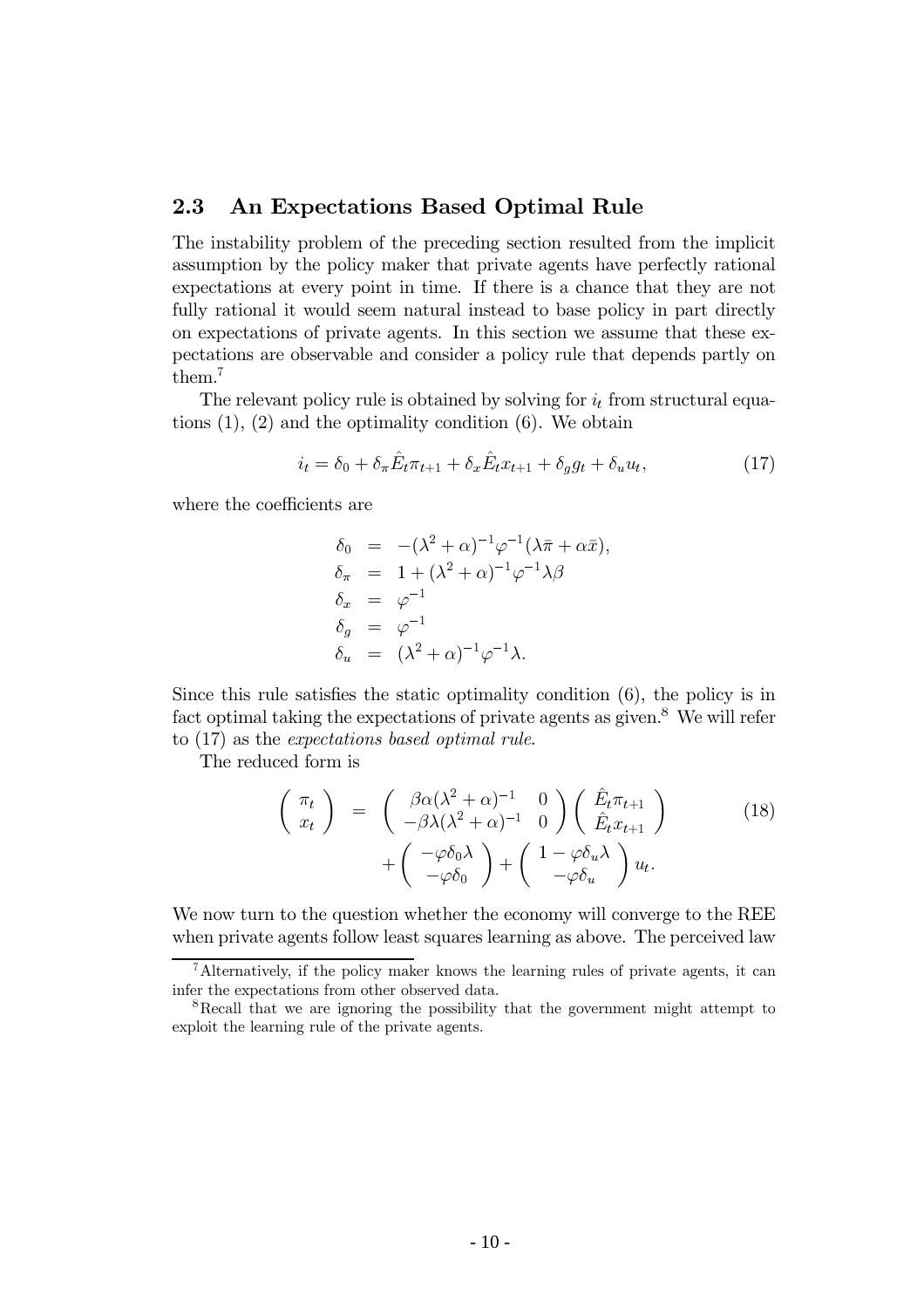of motion of the private agents is as before, and is thus given by equations  $(14)$  and  $(15)$ . Using  $(1)$ ,  $(2)$  and  $(17)$  with the specified coefficients we get

$$
x_t = (\lambda^2 + \alpha)^{-1}(\lambda \bar{\pi} + \alpha \bar{x} - \lambda \beta a_1) - \lambda(\lambda^2 + \alpha)^{-1}(\beta k_1 + 1)u_t \qquad (19)
$$

$$
\pi_t = \beta a_1 + \lambda^2 (\lambda^2 + \alpha)^{-1} (\lambda \bar{\pi} + \alpha \bar{x} - \beta a_1) + (\beta k_1 + 1)(1 - \lambda^2 (\lambda^2 + \alpha)^{-1}) u_t.
$$
\n(20)

Thus the mapping from the perceived to the actual law of motion takes the form

$$
a_1^* = \frac{\lambda}{\lambda^2 + \alpha} (\lambda \overline{\pi} + \alpha \overline{x}) + \frac{\alpha}{\lambda^2 + \alpha} \beta a_1
$$
  
\n
$$
k_1^* = \rho \frac{\alpha}{\lambda^2 + \alpha} (1 + \beta k_1)
$$
  
\n
$$
a_2^* = \frac{1}{\lambda^2 + \alpha} (\lambda \overline{\pi} + \alpha \overline{x} - \lambda \beta a_1)
$$
  
\n
$$
k_2^* = -\rho \frac{\lambda}{\lambda^2 + \alpha} (1 + \beta k_1).
$$

Writing

$$
(a_1^*,k_1^*,a_2^*,k_2^*)=T_{EB}(a_1,k_1,a_2,k_2),\\
$$

E-stability is defined, as before, by the differential equation

$$
\frac{d}{d\tau}(a_1, k_1, a_2, k_2) = T_{EB}(a_1, k_1, a_2, k_2) - (a_1, k_1, a_2, k_2).
$$
 (21)

Again there are two independent linear subsystems for  $(a_1, a_2)$  and  $(k_1, k_2)$ with slope coefficient matrices

$$
DT_{EB,a} - I = \begin{pmatrix} \beta(\alpha/(\lambda^2 + \alpha)) - 1 & 0 \\ -\beta\lambda/(\lambda^2 + \alpha) & -1 \end{pmatrix}
$$
 and  

$$
DT_{EB,k} - I = \begin{pmatrix} \beta(\alpha/(\lambda^2 + \alpha))\rho - 1 & 0 \\ -\beta\lambda\rho/(\lambda^2 + \alpha) & -1 \end{pmatrix}.
$$

It can be readily verified that both of these subsystems are globally stable. In the appendix we show that this implies convergence under least squares learning: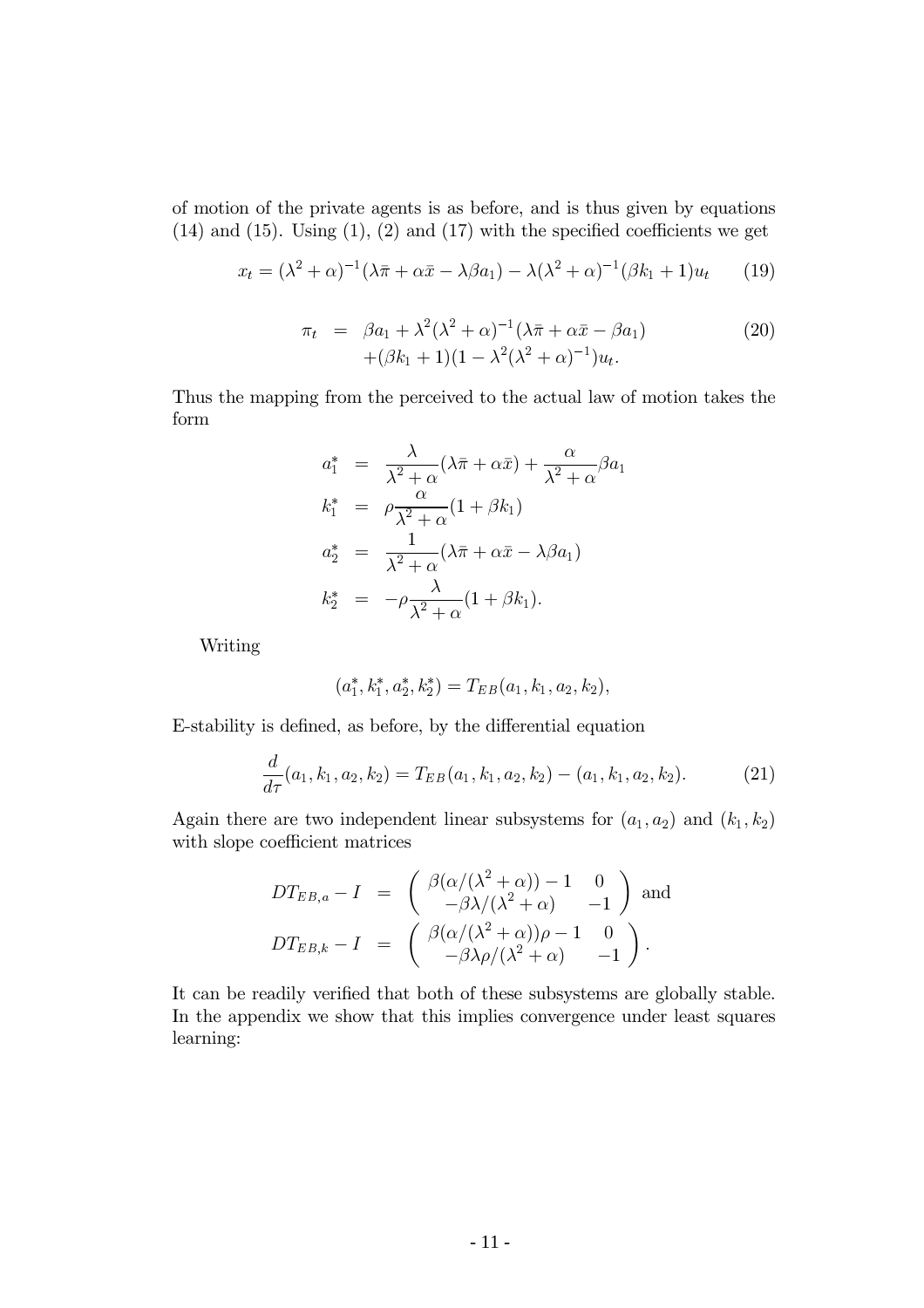**Proposition 3** The REE of the economy under the expectations based optipdo mal rule and least squares learning by private agents is stable for all parameter values, i.e. the economy converges almost surely to the REE that corresponds to the optimal monetary policy without commitment.<sup>9</sup>

A partial intuition for this result is that, for example, an increase in  $\hat{E}_t \pi_{t+1}$ leads to an increase in  $i_t$  which more than offsets the direct effect of  $\hat{E}_t \pi_{t+1}$ on  $x_t$  since  $\delta_{\pi} > 1$ . In economic terms the real interest is increased which reduces the output gap. Likewise, the expectations based rule tightens policy in the face of higher  $E_t x_{t+1}$ . The rule (17) with the specified parameter values succeeds in guiding the expectations of private agents and the economy to the optimal REE.

It is also be easily verified that the REE is determinate under this policy rule:

### **Proposition 4** The REE of the economy under the expectations based optimal rule is determinate.

This result follows from noting that both roots of the coefficient matrix of the expectations term in  $(18)$  are inside the unit circle. This proposition establishes that under the policy rule  $(17)$  there is a unique REE. This result contrasts sharply with the findings of (Bernanke and Woodford 1997) who also considered policies that depend on private expectations. The key to our results is that the policy rule  $(17)$  uses the economic structure and all available information. $10$ 

Of course, formulating the optimal expectations based rule requires knowledge of the structural parameters. There are two points to be made. First, if the policy makers follow the rule  $(17)$  with parameters deviating from the specified values by small amounts, the economy will converge over time to an REE which deviates from the optimum by small amounts. Second, the policy maker could try to learn the true values of the structural parameters. This raises the issue of whether simultaneous learning by private agents and the policy maker can still lead the economy to converge to the optimal REE. We take this up in the next section. Before doing so, we consider one other formulation of optimal monetary policy.

<sup>&</sup>lt;sup>9</sup>In fact, formally the convergence of learning is even global, i.e. it happens for all initial parameter estimates. Since the economic model is based on a local linearization we do not emphasize global stability in the proposition.

<sup>&</sup>lt;sup>10</sup>We assume as a simplification that private agents do not act strategically in forecasting, even though their forecasts enter the rule  $(17)$  of the policy maker.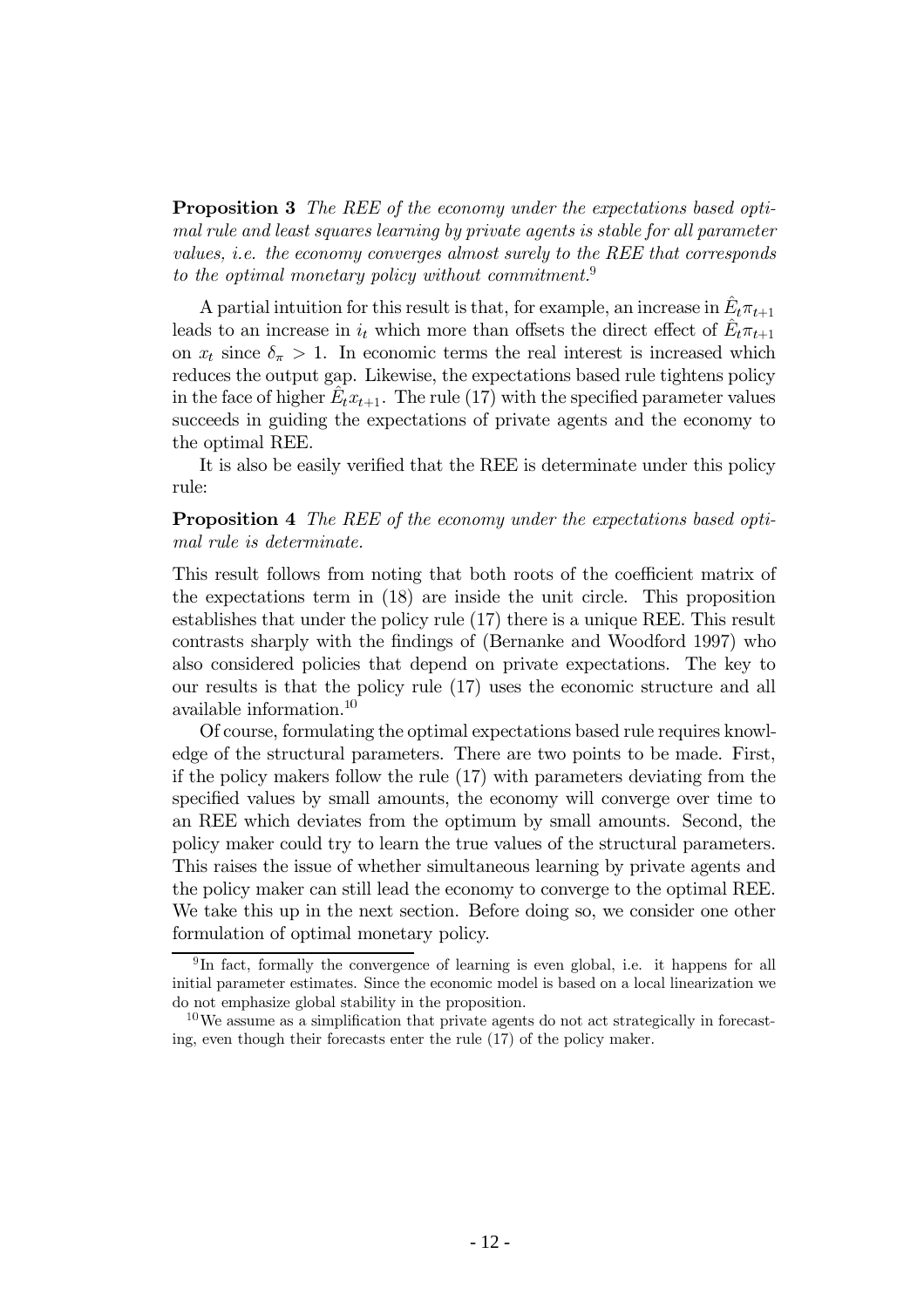### 2.4 An Alternative Expectations Based Rule

Returning optimal policy under RE discussed in Section 2.1 it was pointed out that optimal monetary policy (without commitment) can also be written in the form  $(10)$ . This form which is often emphasized by (Clarida, Gali, and Gertler 1999), suggests an alternative expectations based policy rule in which rational expectations  $E_t \pi_{t+1}$  is replaced by observed private expectations  $E_t \pi_{t+1}$ , i.e.

$$
i_t = -\frac{(1-\rho)\lambda}{\rho\alpha\varphi}\bar{a}_1 + (1+\frac{(1-\rho)\lambda}{\rho\alpha\varphi})\hat{E}_t\pi_{t+1} + \varphi^{-1}g_t.
$$
 (22)

We note that the derivation of this rule makes use of some rational expectations assumptions which eliminate the expectations of the output gap. It is of interest to know the properties of this rule.

The reduced form is now

$$
\begin{pmatrix}\n\pi_t \\
x_t\n\end{pmatrix} = \begin{pmatrix}\n\beta - (1 - \rho)\lambda^2/\rho\alpha & \lambda \\
-(1 - \rho)\lambda/\rho\alpha & 1\n\end{pmatrix} \begin{pmatrix}\n\hat{E}_t \pi_{t+1} \\
\hat{E}_t x_{t+1}\n\end{pmatrix} + \begin{pmatrix}\n-\bar{a}_1(1 - \rho)\lambda^2/\rho\alpha \\
-\bar{a}_1(1 - \rho)\lambda/\rho\alpha\n\end{pmatrix} + \begin{pmatrix}\n1 \\
0\n\end{pmatrix} u_t.
$$

It can be verified that the REE is E-stable, so that optimal monetary policy would also be obtained asymptotically under this expectations based rule. This stability result shows the importance of strong positive feedback from private inflation expectations to interest rates.

Despite the stability result this alternative rule is less appealing than our proposed rule (17). First, the optimal REE under the alternative rule is not necessarily determinate. Indeterminacy invariably arises for values of  $\rho$  close to zero. This reflects the very large reaction of the interest rate to inflation expectations, see (10) or (22). Second, the large coefficient for small  $|\rho|$  is troubling for another reason: if  $\rho$  is not known exactly and replaced by an estimate, then small estimation errors cause large deviations from optimal REE. Finally, the policy rule  $(22)$  lacks the "static" optimality property of  $(17)$ . The latter is explicitly obtained as the rule which minimizes the policy maker's period objective function for all given private expectations  $E_t \pi_{t+1}$ and  $E_t x_{t+1}$ . For these reasons we focus on (17) in the rest of the paper.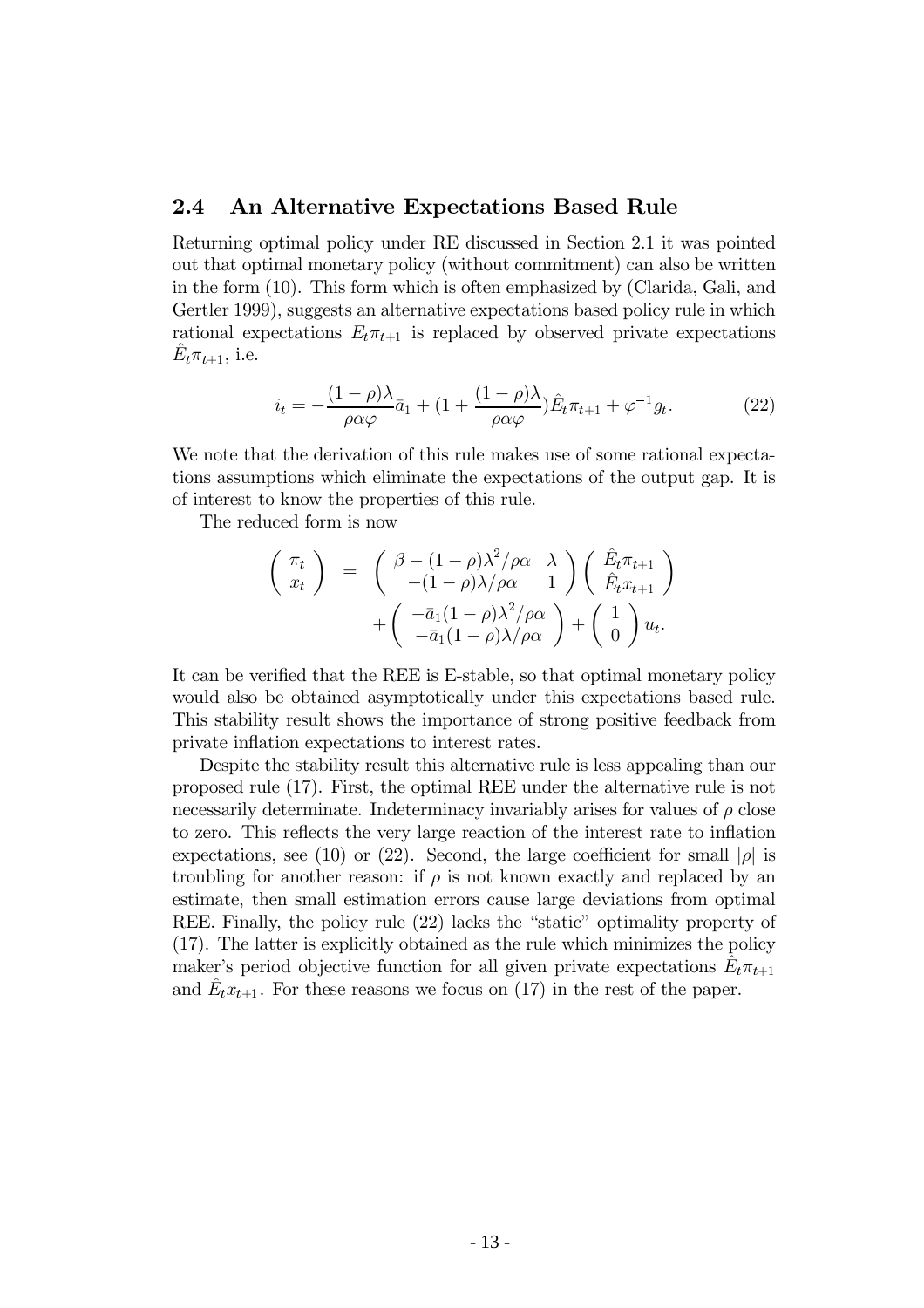#### 3 Learning by the Policy Maker

We now consider an extension of the analysis in which the key structural parameter values are unknown. The policy maker is assumed to know the structure of the economy but must estimate the parameter values using observed data.<sup>11</sup> In order to make the estimation problem more realistic we introduce unobserved shocks to the model  $(1)$ ,  $(2)$ .

The IS and Phillips curves thus take the form

$$
x_t = -\varphi(i_t - \hat{E}_t \pi_{t+1}) + \hat{E}_t x_{t+1} + g_t + e_{x,t}
$$
\n(23)

$$
\pi_t = \lambda x_t + \beta E_t \pi_{t+1} + u_t + e_{\pi,t},\tag{24}
$$

where now  $x_t, \pi_t, e_{x,t}$  and  $e_{\pi,t}$  are not observable at time t.  $g_t, u_t$  are observable at t and  $x_t, \pi_t$  are observed with a lag.  $e_{x,t}, e_{\pi,t}$  are independent white noise and  $g_t, u_t, e_{x,t}, e_{\pi,t}$  are exogenous and mutually independent. The private expectations are assumed to be observable. We also assume that the discount factor  $\beta$ , a parameter shared by private agents and the policy maker, is known.  $\alpha, \overline{\pi}, \overline{x}$  in the objective function are, of course, taken to be known. However, the key structural parameters  $\varphi$  and  $\lambda$  must be estimated.

To complete the description of the extended model we must specify the behavior of the policy maker. The objective function (5) remains as before, but with our current informational assumptions the first order condition becomes

$$
\lambda(E_t \pi_t - \bar{\pi}) + \alpha(E_t x_t - \bar{x}) = 0.
$$
\n(25)

It can be verified that with the unobserved shocks the RE solution takes the form

$$
\begin{aligned}\n\pi_t &= \bar{a}_1 + d_1 u_t + \lambda e_{x,t} + e_{\pi,t} \\
x_t &= \bar{a}_2 + \bar{d}_2 u_t + e_{x,t},\n\end{aligned}
$$

where the parameter values are given in  $(7)$  and  $(8)$ . The fundamentals form of the RE-optimal rule remains unchanged, i.e. it takes the form (9) and the expectations based rule continues to be of the form (17).

<sup>&</sup>lt;sup>11</sup>Thus in contrast to (Sargent 1999) our policy maker estimates a correctly specified structural model.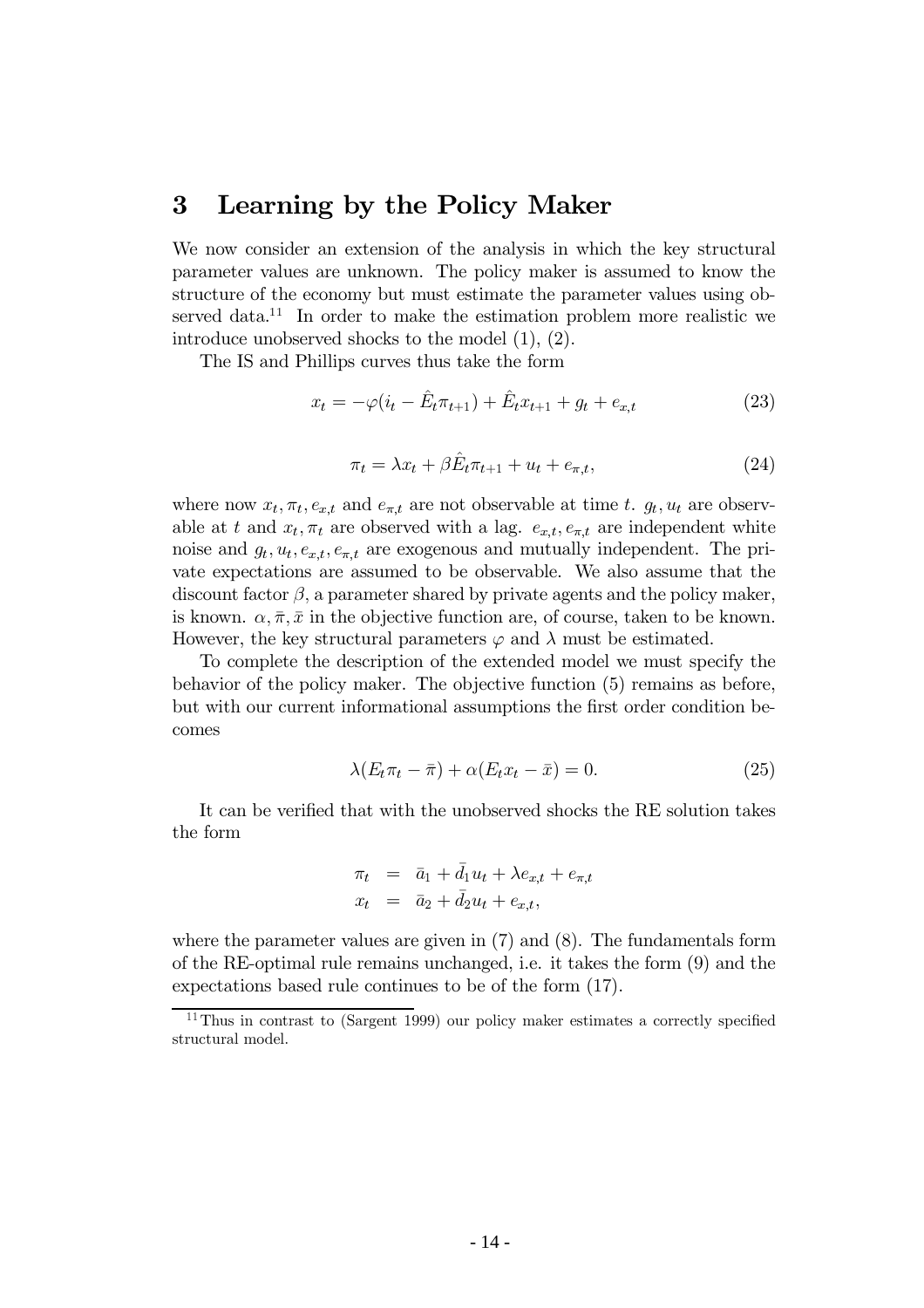We now turn to the formulation of learning. The private agents forecast functions have the same form as before  $(12)$  and  $(13)$ , where the parameters are estimated by least squares. At any given time, the agents run regressions using the available data and therefore they update their parameter estimates each period as new data become available. In line with the literature on least squares learning we give the explicit equations in recursive form.<sup>12</sup>

Let

$$
\xi_{1,t}=\left(\begin{array}{c} a_{1,t} \\ k_{1,t} \end{array}\right), \xi_{2,t}=\left(\begin{array}{c} a_{2,t} \\ k_{2,t} \end{array}\right), U_t=\left(\begin{array}{c} 1 \\ u_t \end{array}\right),
$$

so that the forecasts can be written as  $\hat{E}_t \pi_{t+1} = \xi'_{1,t} U_t$  and  $\hat{E}_t x_{t+1} = \xi'_{2,t} U_t$ . Under recursive least squares (RLS) learning the parameter vectors are updated according to the formulae

$$
\xi_{1,t} = \xi_{1,t-1} + t^{-1} R_{U,t-1}^{-1} U_{t-2} (\pi_{t-1} - \xi'_{1,t-1} U_{t-2})
$$
  
\n
$$
\xi_{2,t} = \xi_{2,t-1} + t^{-1} R_{U,t-1}^{-1} U_{t-2} (x_{t-1} - \xi'_{2,t-1} U_{t-2})
$$
  
\n
$$
R_{U,t} = R_{U,t-1} + t^{-1} (U_{t-1} U'_{t-1} - R_{U,t-1}).
$$

This recursion requires starting values for the parameters at time  $t = 0$  and it is well-known that for appropriate starting values RLS is equivalent to the standard least squares formula. In the formulation above the parameter estimates at time t use data through period  $t-1$ .<sup>13</sup> The time t forecasts do, however, use the current observation of the exogenous variable  $u_t$ . Note that the procedure used by private agents estimates the parameters of the reduced form, which is all that is required for forecasting purposes.

The policy maker uses RLS to estimate the structural parameters  $\varphi, \lambda$ and  $\rho$ , which are required for setting optimal monetary policy. Let

$$
y_{1,t} = x_t - \hat{E}_t x_{t+1} - g_t
$$
  
\n
$$
y_{2,t} = \pi_t - \beta \hat{E}_t \pi_{t+1} - u_t
$$
  
\n
$$
r_t = i_t - \hat{E}_t \pi_{t+1}.
$$

 $^{12}$ The general approach used here was introduced by (Marcet and Sargent 1989). See (Evans and Honkapohia 1999) for a recent survey and (Evans and Honkapohia 2001) for a detailed treatment.

 $^{13}$ This is common practice in the literature. Including current data would create a simultaneity complication which is convenient to avoid and would not alter the central results.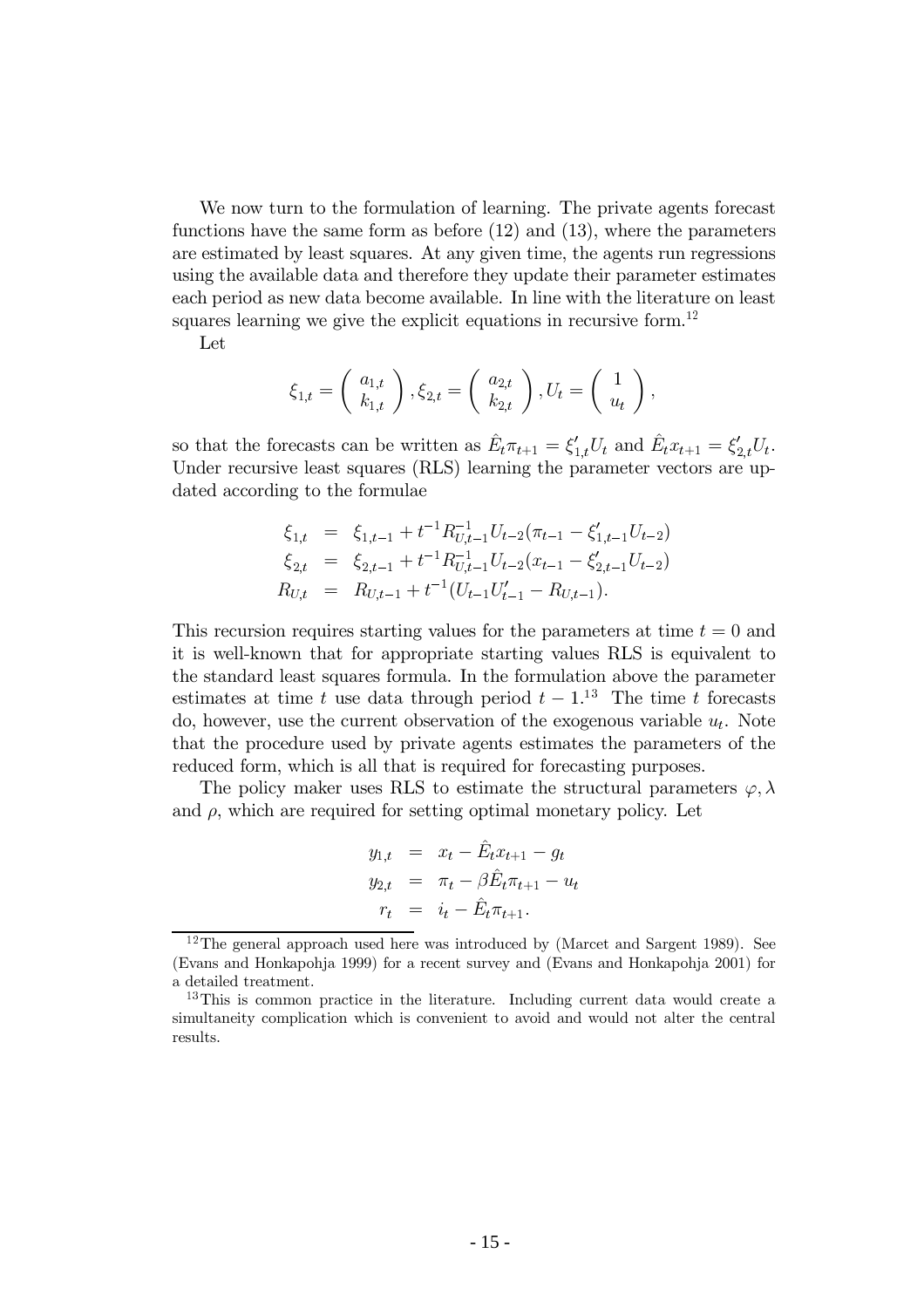Because  $r_t$  depends directly only on the variables  $q_t$  and  $u_t$ , and  $x_t$  depends only on  $g_t$ ,  $u_t$  and  $e_{x,t}$ , consistent estimates of  $\varphi$  and  $\lambda$  can be obtained by regressions of  $y_{1,t}$  on  $r_t$  and  $y_{2,t}$  on  $x_t$ , respectively.<sup>14</sup> Thus the policy maker uses least squares to estimate

$$
y_{1,t} = -\varphi(i_t - \hat{E}_t \pi_{t+1}) + e_{x,t} \text{ and}
$$
  

$$
y_{2,t} = \lambda x_t + e_{\pi,t}.
$$

If required, a consistent estimate of  $\rho$  can of course be obtained by a regression of  $u_t$  on  $u_{t-1}$ .<sup>15</sup>

In recursive form this becomes  $16$ 

$$
\hat{\varphi}_t = \hat{\varphi}_{t-1} + t^{-1} R_{r,t-1}^{-1} r_{t-1} (y_{1,t-1} + \hat{\varphi}_{t-1} r_{t-1})
$$
\n
$$
R_{r,t} = R_{r,t-1} + t^{-1} (r_{t-1}^2 - R_{r,t-1})
$$
\n
$$
\hat{\lambda}_t = \hat{\lambda}_{t-1} + t^{-1} R_{x,t-1}^{-1} x_{t-1} (y_{2,t-1} - \hat{\lambda}_{t-1} x_{t-1})
$$
\n
$$
R_{x,t} = R_{x,t-1} + t^{-1} (x_{t-1}^2 - R_{x,t-1})
$$
\n
$$
\hat{\rho}_t = \hat{\rho}_{t-1} + t^{-1} R_{u,t-1}^{-1} u_{t-1} (u_t - \hat{\rho}_{t-1} u_{t-1})
$$
\n
$$
R_{u,t} = R_{u,t-1} + t^{-1} (u_t^2 - R_{u,t-1}).
$$

It remains to specify the monetary policy rules. The fundamentals form of the RE-optimal rule based on estimated parameters takes the form

$$
i_t = \hat{a}_{1,t} + \hat{\psi}_t u_t + \hat{\varphi}_t^{-1} g_t,
$$
  
\nwhere  $\hat{a}_{1,t} = \frac{\hat{\lambda}_t (\hat{\lambda}_t \bar{\pi} + \alpha \bar{x})}{\alpha (1 - \beta) + \hat{\lambda}_t^2}$  and  $\hat{\psi}_t = \frac{(1 - \hat{\rho}_t) \hat{\lambda}_t + \alpha \hat{\rho}_t \hat{\varphi}_t}{\hat{\varphi}_t [\alpha (1 - \hat{\rho}_t \beta) + \hat{\lambda}_t^2]}.$  (26)

The expectations based optimal policy rule with estimated structural parameters is

$$
i_t = \hat{\delta}_{0,t} + \hat{\delta}_{\pi,t}\hat{E}_t \pi_{t+1} + \hat{\delta}_{x,t}\hat{E}_t x_{t+1} + \hat{\delta}_{g,t}g_t + \hat{\delta}_{u,t}u_t,
$$
 (27)

<sup>&</sup>lt;sup>14</sup>If  $e_{x,t}$  and  $e_{\pi,t}$  were correlated then an instrumental variable estimator would be needed to obtain a consistent estimator of  $\lambda$ .<br><sup>15</sup>An estimate of  $\rho$  is needed for the RE-optimal policy but not for the expectations

based optimal policy.

<sup>&</sup>lt;sup>16</sup>The formulations for  $\hat{\varphi}_t$  and  $\hat{\lambda}_t$  vary slightly from least squares since we have assumed that we have introduced an additional lag in the equations for  $R_{r,t}$  and  $R_{x,t}$ . This is convenient for expressing the system in standard form as a stochastic recursive algorithm. Note that the regression of  $y_{1,t}$  on  $r_t$  gives an estimate of  $-\varphi$ . This explains the plus in front of  $\hat{\varphi}_{t-1}$  in the first recursion below.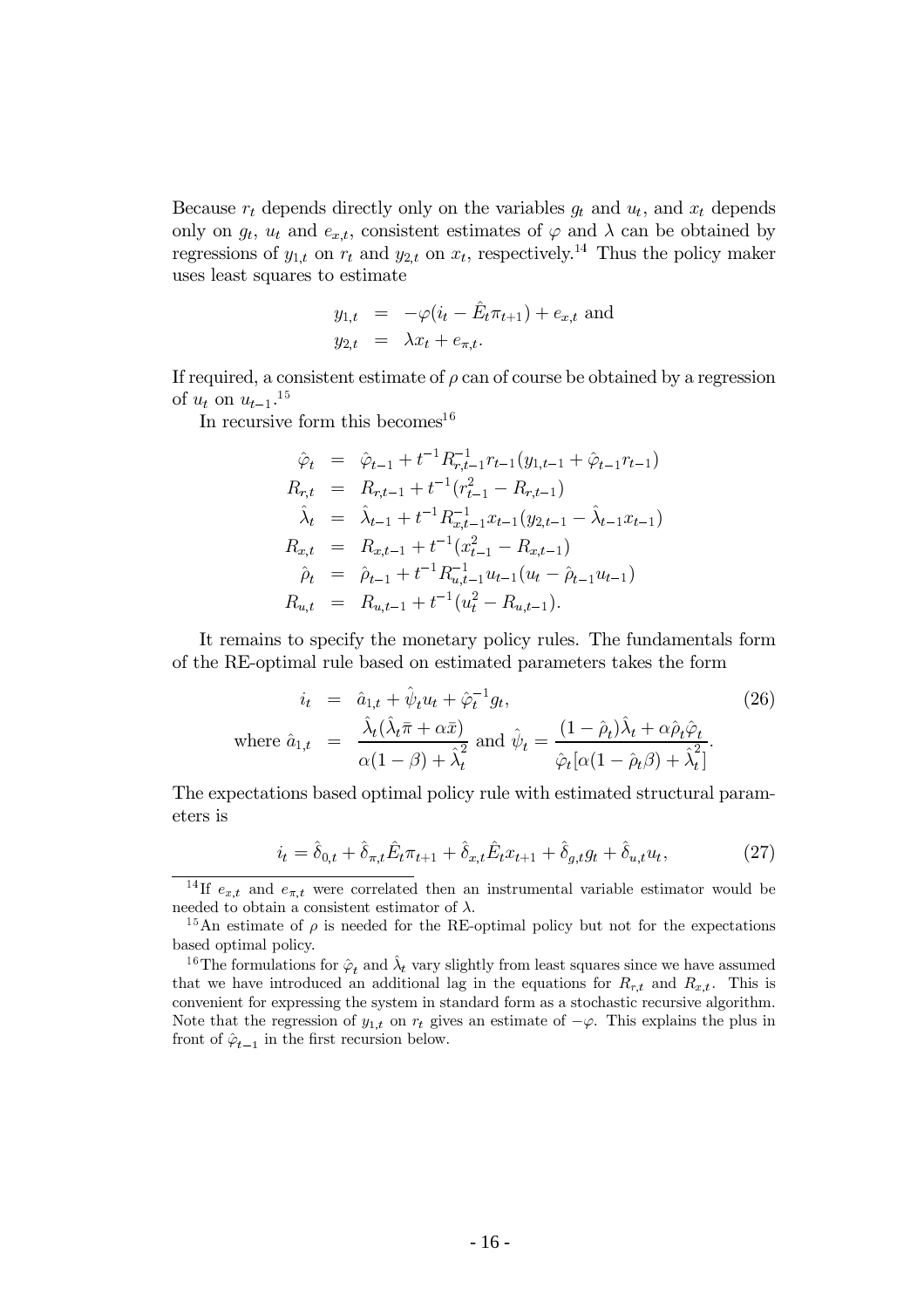where the coefficients are

$$
\hat{\delta}_{0,t} = -(\hat{\lambda}_t^2 + \alpha)^{-1} \hat{\varphi}_t^{-1} (\hat{\lambda}_t \bar{\pi} + \alpha \bar{x}),
$$
  
\n
$$
\hat{\delta}_{\pi,t} = 1 + (\hat{\lambda}_t^2 + \alpha)^{-1} \hat{\varphi}_t^{-1} \hat{\lambda}_t \beta
$$
  
\n
$$
\hat{\delta}_{x,t} = \hat{\varphi}_t^{-1}
$$
  
\n
$$
\hat{\delta}_{g,t} = \hat{\varphi}_t^{-1}
$$
  
\n
$$
\hat{\delta}_{u,t} = (\hat{\lambda}_t^2 + \alpha)^{-1} \hat{\varphi}_t^{-1} \hat{\lambda}_t.
$$

Given parameter estimates and forecasts, the temporary equilibrium is determined by  $(23)$ ,  $(24)$  and the policy rule  $(26)$  or  $(27)$ , respectively.

In the appendix we demonstrate the following result:

**Proposition 5** Suppose that both the policy maker and the private agents are learning with parameter estimates updated according to the RLS algorithms specified above. Then

 $(i)$  If policy makers follow the fundamentals form of the RE-optimal rule  $(26)$ , the REE is unstable for all parameter values.

(ii) If policy makers follow the expectations based optimal rule  $(27)$  then, for all parameter values, the estimates  $(\hat{\varphi}_t, \hat{\lambda}_t)$  converge locally to  $(\varphi, \lambda)$ , the expectations of private agents converge locally to RE values, and the economy converges locally to the REE that corresponds to the optimal monetary policy without commitment.

The notion of local convergence has several precise interpretations, as discussed in the appendix. It is not surprising that convergence is not guaranteed unless the policy maker has some a priori information concerning the possible values of the structural parameters. Proposition 5 shows that the fundamental contrast between the instability result in part (i) and the stability result in part (ii) continues to hold when the policy maker is learning the structure of the economy.

Our results illustrate the potential feasibility of optimal monetary policy when private expectations are observable and the rule is formulated to react to these expectations. Even when the structural parameters are unknown to policy makers and agents are not endowed with rational expectations, the economy is (locally) stable when both parties follow natural procedures to estimate the key parameters.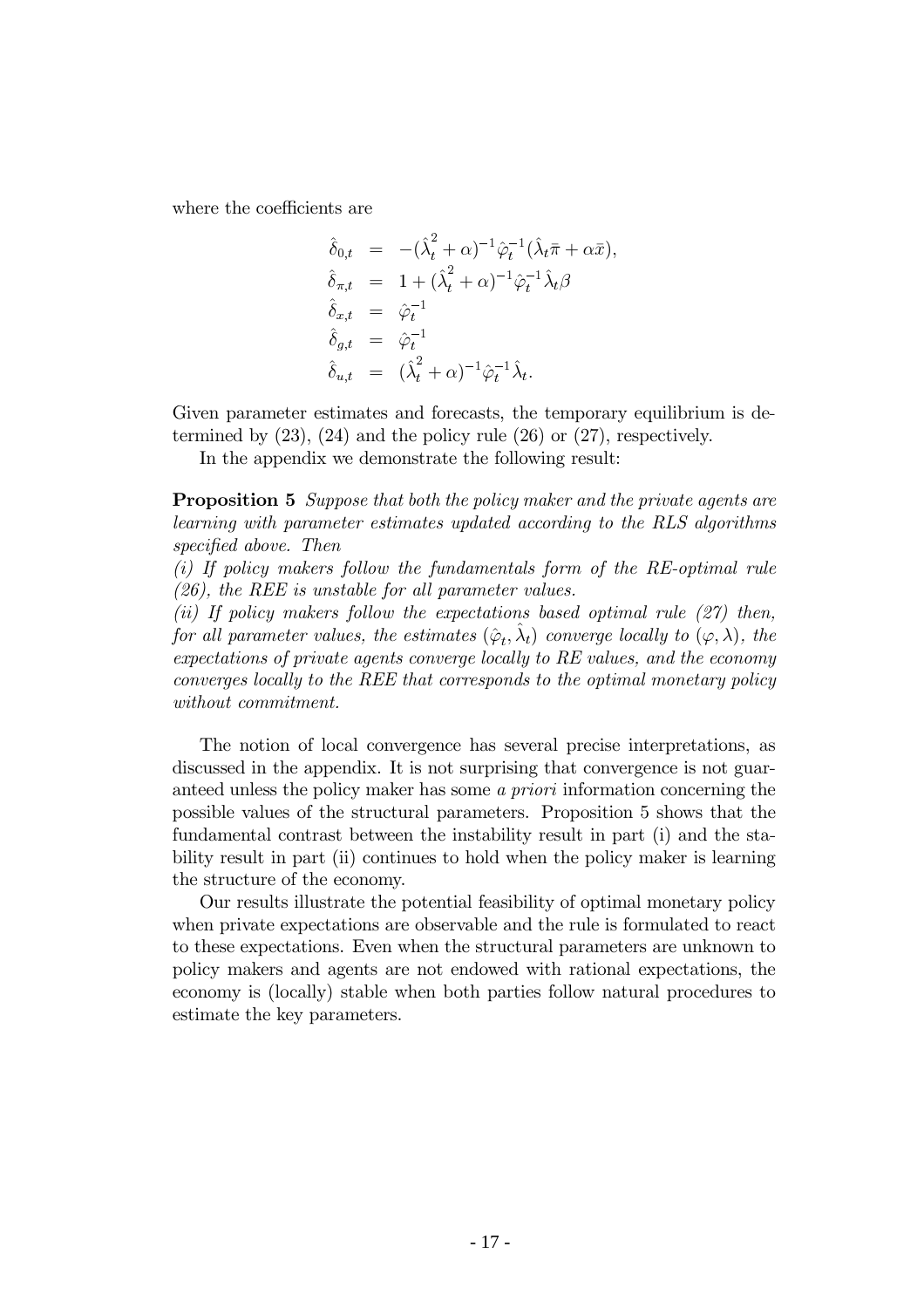## 4 Extensions

In this section we take up several extensions. First we show that our central results extend to variations in the learning rules used by private agents. Next we examine the robustness of our results to observation errors. Finally, we consider a number of variations to the model or the formulation of monetary policy. For simplicity, in this section we assume the policy maker knows the true parameter values.

### 4.1 Alternative Learning Rules

Although the literature on adaptive learning in stochastic models has focused on least squares learning, a number of alternatives have also been considered. We here show that our key results are not limited to the least squares framework. $17$ 

We first consider learning based on SG (stochastic gradient) algorithms. These have been proposed by, among others, (Sargent 1993) and (Kuan and White 1994). This algorithm attempts to minimize the expected sum of squared forecast errors. In the current context, private agents would update parameters according to

$$
\xi_{1,t} = \xi_{1,t-1} + t^{-1} U_{t-2} (\pi_{t-1} - \xi'_{1,t-1} U_{t-2})
$$
  
\n
$$
\xi_{2,t} = \xi_{2,t-1} + t^{-1} U_{t-2} (x_{t-1} - \xi'_{2,t-1} U_{t-2}).
$$

This algorithm is simpler than RLS in that these updating equations are not dependent on the matrix of second moments of the regressor  $U_t$ . For regression set-ups with fixed parameters and standard assumptions, the SG algorithm will provide consistent estimates of the parameters, though it does not possess the optimality properties of least squares. It does, however, have the advantage of being simpler and faster to compute than least squares.

The analysis in (Evans and Honkapohja 1998) can be applied here. It is shown there that the convergence conditions for SG learning for a class of models is given by the E-stability conditions that also govern convergence of least squares learning. (The framework of (Evans and Honkapohja 1998) has

 $^{17}$ It can be shown that the stability results in Propositions 3 and 5 also hold for other stability criteria under learning that have been proposed in the literature. For example, the REE is both strongly and iteratively E-stable, see e.g. (Evans and Honkapohja 2001), Chapters 9 and 15 for these concepts.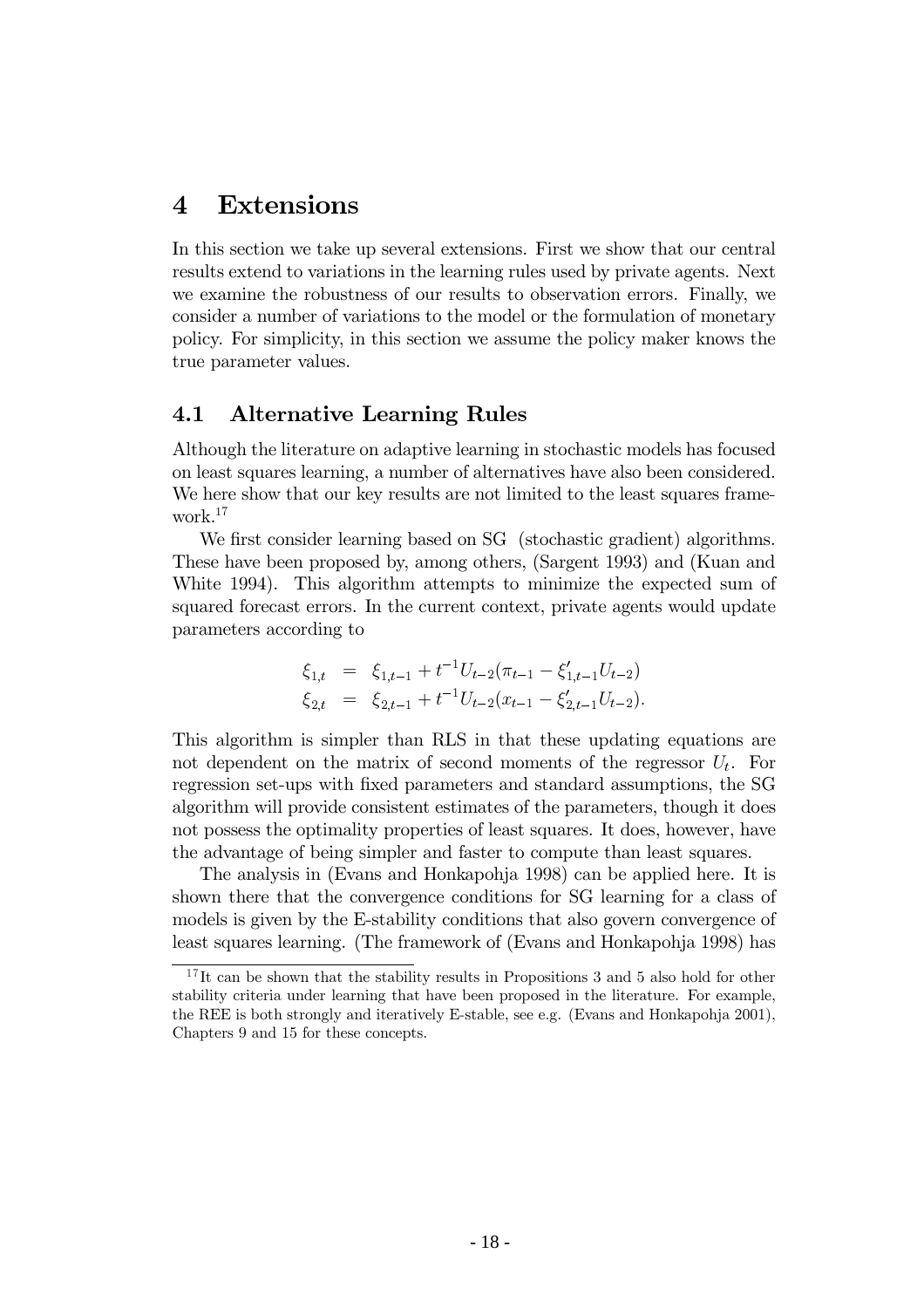expectations of current rather than future variables. However, because here we consider RE solutions of an analogous form, the same argument can be applied.) It follows that both our instability and stability results carry over to SG learning.

As a second example, we consider a simple misspecified learning rule. Suppose that private agents ignore the dependence of  $\pi_t$  and  $x_t$  on  $u_t$  and forecast each variable using simple averages. Formulating this recursively we have  $\hat{E}_t \pi_{t+1} = a_{1,t}$  and  $\hat{E}_t x_{t+1} = a_{2,t}$  where

$$
a_{1,t} = a_{1,t-1} + t^{-1}(\pi_{t-1} - a_{1,t-1}),
$$
  
\n
$$
a_{2,t} = a_{2,t-1} + t^{-1}(x_{t-1} - a_{2,t-1}).
$$

As in Section 3 this can be set up as a stochastic recursive algorithm. It is straightforward to show that the system remains unstable under the fundamentals based monetary policy rule and that the economy is stable under the expectations based policy rule. In the latter case private expectations  $(a_{1,t}, a_{2,t})$  will converge to  $(\bar{a}_1, \bar{a}_2)$  and the economy converges to a "restricted" perceptions equilibrium."<sup>18</sup> In this equilibrium private sector expectations are equal to the unconditional mathematical expectations of  $\pi_t$  and  $x_t$ . However, they are not fully rational (when  $\rho \neq 0$ ) since they ignore the dependence on  $u_t$  and are therefore not equal to the conditional mathematical expectations. Nevertheless, the expectations based policy rule continues to provide the optimal monetary policy without commitment, given the way agents form their expectations.

#### 4.2 **Observation Errors**

We next consider the issue of observation errors, starting with the case in which the exogenous variables  $g_t, u_t$  are subject to measurement error. We use the set-up  $(23)-(24)$ , but assume that policy makers know the values of the structural parameter. For simplicity we restrict attention to the case where  $g_t$  and  $u_t$  are serially uncorrelated. Suppose that the policy maker observes  $\tilde{g}_t$  and  $\tilde{u}_t$ , where

$$
\tilde{g}_t = g_t + \varepsilon_t, \text{ where } \varepsilon_t \sim \text{iid}(0, \sigma_{\varepsilon}^2)
$$
\n
$$
\tilde{u}_t = u_t + v_t, \text{ where } v_t \sim \text{iid}(0, \sigma_v^2).
$$

<sup>&</sup>lt;sup>18</sup>This is the terminology we use in (Evans and Honkapohja 2001). The phrase "selfconfirming equilibium" is also used, e.g. see (Sargent 1999).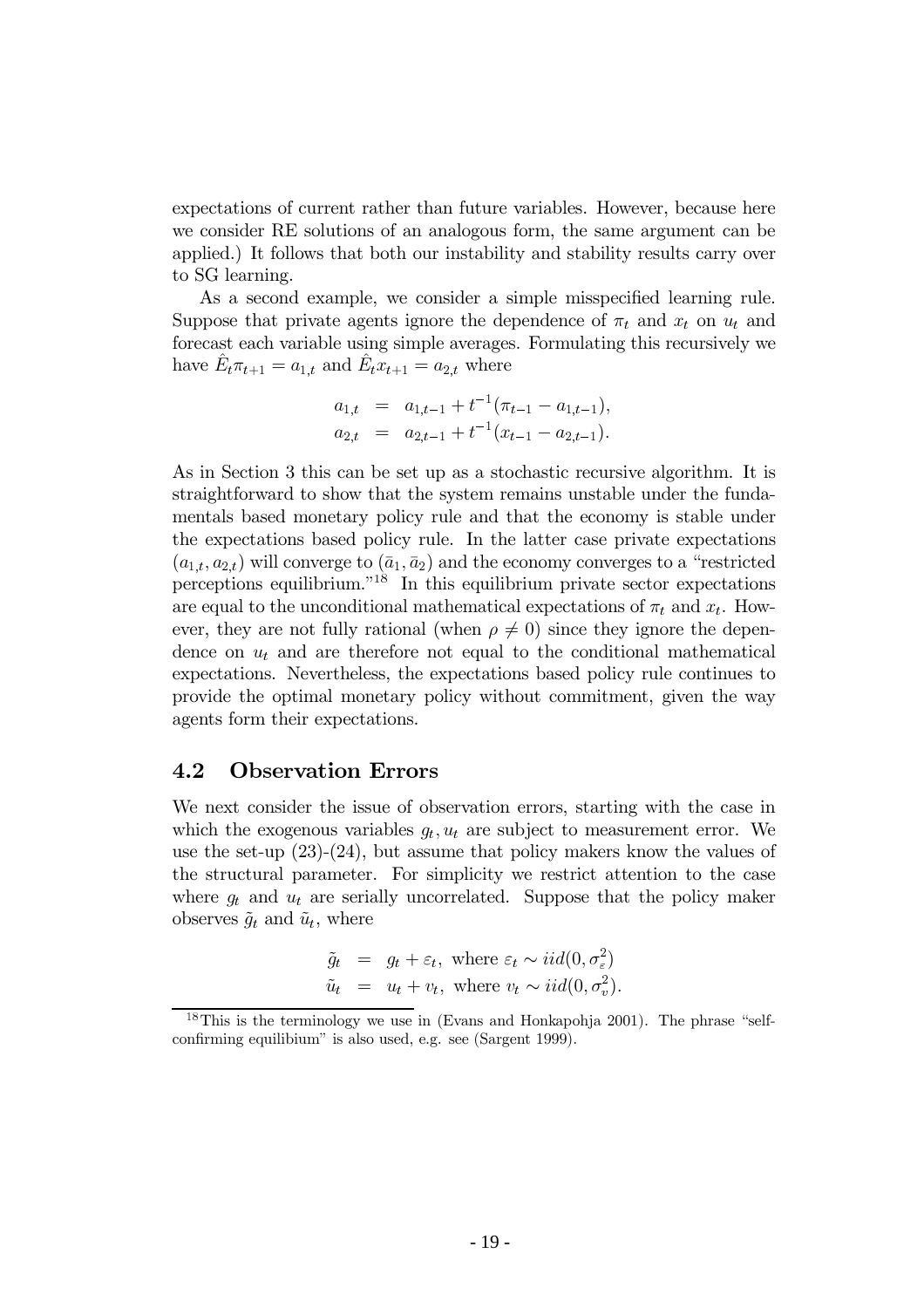Provided the variances are known, the policy maker faces a signal extraction problem with a straightforward solution. The linear projection of  $g_t$  on  $\tilde{g}_t$  is given by

$$
P[g_t | \tilde{g}_t] = \zeta_g \tilde{g}_t, \text{ where } \zeta_g = \frac{\sigma_g^2}{\sigma_g^2 + \sigma_\varepsilon^2}
$$

Analogously, the linear projection of  $u_t$  is

$$
P[u_t | \tilde{u}_t] = \zeta_u \tilde{u}_t, \text{ where } \zeta_u = \frac{\sigma_u^2}{\sigma_u^2 + \sigma_v^2}.
$$

The first order condition for optimal policy is again given by  $(25)$ . Under optimal policy the REE takes the form

$$
\pi_t = a_1 + b_1 g_t + c_1 \varepsilon_t + d_1 u_t + f_1 v_t + \lambda e_{x,t} + e_{\pi,t}
$$
  

$$
x_t = a_2 + b_2 g_t + c_2 \varepsilon_t + d_2 u_t + f_2 v_t + e_{x,t},
$$

where

$$
a_1 = \bar{a}_1, a_2 = \bar{a}_2
$$
  
\n
$$
b_1 = \lambda(1 - \zeta_g), b_2 = 1 - \zeta_g
$$
  
\n
$$
c_1 = -\lambda \zeta_g, c_2 = -\zeta_g
$$
  
\n
$$
d_1 = 1 - (\alpha + \lambda^2)^{-1} \lambda^2 \zeta_u, d_2 = -(\alpha + \lambda^2)^{-1} \lambda \zeta_u
$$
  
\n
$$
f_1 = d_1 - 1, f_2 = d_2.
$$

We note that, under optimal policy,  $x_t$  and  $\pi_t$  now respond to  $g_t$  as well as  $u_t$  shocks because of the measurement error. The analysis of learning is, however, virtually unchanged and the key results carry through as before: the economy is unstable under the RE optimal policy rule and stable under the expectations based optimal rule.

Another potentially important complication arises in connection with the expectations based rule if private sector expectations are measured with error. Clearly the optimality properties of our rule would be undermined if these errors are sizeable, but we can show that our rule is robust to small measurement errors in private expectations. Thus suppose that the expectations based policy rule (17) is modified to be

$$
i_t = \delta_0 + \delta_\pi (E_t \pi_{t+1} + w_{\pi,t}) + \delta_x (E_t x_{t+1} + w_{x,t}) + \delta_g g_t + \delta_u u_t,
$$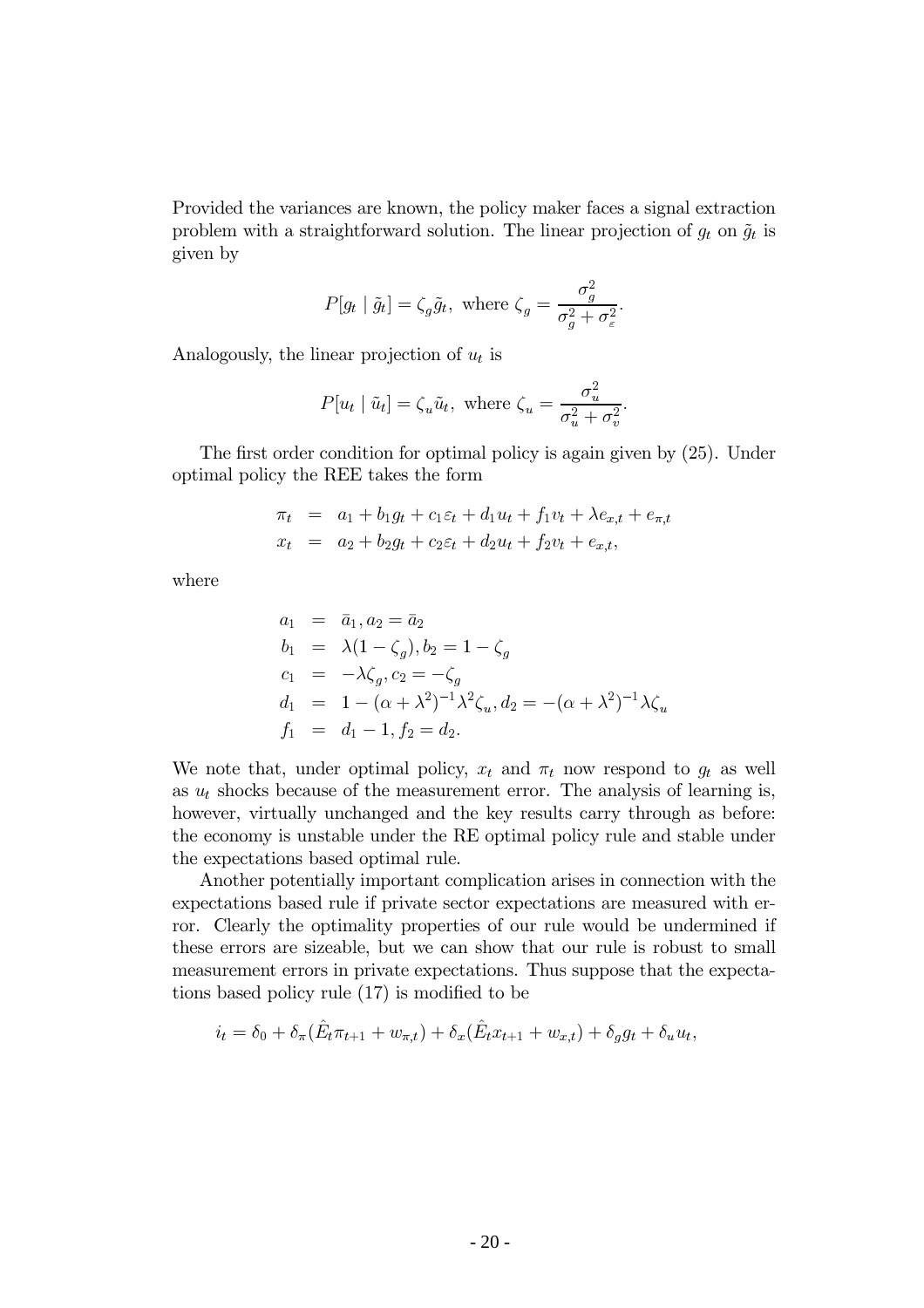where  $w_{\pi,t}$  and  $w_{x,t}$  denote white noise measurement errors with finite variances. The parameter values of the rule are unchanged. For private agents we continue to assume perceived laws of motion of the form  $(14)-(15)$ . For the basic model (1)-(2) of Section 2.3, the stochastic processes for  $x_t$  and  $\pi_t$ generated by these forecast rules and this policy rule are given by  $(19)-(20)$ augmented by additive linear terms in  $w_{x,t}$  and  $w_{\pi,t}$ . The mapping from the perceived to the actual law of motion is therefore identical to that given in Section 2.3. Therefore this expectations based policy rule remains stable. with private agents converging to rational expectations. This result holds even if the observation errors  $w_{x,t}$  and  $w_{\pi,t}$  are large, though with large observation errors the resulting equilibrium would be far from optimal. However, it is easily seen that if  $w_{x,t}$  and  $w_{\pi,t}$  have small variances then the economy under the expectations based rule is close to the overall optimum.

The preceding paragraph assumed that the policy makers know the true structural parameters. If instead they estimate structural parameters using RLS as in Section 3 there is the additional complication that, while  $\lambda_t$  remains consistent, the estimator  $\hat{\varphi}_t$  becomes inconsistent due to measurement error in the regressor  $r_t$ . However, if  $w_{\pi,t}$  has a small variance then the inconsistency will be small and the equilibrium will be approximately optimal asymptotically. Alternatively, policy makers could obtain a consistent estimate of  $\varphi$  using recursive instrumental variables with lagged measured  $r_t$  as instrument.

In summary, although observation errors of the fundamental shocks or private expectations introduce complications for our proposed policy rule, we have seen that these difficulties can be largely overcome. The case of substantial measurement errors in private expectations is sufficiently important to warrant a separate treatment and is the subject of current research.

### 4.3 Other Directions

#### 4.3.1 Output Inertia

A number of variations of the new Phillips curve model have been taken up in the policy literature, including endogenous inflation and output inertia. We consider briefly the more straightforward case of output persistence due to fraces of adjustment. As shown in (Clarida, Gali, and Gertler 1999), Section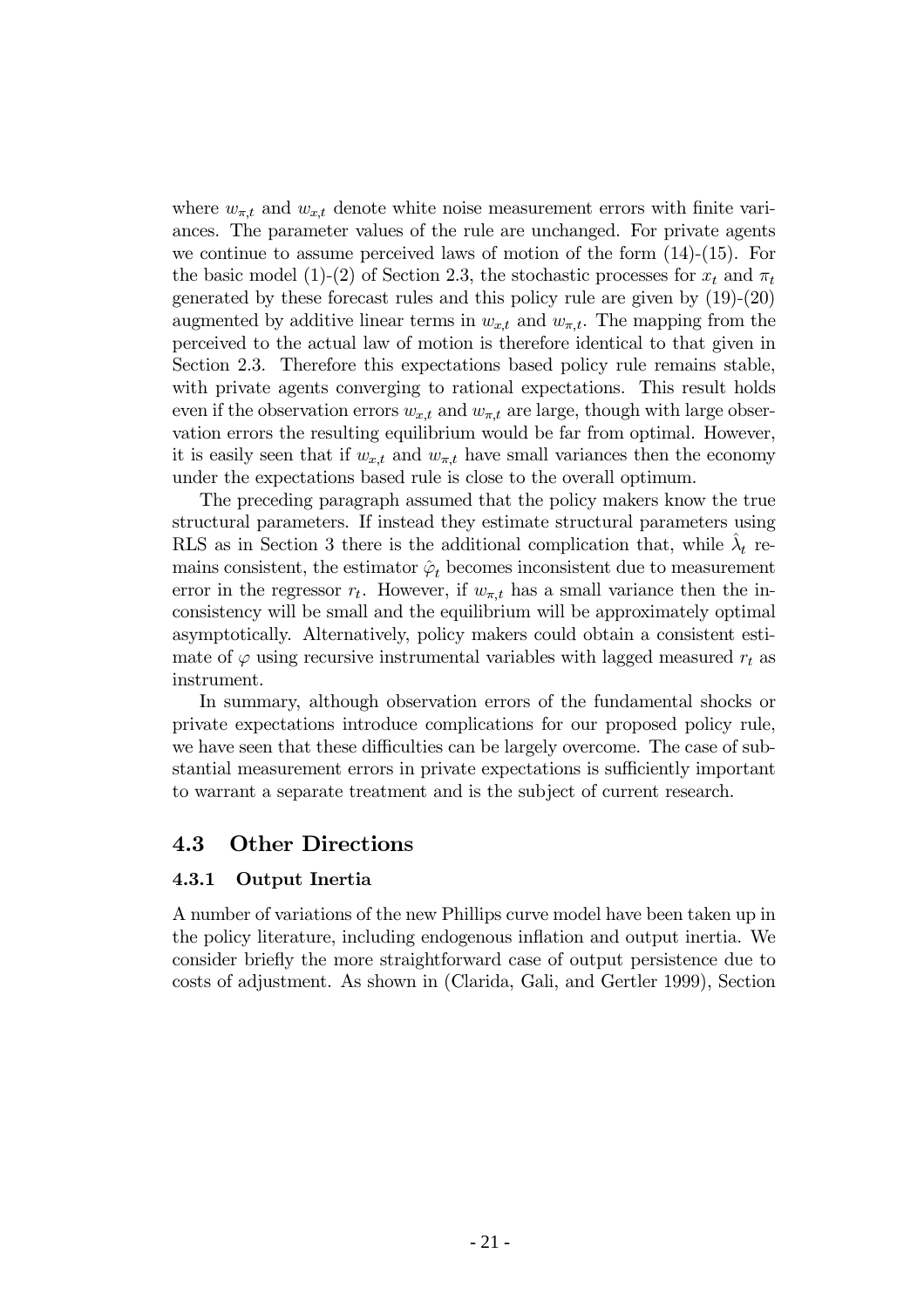6, with output persistence the IS curve becomes

$$
x_t = -\varphi(i_t - \hat{E}_t \pi_{t+1}) + \theta x_{t-1} + (1 - \theta)\hat{E}_t x_{t+1} + g_t,
$$
\n(28)

where  $0 < \theta < 1$ . The corresponding expectations based policy rule is then

$$
i_t = \delta_0 + \delta_\pi \hat{E}_t \pi_{t+1} + \delta_x (1 - \theta) \hat{E}_t x_{t+1} + \varphi^{-1} \theta x_{t-1} + \delta_g g_t + \delta_u u_t, \tag{29}
$$

where the parameters  $\delta_i$  for  $i = 0, \pi, x, g, u$  are the same as in (17). We restrict attention to the case  $\rho = 0$ , as do (Clarida, Gali, and Gertler 1999). In this case the private sector forecasts under rational expectations are appropriate constants.

Under our rule  $(29)$  the reduced form is

$$
x_t = (\lambda^2 + \alpha)^{-1} (\lambda \overline{\pi} + \alpha \overline{x}) - \frac{\lambda \beta}{\alpha + \lambda^2} \hat{E}_t \pi_{t+1}
$$
  

$$
\pi_t = (\lambda^2 + \alpha)^{-1} \lambda (\lambda \overline{\pi} + \alpha \overline{x}) + \frac{\beta \alpha}{\alpha + \lambda^2} \hat{E}_t \pi_{t+1} + u_t.
$$

Assuming now that agents form their forecast  $\hat{E}_t \pi_{t+1}$  as the average of past inflation rates, it is easily verified that forecasts converge to rational expectations and the economy converges to the optimal equilibrium. Thus output persistence presents no difficulties. The case of inflation persistence is more complicated and is therefore omitted.

#### 4.3.2 **Policy Under Limited Commitment**

Our discussion of optimal policies has been under the assumption that the policy maker does not have commitment power. The ability to commit to a given rule raises several additional issues, as discussed Section 4 of (Clarida, Gali, and Gertler 1999). For brevity we assume here that  $\bar{x} = 0 = \bar{\pi}$ , so that the classic inflationary bias issue does not arise. Nevertheless, commitment can still result in gains over the discretionary equilibrium.

(Clarida, Gali, and Gertler 1999), Section 4.2.1 argue that a simple family of rules yielding an REE of the form

$$
x_t = \omega u_t
$$

can dominate the optimum without commitment. (Note that with  $\bar{x} = 0 = \bar{\pi}$ the optimal REE without commitment also has this form.) Suppose that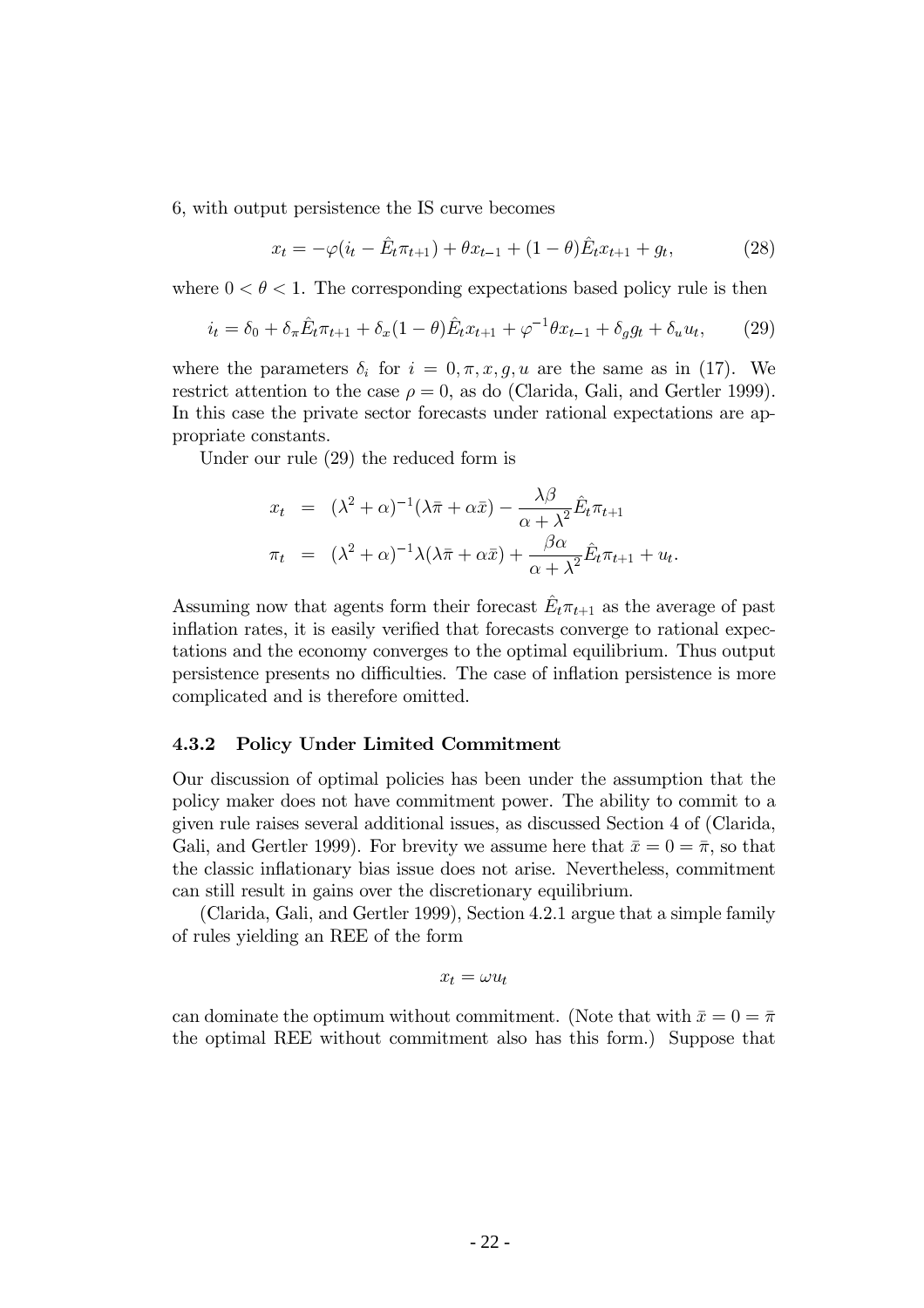policy makers have limited commitment power in that they are able only to commit to policies that take this form. The optimal policy with commitment in this class is formally identical to the model without commitment when the relative weight on output  $\alpha$  is replaced by a smaller value  $\alpha^c = \alpha(1 - \beta \rho)$ . It is thus apparent that our instability and stability results can be applied for this family of rules with limited commitment.

Optimal policy under full commitment power does not generally have this form, as emphasized by (Woodford 1999). The general analysis of issues raised in this paper for monetary policy with full commitment will require a separate study.

#### 4.3.3 Rules Based on Inflation and Output Data

A natural question to ask is whether it is possible to devise monetary policy rules that are based on inflation and output data, rather than on observed private expectations, and which are stable under learning and lead to the optimal policy without commitment. That is, can one side-step the apparent need to observe private expectations in order to implement the optimal policy rule? There are two separate issues, which we take up in turn.

First, is it possible using observed current data to infer the values of private expectations and insert them into  $(17)$  to obtain an optimal policy which is stable under learning? There are several problems with this. The most telling difficulty arises because of the simultaneity implied by using observations on  $x_t, \pi_t, i_t, u_t, q_t$  to deduce private expectations while setting  $i_t$  as a function of these private expectations. Consider the basic framework  $(1)-(2)$  with known structural parameters. Under the interest rate rule  $(17)$ we are led to a *reductio ad absurdum*: it is impossible to infer the value of  $\hat{E}_t x_{t+1}$  because under the rule (17) the effects of  $\hat{E}_t x_{t+1}$  are completely offset and have no effects on observables.<sup>19</sup>

We do not wish to overstate this particular argument. With additional auxiliary assumptions it may be possible to deduce the values of private expectations from the history of data. For example, if it were known that all agents form expectations by following the least squares learning rules that we have analyzed, then it would be straightforward to use this information to infer  $E_t \pi_{t+1}$  and  $E_t x_{t+1}$  and implement (17). Such a policy would be entirely in the spirit of this paper. But whether such an inference is possible

 $^{19}$ Other practical difficulties are that the values of structural parameters may be unknown and that there may be unobserved shocks as in  $(23)-(24)$ .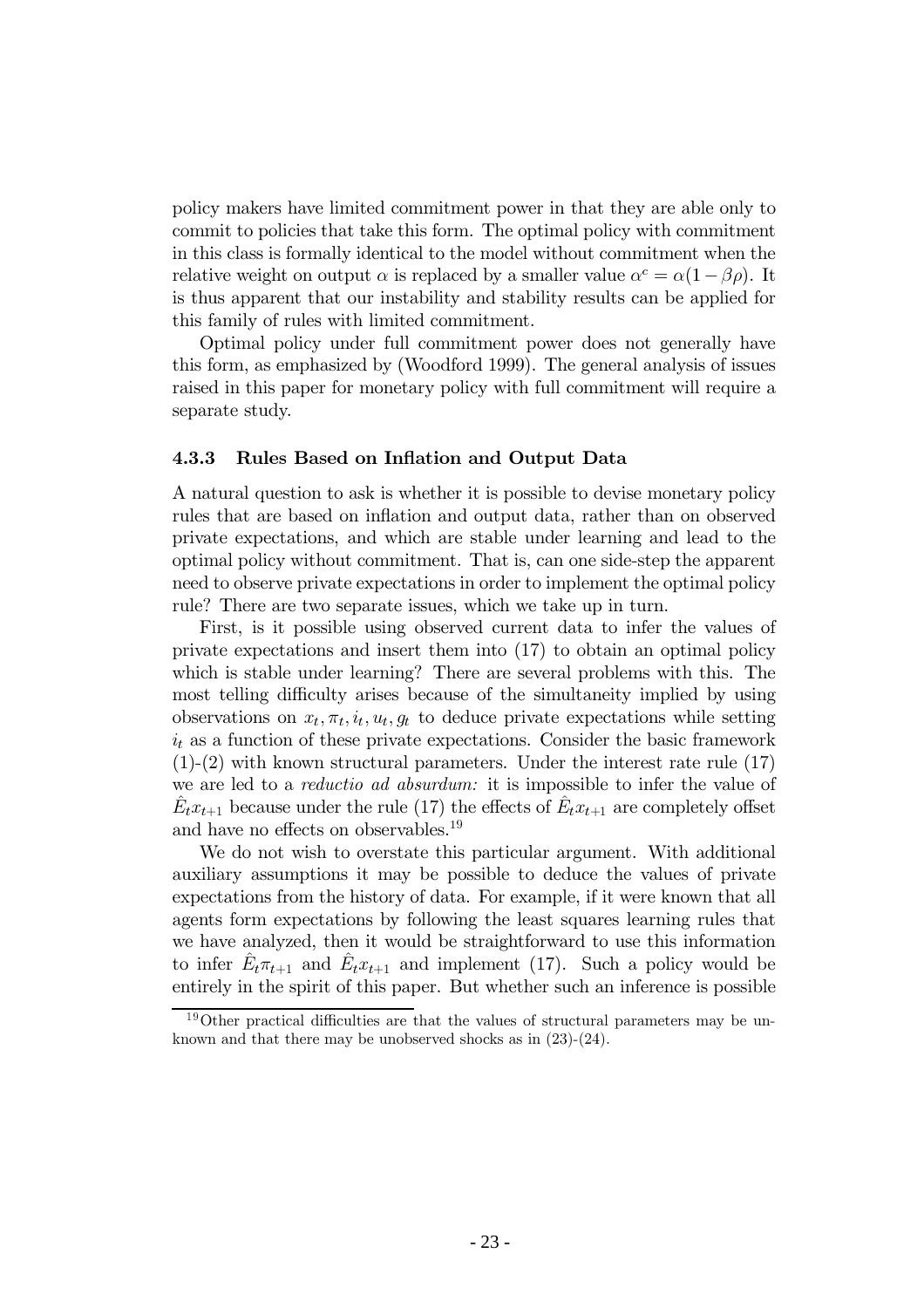is a delicate matter that depends on details of the model, the information structure and auxiliary assumptions. It would appear preferable to obtain direct observations on expectations.

Another question is whether judicious use of the rational expectations assumption can be used to substitute observations of actual inflation and output gap for expected inflation and expected output gap in the optimal interest rate rule. We consider two possibilities within the context of the basic model of Section 2.1. Under rational expectations and optimal policy we have  $\pi_t = \bar{a}_1 + \bar{d}_1 u_t$  and  $x_t = \bar{a}_2 + \bar{d}_2 u_t$ . From  $E_t \pi_{t+1} = \bar{a}_1 + \bar{d}_1 \rho u_t$ and  $E_t x_{t+1} = \bar{a}_2 + \bar{d}_2 \rho u_t$ . it follows that  $E_t \pi_{t+1} = \bar{a}_1 + \rho (\pi_t - \bar{a}_1)$  and  $E_t x_{t+1} = \bar{a}_2 + \rho (x_t - \bar{a}_2)$ . Using these expressions to replace  $E_t \pi_{t+1}$  and  $E_t x_{t+1}$  in the expectations based rule (17) suggests the policy

$$
i_t = \delta'_0 + \delta_\pi \rho \pi_t + \delta_x \rho x_t + \delta_g g_t + \delta_u u_t, \tag{30}
$$

where the values of  $\delta_i$ ,  $i = \pi, x, g, u$  are as in equation (17) and  $\delta'_0$  is an appropriate constant. Alternatively one could start with the fundamentals based rule (9) and use the relationship  $u_t = \bar{d}_1^{-1}(\pi_t - \bar{a}_1)$  to obtain the policy rule

$$
i_t = \psi'_0 + (\varphi^{-1} \alpha^{-1} \lambda (1 - \rho) + \rho) \pi_t + \varphi^{-1} g_t,
$$
 (31)

where  $\psi'_0$  is an appropriate constant.

Neither of the policy rules  $(30)$  or  $(31)$  require observations of private expectations, but each was obtained making some use of the rational expectations assumption. Will these rules be stable under least-squares learning by private agents? It is easily established that stability is not guaranteed. For the case  $\rho = 0$  the rule (30) reduces to  $i_t = \delta'_0 + \delta_g g_t + \delta_u u_t$ . But we have already established in Section 2.2 that any policy that depends linearly only on the fundamental shocks cannot be E-stable and hence is unstable under least squares learning. Using continuity of eigenvalues, it follows that the instability result holds for all nonzero  $|\rho|$  sufficiently small. A similar argument applies to the rule (31) for  $\lambda/\alpha$  and  $|\rho|$  sufficiently small. In contrast, the expectations based rule  $(17)$  is stable under learning for all possible parameter values.

The rules  $(30)$  and  $(31)$  are particular cases of rules based on actual inflation and output gap data. There are a number of simple interest rate rules along such lines that do not explicitly aim for optimal policy. (Bullard and Mitra 2000) consider various general classes of such rules and derive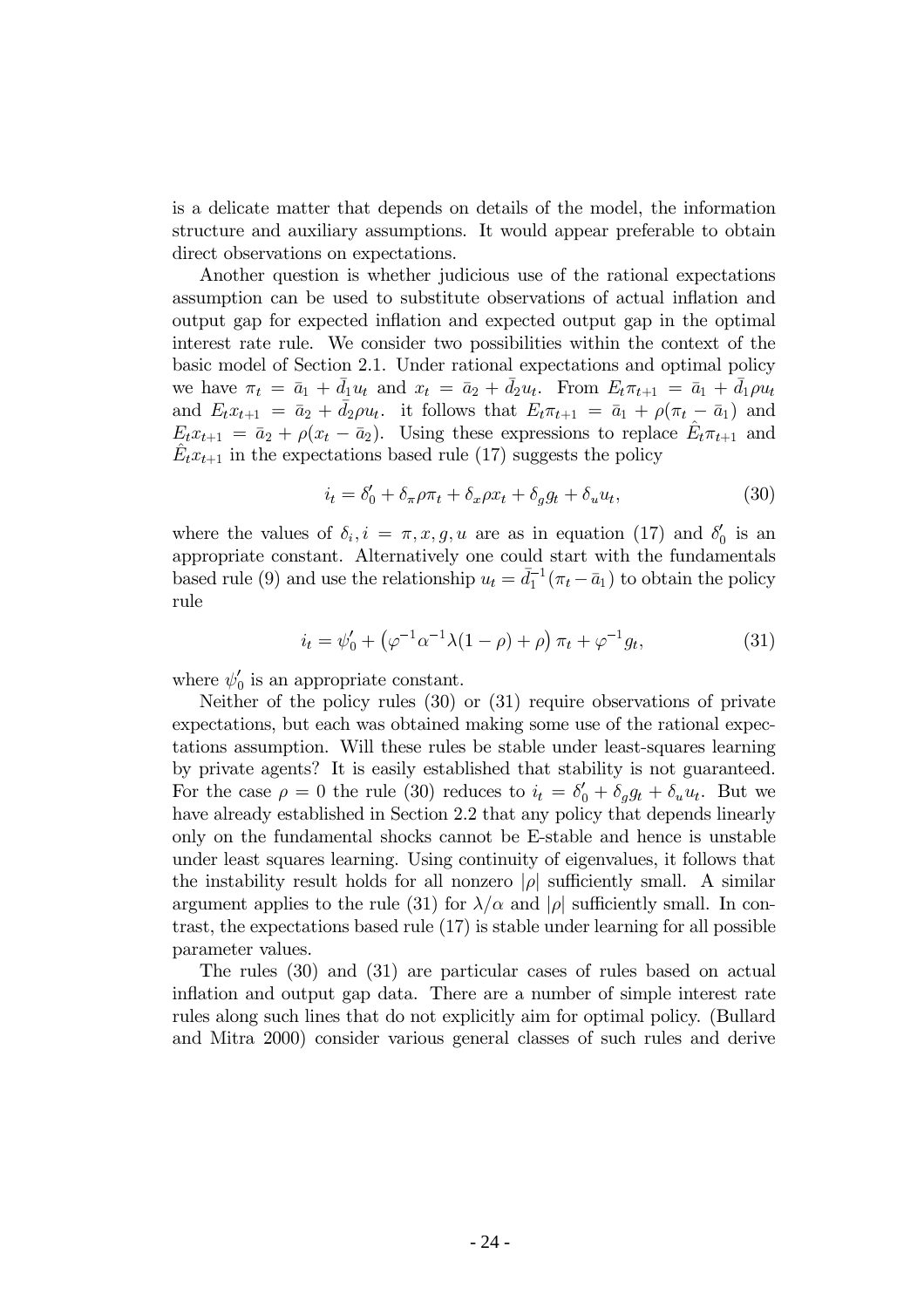fragment conditions on policy rule parameter values that yield stability under learning. Another class of rules is based on controlling the money stock, and one could also consider the stability under learning of the REE for monetary feedback rules. See Part III of (Evans and Honkapohja 2001) for examples of the latter. These examples do not exhaust the list of policy rules that have been proposed in the recent literature. We emphasize that it is important to analyze, for any proposed policy rule, whether the RE equilibrium of interest is robust to expectational errors, i.e. is stable under learning.

## 5 Conclusions

The central message of the paper is both simple and fundamental. First, optimal monetary policy should not assume perfectly rational expectations on the part of private agents: Even if the initial deviations from perfect rationality are small, the economy will diverge when the fundamentals form of the RE-optimal policy rule is followed.

Second, the instability problem can be overcome if the set of conditioning variables is augmented to include observed private expectations. We have shown how to use the economic structure to devise an expectations based optimal policy rule. Under this policy rule the economy converges to the REE corresponding to the optimal policy rule without commitment.

These results hold even when the policy maker is learning the required values of the structural parameters at the same time that private agents are following least squares learning. The propositions have been demonstrated under the standard assumption that private expectations are revised in accordance with least squares learning as well as under some other natural learning algorithms.

Our analysis has been conducted under the assumption that accurate data on private expectations are available. This allows us to present sharp and powerful results. Appropriately conditioning policy on private expectations gives due weight to the role of these expectations in determining the dynamics of the economy, which the assumption of perfect RE suppresses. Obtaining accurate data on private expectations should therefore be a high priority for monetary policy makers. Finding the appropriate form of dependence of policy on private expectations is also crucial, since not all rules that depend on private forecasts lead to stability under learning.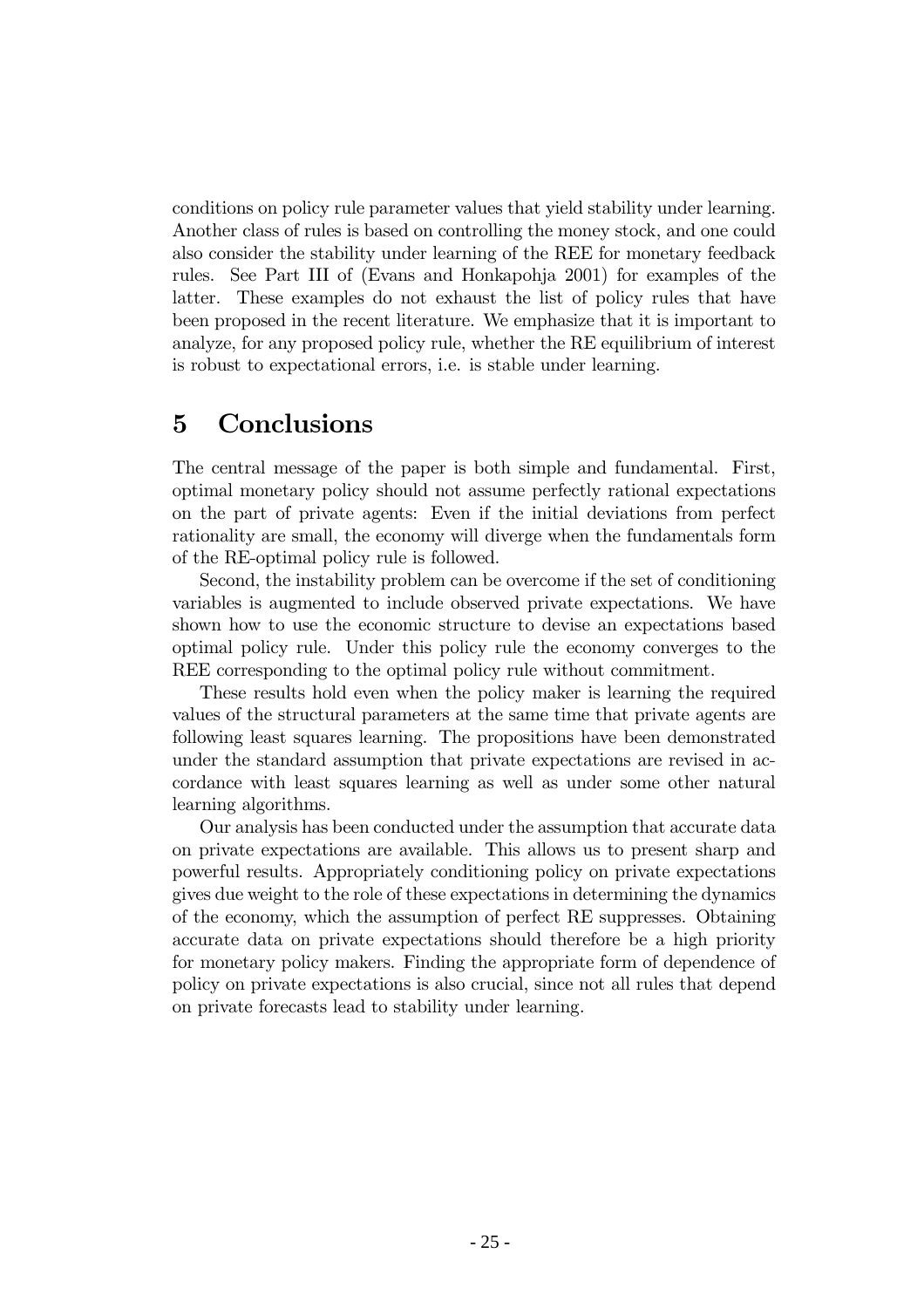# Appendix

In this appendix we give the proof of Proposition 5 and comment on the modifications for the proofs for Propositions 1 and 3. Consider the case of the expectations based policy rule  $(27)$ . Combining this equation with the IS curve  $(23)$  and the private agent forecast rules  $(12)-(13)$  we obtain the law of motion for  $x_t$  under learning:

$$
x_t = -\varphi \hat{\varphi}_t^{-1} (a_{2,t} + k_{2,t} u_t) - \varphi \hat{\varphi}_t^{-1} g_t - \varphi \hat{\varphi}_t^{-1} (\hat{\lambda}_t^2 + \alpha)^{-1} \left( \hat{\lambda}_t \beta (a_{1,t} + k_{1,t} u_t) - \hat{\lambda}_t (u_t + \bar{\pi}) - \alpha \bar{x} \right) + a_{2,t} + k_{2,t} u_t + g_t + e_{x,t},
$$

which is of the form

$$
x_t = x(\hat{\varphi}_t, \hat{\lambda}_t, \xi_{1,t}, \xi_{2,t}; u_t, g_t, e_{x,t}, e_{\pi,t}).
$$

Similarly, using also the PC curve (24) and the definitions of  $r_t, y_{1,t}$  and  $y_{2,t}$ we can obtain

$$
\pi_t = \pi(\hat{\varphi}_t, \hat{\lambda}_t, \xi_{1,t}, \xi_{2,t}; u_t, g_t, e_{x,t}, e_{\pi,t})
$$
\n
$$
r_t = r(\hat{\varphi}_t, \hat{\lambda}_t, \xi_{1,t}, \xi_{2,t}; u_t, g_t, e_{x,t}, e_{\pi,t})
$$
\n
$$
y_{1,t} = y_1(\hat{\varphi}_t, \hat{\lambda}_t, \xi_{1,t}, \xi_{2,t}; u_t, g_t, e_{x,t}, e_{\pi,t})
$$
\n
$$
y_{2,t} = y_2(\hat{\varphi}_t, \hat{\lambda}_t, \xi_{1,t}, \xi_{2,t}; u_t, g_t, e_{x,t}, e_{\pi,t}).
$$

Define the parameter vector

$$
\theta'_t = (\hat{\varphi}_t, \hat{\lambda}_t, \xi'_{1,t}, \xi'_{2,t}, R_{x,t}, R_{\pi,t}, \text{vec}(R_{U,t}))
$$

and the state vector

$$
X_t = (u_t, u_{t-1}, u_{t-2}, g_{t-1}, e_{x,t-1}, e_{\pi, t-1}).
$$

The recursive equations for the parameter estimates can then be written in the form

$$
\theta_t = \theta_{t-1} + t^{-1} \mathcal{H}(\theta_{t-1}, X_t),
$$

so that theorems on the convergence of stochastic recursive algorithms can be applied, e.g. part II of (Evans and Honkapohja 2001). These results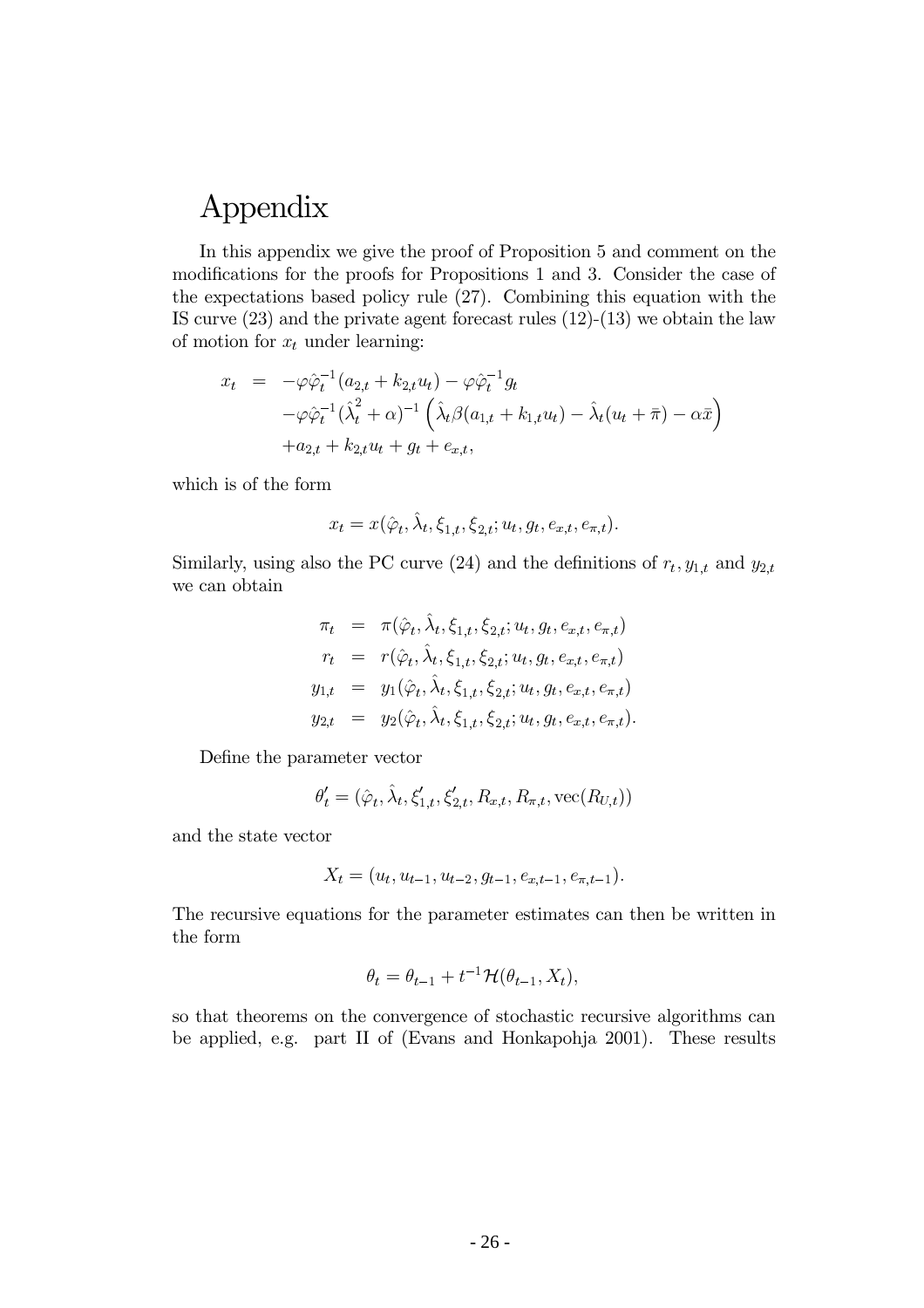state that, under appropriate regularity conditions, convergence of these algorithms is governed by the stability of the associated ordinary differential equation (ODE)

$$
\frac{d\theta}{d\tau} = h(\theta) \text{ where } h(\theta) = \lim_{t \to \infty} E\mathcal{H}(\theta, X_t).
$$

For the case of the expectations based optimal policy one can compute for the policy maker's parameter estimates

$$
\frac{d\hat{\varphi}}{d\tau} = R_r^{-1} E r_{t-1}(\theta)^2 (\varphi - \hat{\varphi}),
$$
  
\n
$$
\frac{dR_r}{d\tau} = E r_{t-1}(\theta)^2 - R_r
$$
  
\n
$$
\frac{d\hat{\lambda}}{d\tau} = R_x^{-1} E x_{t-1}(\theta)^2 (\lambda - \hat{\lambda})
$$
  
\n
$$
\frac{dR_x}{d\tau} = E x_{t-1}(\theta)^2 - R_x,
$$

where

$$
r_t(\theta) = r(\hat{\varphi}, \hat{\lambda}, \xi_1, \xi_2, \hat{\rho}; u_t, g_t, e_{x,t}, e_{\pi,t})
$$

and

$$
x_t(\theta) = x(\hat{\varphi}, \hat{\lambda}, \xi_1, \xi_2, \hat{\rho}; u_t, g_t, e_{x,t}, e_{\pi,t}).
$$

For the private agents' parameter estimates we get

$$
\frac{d\xi_1}{d\tau} = R_U^{-1}(EU_{t-2}U'_{t-2})\lambda
$$
\n
$$
\begin{bmatrix}\n-\varphi \hat{\varphi}^{-1}\left(\begin{array}{c} a_2\\ k_2 \rho \end{array}\right) - \frac{\varphi \hat{\varphi}^{-1} \hat{\lambda}}{\hat{\lambda}^2 + \alpha} \left(\begin{array}{c} \beta a_1 - \bar{\pi} - \hat{\lambda}^{-1} \alpha \bar{x} \\ (\beta k_1 + 1) \rho \end{array}\right) + \left(\begin{array}{c} a_2\\ k_2 \rho \end{array}\right)\n\end{bmatrix}
$$
\n
$$
+ R_U^{-1}(EU_{t-2}U'_{t-2}) \left[ \left(\begin{array}{c} \beta a_1\\ (\beta k_1 + 1) \rho \end{array}\right) - \left(\begin{array}{c} a_1\\ k_1 \end{array}\right) \right]
$$

$$
\frac{d\xi_2}{d\tau} = R_U^{-1}(EU_{t-2}U'_{t-2})
$$
\n
$$
\left[ -\varphi \hat{\varphi}^{-1} \left( \begin{array}{c} a_2 \\ k_2 \rho \end{array} \right) - \frac{\varphi \hat{\varphi}^{-1} \hat{\lambda}}{\hat{\lambda}^2 + \alpha} \left( \begin{array}{c} \beta a_1 - \bar{\pi} - \hat{\lambda}^{-1} \alpha \bar{x} \\ (\beta k_1 + 1) \rho \end{array} \right) + \left( \begin{array}{c} 0 \\ k_2 (\rho - 1) \end{array} \right) \right]
$$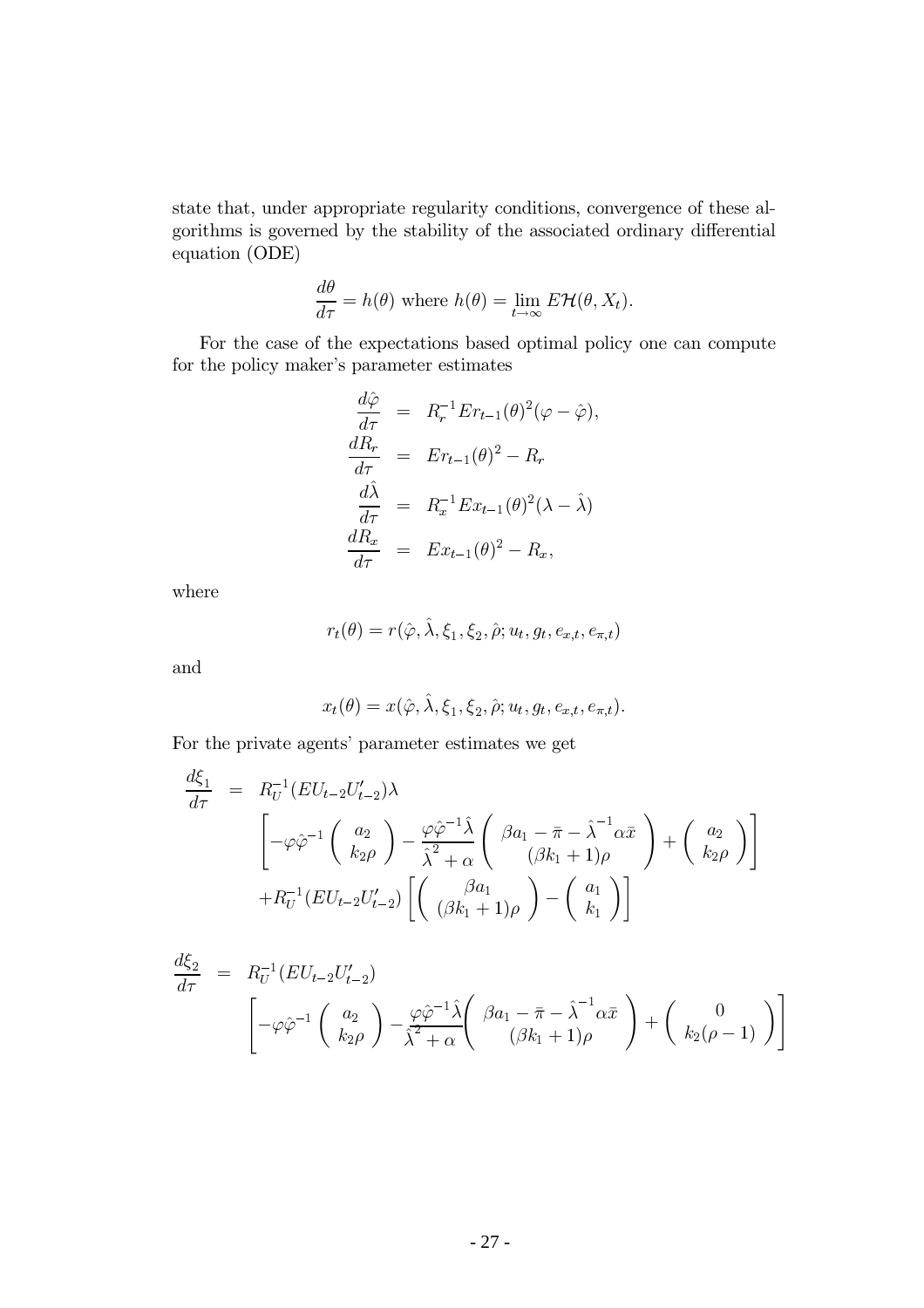$$
\frac{dR_U}{d\tau} = EU_{t-2}U'_{t-2} - R_U
$$

It can be verified that this system has a unique equilibrium point  $\theta^*$  at which

$$
\hat{\varphi} = \varphi, \hat{\lambda} = \lambda, \xi_1 = \bar{\xi}_1 \equiv (\bar{a}_1, \bar{k}_1)', \xi_2 = \bar{\xi}_2 \equiv (\bar{a}_2, \bar{k}_2)',
$$
  
\n
$$
R_r = Er_{t-1}(\theta^*)^2, R_x = Ex_{t-1}(\theta^*)^2, R_y = EU_{t-2}U'_{t-2}.
$$

It can be shown that local stability is governed by the following "small" ODE

$$
\frac{d\hat{\varphi}}{d\tau} = \varphi - \hat{\varphi}
$$

$$
\frac{d\hat{\lambda}}{d\tau} = \lambda - \hat{\lambda}
$$

$$
\frac{d\xi_1}{d\tau} = \lambda \left[ -\varphi \hat{\varphi}^{-1} \begin{pmatrix} a_2 \\ k_2 \rho \end{pmatrix} - \frac{\varphi \hat{\varphi}^{-1} \hat{\lambda}}{\hat{\lambda}^2 + \alpha} \begin{pmatrix} \beta a_1 - \bar{\pi} - \hat{\lambda}^{-1} \alpha \bar{x} \\ (\beta k_1 + 1) \rho \end{pmatrix} + \begin{pmatrix} a_2 \\ k_2 \rho \end{pmatrix} \right] + \left[ \begin{pmatrix} \beta a_1 \\ (\beta k_1 + 1) \rho \end{pmatrix} - \begin{pmatrix} a_1 \\ k_1 \end{pmatrix} \right]
$$

$$
\frac{d\xi_2}{d\tau} = -\varphi \hat{\varphi}^{-1} \begin{pmatrix} a_2 \\ k_2 \rho \end{pmatrix} - \frac{\varphi \hat{\varphi}^{-1} \hat{\lambda}}{\hat{\lambda}^2 + \alpha} \begin{pmatrix} \beta a_1 - \bar{\pi} - \hat{\lambda}^{-1} \alpha \bar{x} \\ (\beta k_1 + 1) \rho \end{pmatrix} + \begin{pmatrix} 0 \\ k_2 (\rho - 1) \end{pmatrix}.
$$

Clearly the subsystem in  $(\hat{\varphi}, \hat{\lambda})$  is stable with  $\hat{\varphi} \to \varphi, \hat{\lambda} \to \lambda$ . Hence local stability of the REE is determined by the ODE

$$
\frac{d\xi_1}{d\tau} = -\frac{\lambda}{\lambda^2 + \alpha} \left( \begin{array}{c} \beta a_1 - \bar{\pi} - \lambda^{-1} \alpha \bar{x} \\ (\beta k_1 + 1) \rho \end{array} \right) + \left( \begin{array}{c} \beta a_1 \\ (\beta k_1 + 1) \rho \end{array} \right) - \left( \begin{array}{c} a_1 \\ k_1 \end{array} \right)
$$

$$
\frac{d\xi_2}{d\tau} = -\frac{\lambda}{\lambda^2 + \alpha} \left( \begin{array}{c} \beta a_1 - \bar{\pi} - \lambda^{-1} \alpha \bar{x} \\ (\beta k_1 + 1) \rho \end{array} \right) - \left( \begin{array}{c} a_2 \\ k_2 \end{array} \right)
$$

which is identical to the E-stability equation  $(21)$  which was shown in section 2.3 to be asymptotically stable.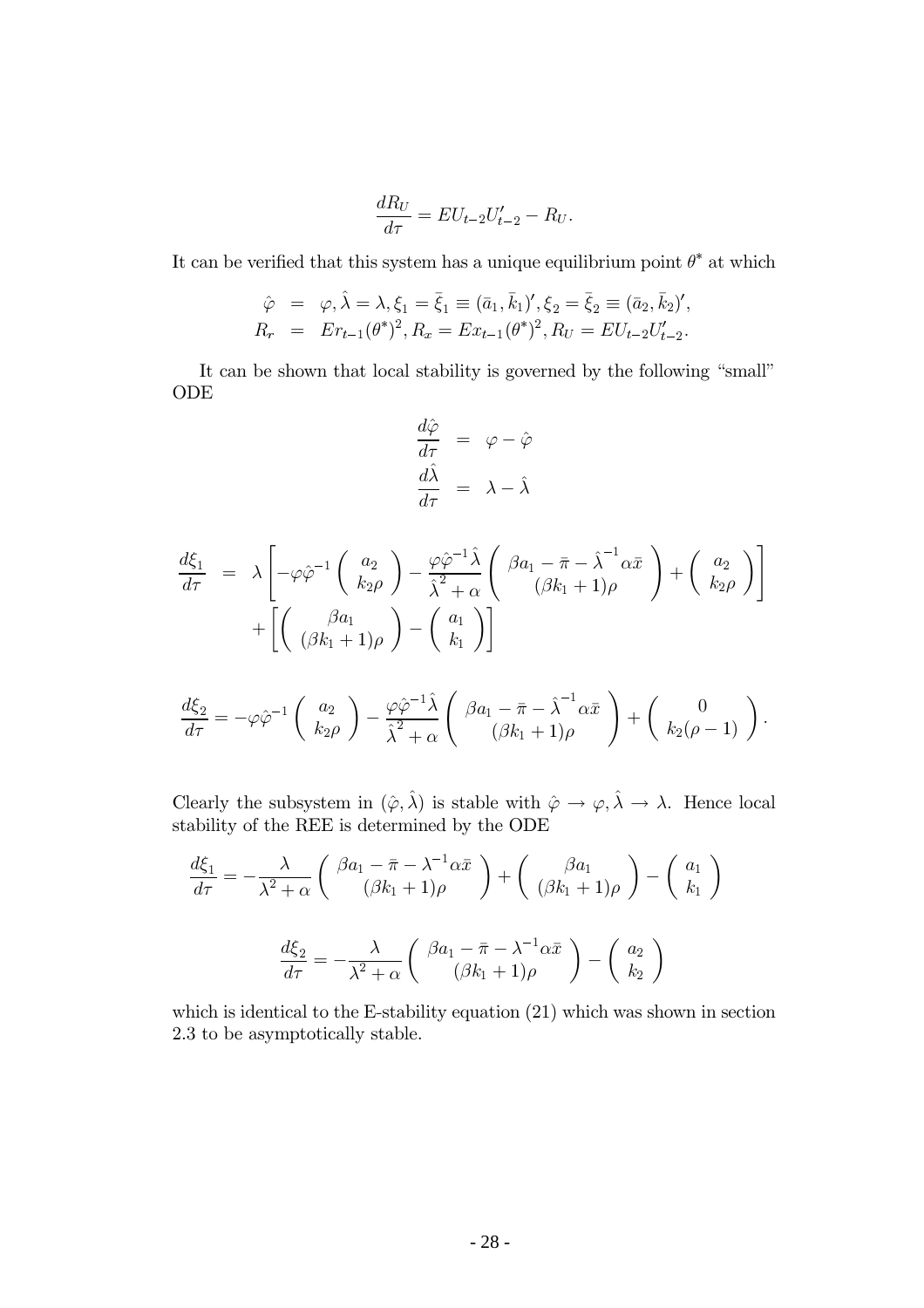The standard results from the learning literature can be now applied. The regularity conditions on the function  $\mathcal{H}(\theta, X_t)$ , and bounded moment conditions for the exogenous innovations, required for the local convergence results in Chapter 6 of (Evans and Honkapohja 2001), are easily seen to be satisfied. Above we saw that the equilibrium of the large ODE  $\theta^*$  is locally asymptotically stable. Hence the basic local convergence theorems apply. There are various senses of local probabilistic convergence. For example, almost sure convergence obtains if the algorithm is augmented to have a projection facility constraining estimates to a neighborhood of the REE. For details see Chapter 6 of (Evans and Honkapohja 2001) or (Evans and Honkapohja 1999). This proves part (ii) of Proposition 5.

The proof of part (i) of Proposition 5 follows a similar sequence of steps, but with the alternative policy rule to obtain law of motion for  $x_t, \pi_t, r_t, y_{1,t}$ and  $y_{2,t}$ . For this rule the parameter vector  $\theta_t$  must be augmented to include  $\hat{\rho}_t$  and  $R_{u,t}$ . The stability properties of the associated ODE can be shown to be depend on the E-stability property of the small ODE. The latter is locally unstable and the nonconvergence results found in Chapter 6 of (Evans and Honkapohja 2001) or (Evans and Honkapohja 1999) can be applied. These results state that  $\theta_t$  converges to  $\theta^*$  (or to any other point) with probability zero.

Turning to Propositions 1 and 3 the parameter vector  $\theta_t$  is now

$$
\theta'_{t} = (\xi'_{1,t}, \xi'_{2,t}, \text{vec}(R_{U,t})).
$$

For the expectation based rule the associated ODE is

$$
\frac{d\xi_1}{d\tau} = R_U^{-1}(EU_{t-2}U'_{t-2}) - \frac{\lambda}{\lambda^2 + \alpha} \left( \begin{array}{c} \beta a_1 - \bar{\pi} - \lambda^{-1} \alpha \bar{x} \\ (\beta k_1 + 1) \rho \end{array} \right) + \left( \begin{array}{c} \beta a_1 \\ (\beta k_1 + 1) \rho \end{array} \right) - \left( \begin{array}{c} a_1 \\ k_1 \end{array} \right)
$$

$$
\frac{d\xi_2}{d\tau} = R_U^{-1}(EU_{t-2}U'_{t-2}) - \frac{\lambda}{\lambda^2 + \alpha} \left( \begin{array}{c} \beta a_1 - \bar{\pi} - \lambda^{-1} \alpha \bar{x} \\ (\beta k_1 + 1) \rho \end{array} \right) - \left( \begin{array}{c} a_2 \\ k_2 \end{array} \right)
$$

$$
\frac{dR_U}{d\tau}=EU_{t-2}U'_{t-2}-R_U.
$$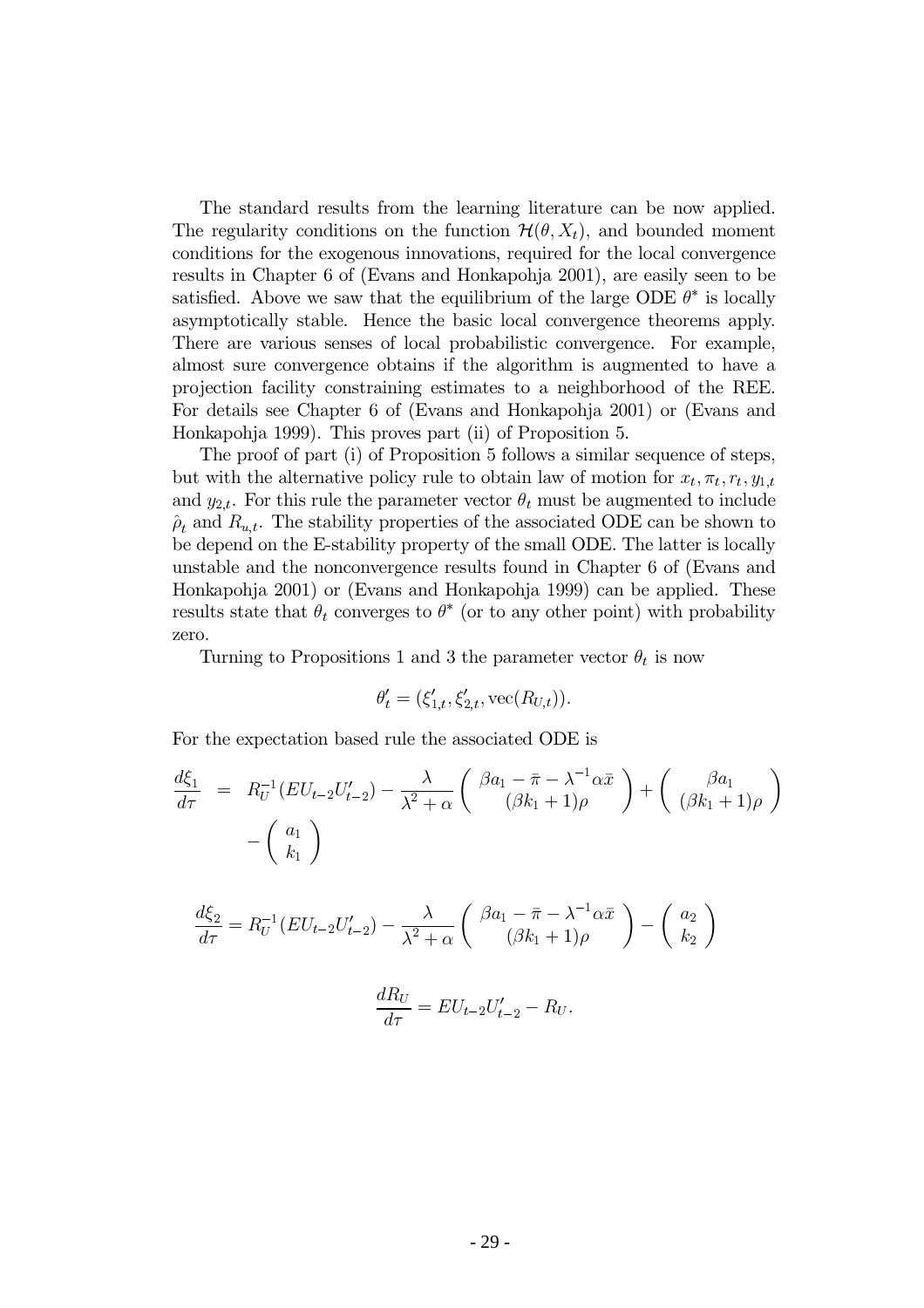It can be seen that for this system the equilibrium point

$$
(\theta^*)' = (\bar{\xi}'_1, \bar{\xi}'_2, \text{vec}(EU_{t-2}U'_{t-2}))
$$

is globally asymptotically stable. It can be verified that the assumptions are satisfied for the global stability result found in Chapter 6 of (Evans and Honkapohja 2001) or (Evans and Honkapohja 1999), which should be consulted for further technical details. It follows that  $\theta_t \to \theta^*$  with probability one, proving Proposition 3. For the fundamentals form of the RE-optimal rule we obtain a differential equation system in  $(\frac{d\xi_1}{d\tau}, \frac{d\xi_2}{d\tau}, \frac{dR_U}{d\tau})$ , which is locally<br>unstable at  $\theta^*$ . Thus  $\theta_t \to \theta^*$  with probability zero, establishing Proposition 1.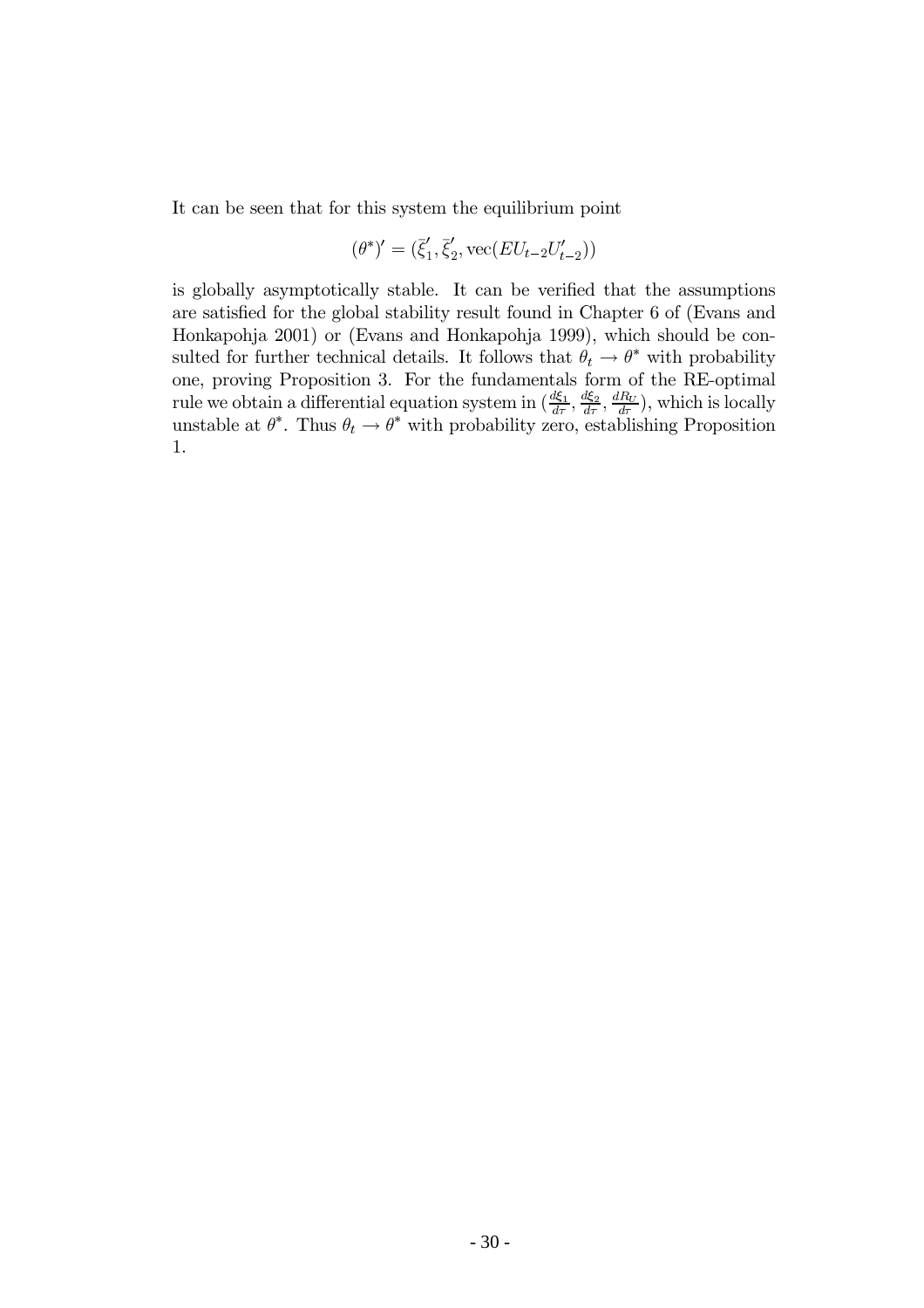## References

- BERNANKE, B., AND M. WOODFORD (1997): "Inflation Forecasts and Monetary Policy," Working paper, NBER WP6157.
- BULLARD, J., AND K. MITRA (2000): "Learning About Monetary Policy Rules," mimeo.
- CLARIDA, R., J. GALI, AND M. GERTLER (1999): "The Science of Monetary Policy: A New Keynesian Perspective," Journal of Economic Literature, 37, 1661-1707.
- EVANS, G. W., AND S. HONKAPOHJA (1998): "Stochastic Gradient Learning in the Cobweb Model," *Economic Letters*, 61, 333–337.

 $(1999)$ : "Learning Dynamics," in (Taylor and Woodford 1999), chap. 7, pp. 449–542.

 $-$  (2001): Learning and Expectations in Macroeconomics. Princeton University Press, forthcoming, Princeton, New Jersey.

- HOWITT, P. (1992): "Interest Rate Control and Nonconvergence to Rational Expectations," Journal of Political Economy, 100, 776–800.
- KUAN, C.-M., AND H. WHITE (1994): "Adaptive Learning with Nonlinear Dynamics Driven by Dependent Processes," Econometrica, 62, 1087–1114.
- MARCET, A., AND T. J. SARGENT (1989): "Convergence of Least-Squares Learning Mechanisms in Self-Referential Linear Stochastic Models," Journal of Economic Theory,  $48, 337-368$ .
- MCCALLUM, B. T. (1999): "Issues in the Design of Monetary Policy Rules," in (Taylor and Woodford 1999), chap. 23, pp.  $1483-1530$ .
- SARGENT, T. J. (1993): *Bounded Rationality in Macroeconomics*. Oxford University Press, Oxford.

 $-$  (1999): The Conquest of American Inflation. Princeton University Press, Princeton NJ.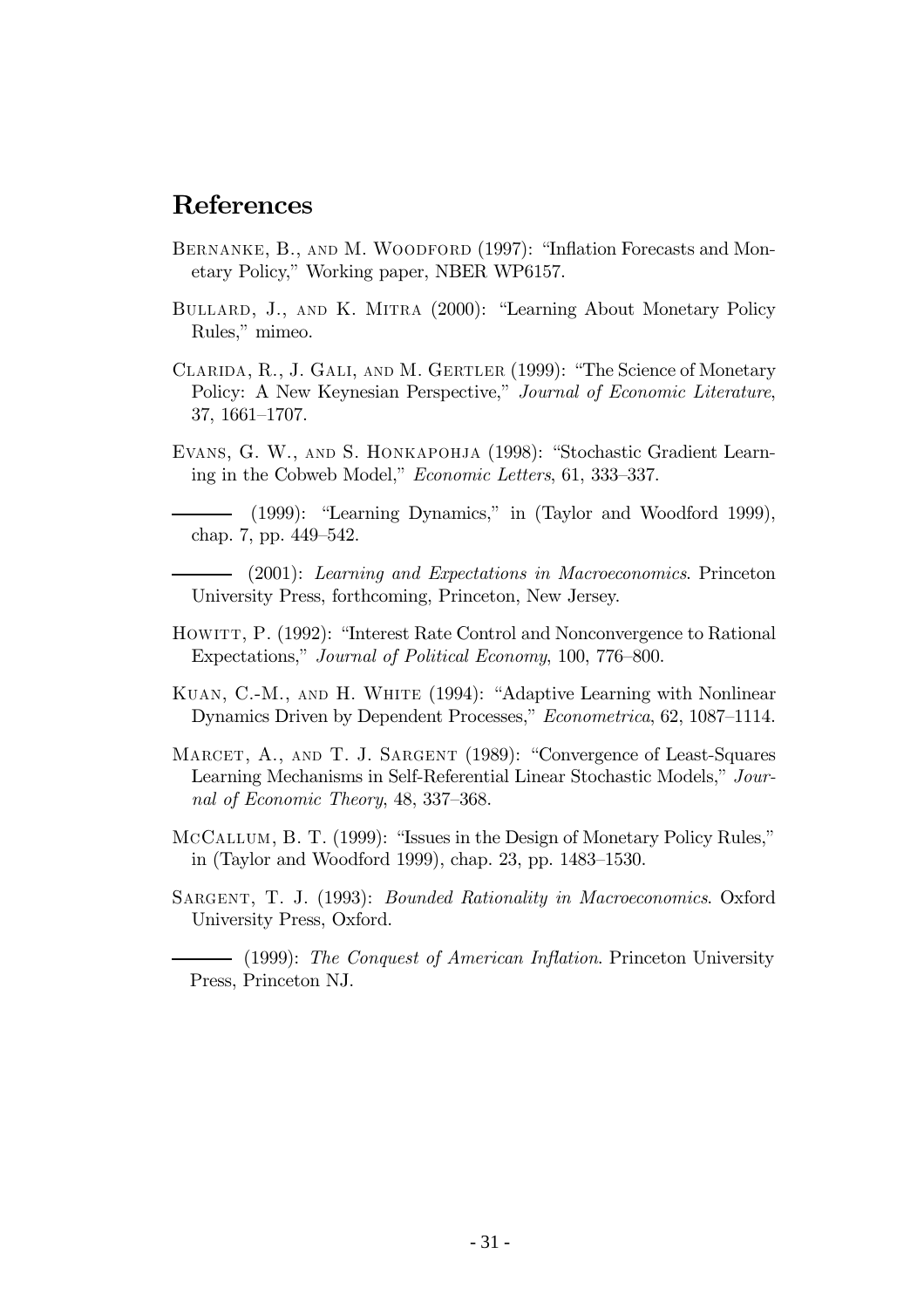- SIMS, C. A. (1994): "A Simple Model for Study of the Determination of the Price Level and the Interaction of Monetary and Fiscal Policy," Economic Theory, 4, 381-399.
- TAYLOR, J. (1993): "Discretion versus Policy Rules in Practice," Carnegie-Rochester Conference Series in Public Policy, 39, 195–214.
- TAYLOR, J., AND M. WOODFORD (eds.) (1999): Handbook of Macroeconomics, Volume 1. Elsevier, Amsterdam.
- WOODFORD, M. (1999): "Optimal Monetary Policy Inertia," Working paper.

- (2000): "Fiscal Requirements for Price Stability," Working paper.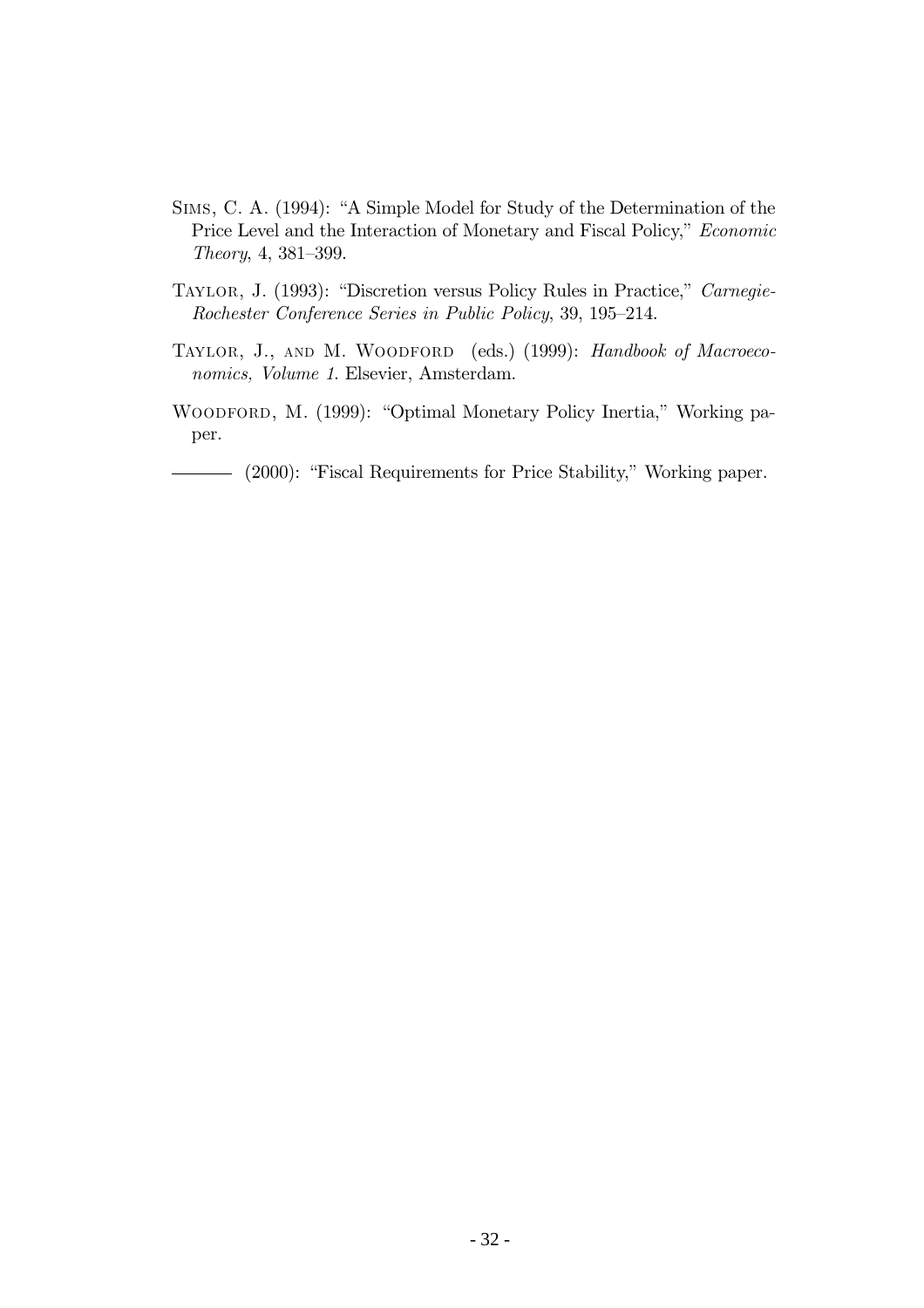# **The following papers have so far been published:**

| January       | 1999 | Die Geldmenge und ihre bilanziellen       |                       |
|---------------|------|-------------------------------------------|-----------------------|
|               |      | Gegenposten: Ein Vergleich zwischen       |                       |
|               |      | wichtigen Ländern der Europäischen        |                       |
|               |      | Währungsunion *                           | Dimut Lang            |
| February      | 1999 | Die Kapitalmarktzinsen in Deutschland     |                       |
|               |      | und den USA: Wie eng ist der Zinsverbund? |                       |
|               |      | Eine Anwendung der multivariaten          |                       |
|               |      | Kointegrations analyse *                  | <b>Manfred Kremer</b> |
| April         | 1999 | Zur Diskussion über den Verbraucher-      |                       |
|               |      | preisindex als Inflationsindikator-       |                       |
|               |      | Beiträge zu einem Workshop in der         |                       |
|               |      | Deutschen Bundesbank <sup>*</sup>         |                       |
| July          | 1999 | <b>Monitoring Fiscal Adjustments</b>      |                       |
|               |      | in the European Union and EMU             | <b>Rolf Strauch</b>   |
| October       | 1999 | Cyber money as a medium of exchange       | Gabriele Kabelac      |
| December 1999 |      | <b>Implicit Government Guarantees</b>     |                       |
|               |      | and Bank Herding Behavior                 | <b>Rasmus Rüffer</b>  |
| December 1999 |      | Implications of the new sesonal           |                       |
|               |      | adjustment method Census                  |                       |
|               |      | X-12-ARIMA for current                    |                       |
|               |      | economic analysis in Germany              | Robert Kirchner       |
| February      | 2000 | How Safe Was the "Safe Haven"?            |                       |
|               |      | Financial Market Liquidity during         |                       |
|               |      | the 1998 Turbulences                      | Christian Upper       |

**\*** Available in German only.